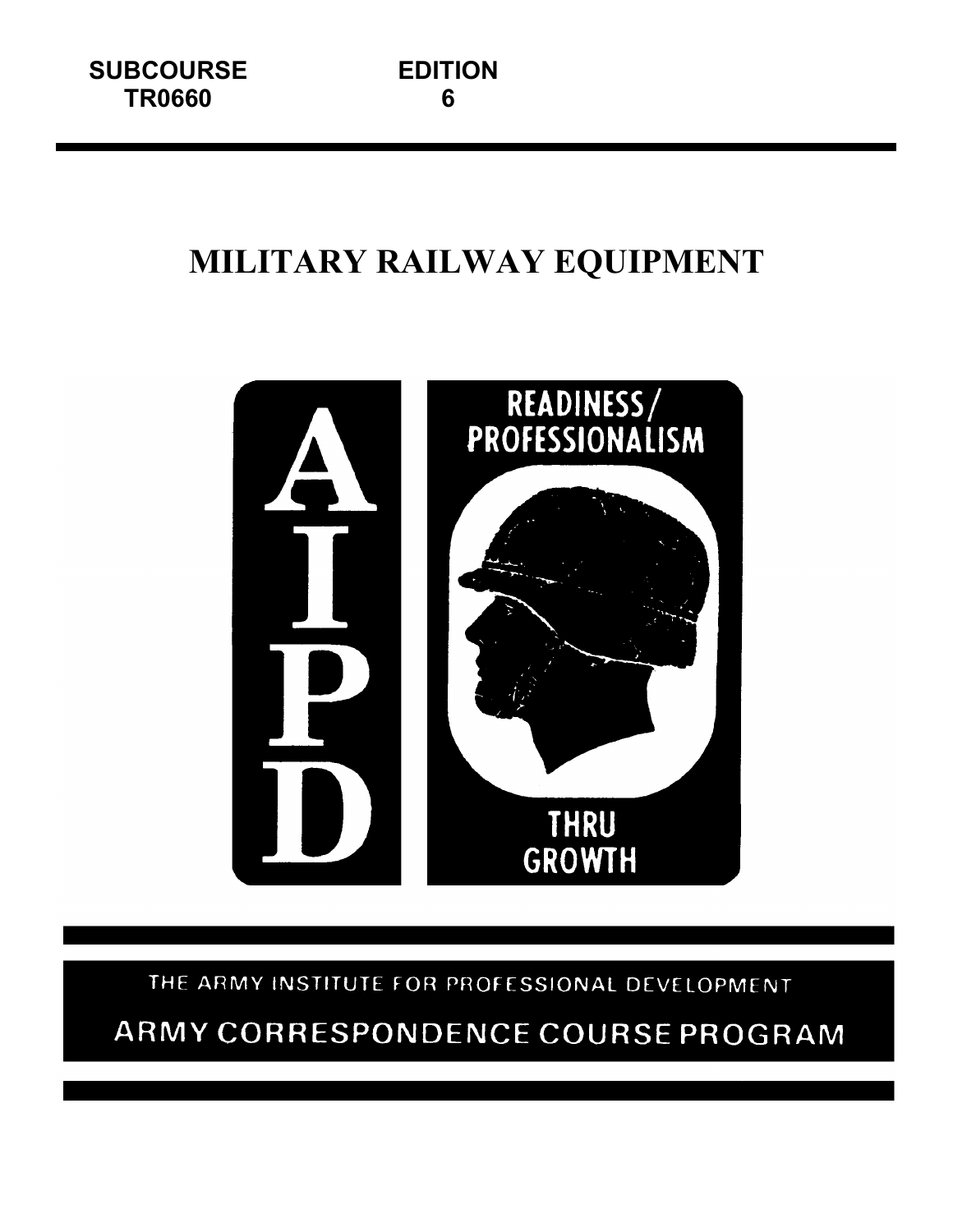

**CORRESPONDENCE COURSE OF THE U.S. ARMY TRANSPORTATION SCHOOL** 

# MILITARY RAILWAY EQUIPMENT



# **March 1976**

Supersedes Trans 660, Military Railway Equipment, April 1972. TO BE USED WITH REFERENCE TEXT 660, APRIL 1972.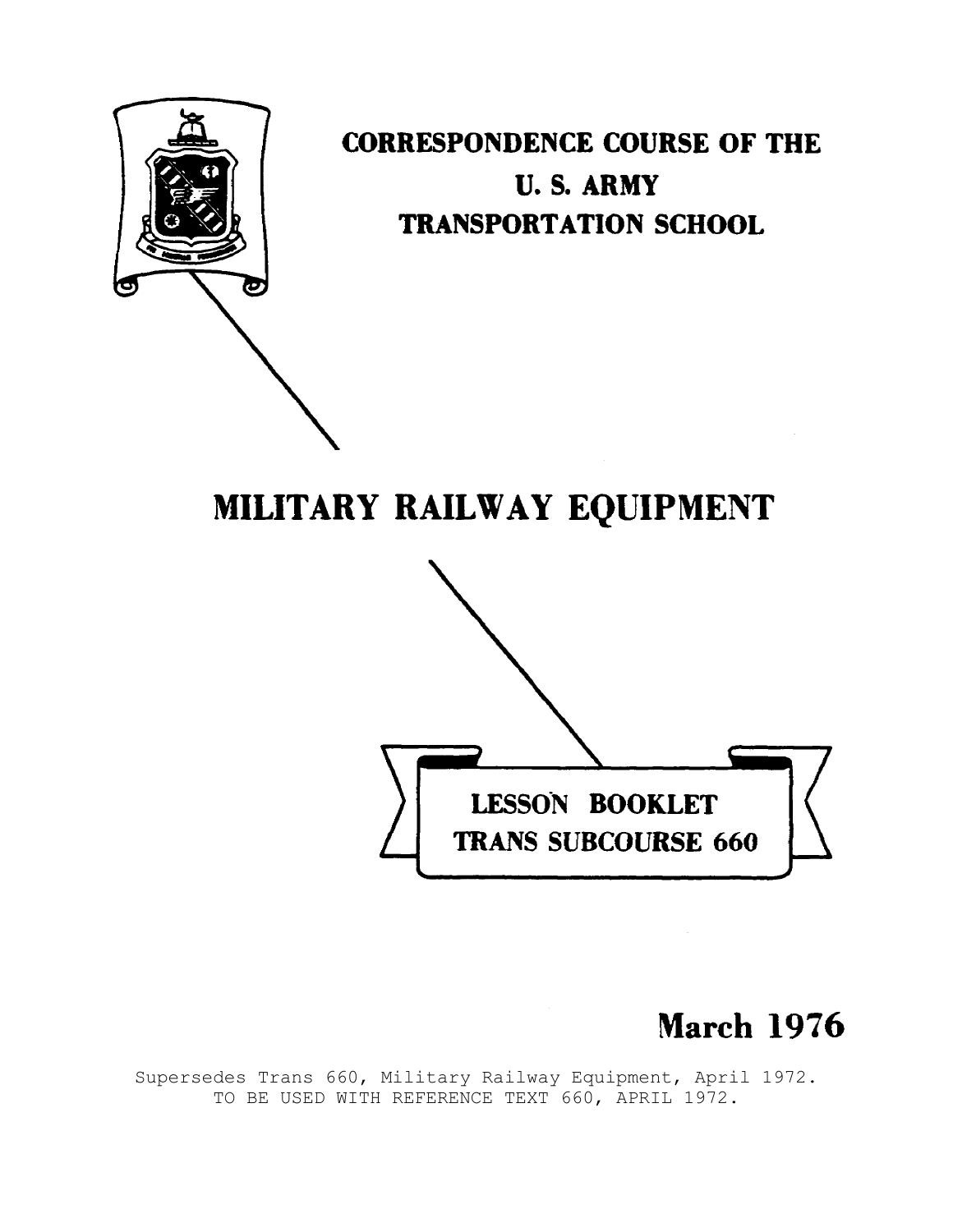**\* \* \* IMPORTANT NOTICE \* \* \***

**THE PASSING SCORE FOR ALL ACCP MATERIAL IS NOW 70% PLEASE DISREGARD ALL REFERENCES TO THE 75% REQUIREMENT.**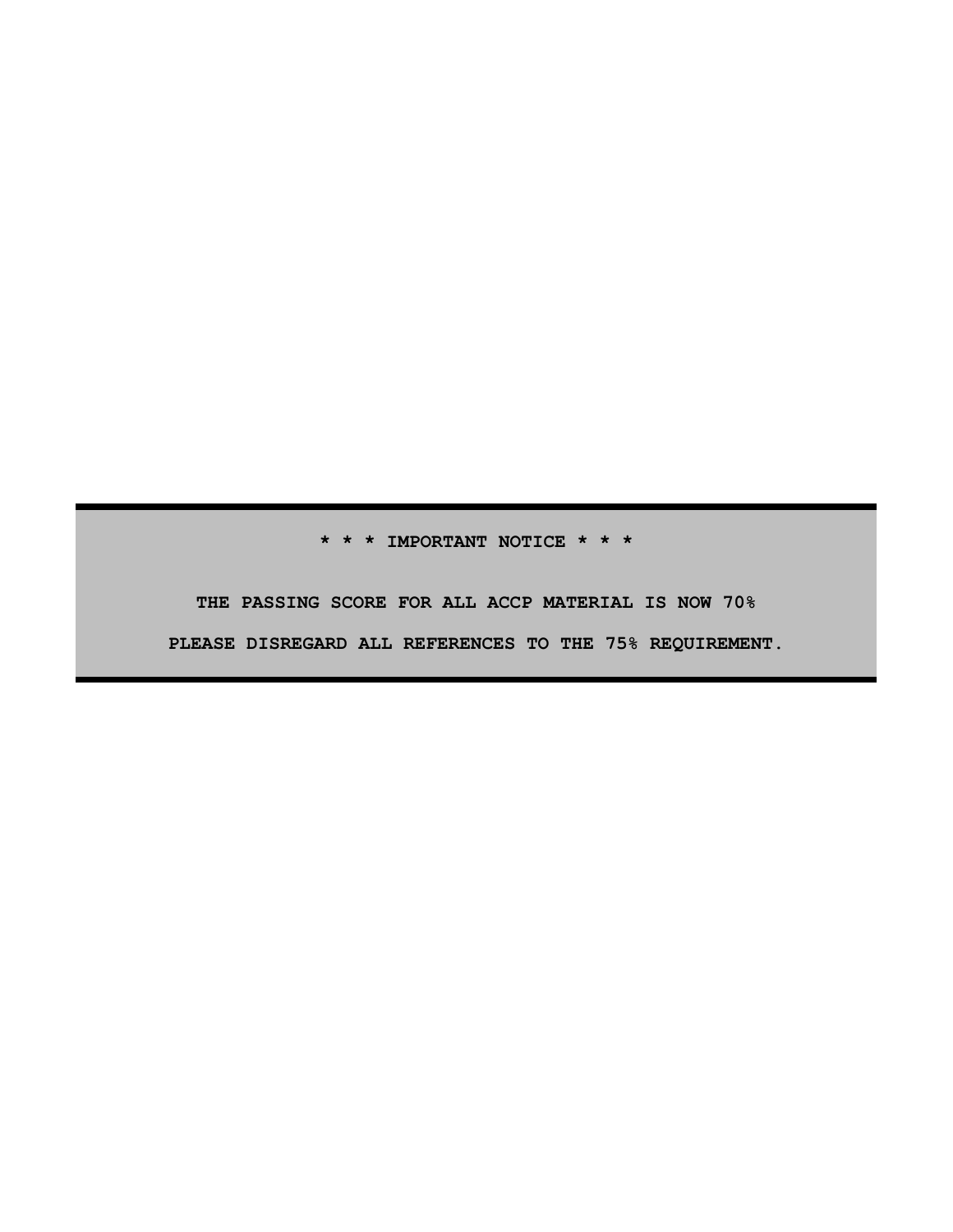#### TRANS SUBCOURSE 660

#### MILITARY RAILWAY EQUIPMENT

#### INTRODUCTION

Operating a military railroad in a theater of operations requires the combined efforts of many people with various skills. Men are needed to run trains and repair railway equipment; others must maintain the right-of-way and the communications system. Before the railroad begins to operate, however, there is the tremendous task of planning the entire rail operation.

One of the many things a planner must know about is what equipment is available to move military tonnages and who will maintain it to keep supplies and ammunition rolling to the front. That is the purpose of this subcourse; to introduce you to the kinds of equipment found in a military railroad and the characteristics of the knockdown fleet belonging to the Army.

This is a one-lesson subcourse, including lesson exercises, lesson solutions, and an examination. One credit hour is allowed for the entire subcourse. The exercises are to be completed under the concept of self-paced instruction. You will grade them yourself, using the lesson solutions attached to the examination. Because of this, you have received only one examination response sheet for use in submitting your examination solutions.

Follow these steps in completing the subcourse.

(1) Study the text material assigned for the lesson.

(2) After thorough study, answer each question by marking or circling your solutions in the lesson book.

(3) Check your answers against the School solutions on the solution sheet. If you have answered any question incorrectly, look up the text reference given on the solution sheet. Study the reference and evaluate all possible exercise solutions, making sure you understand why the School solution is the best.

(4) When you have finished the lesson to your satisfaction, complete the examination as directed there and mail your solutions to AIPD for grading.

**1**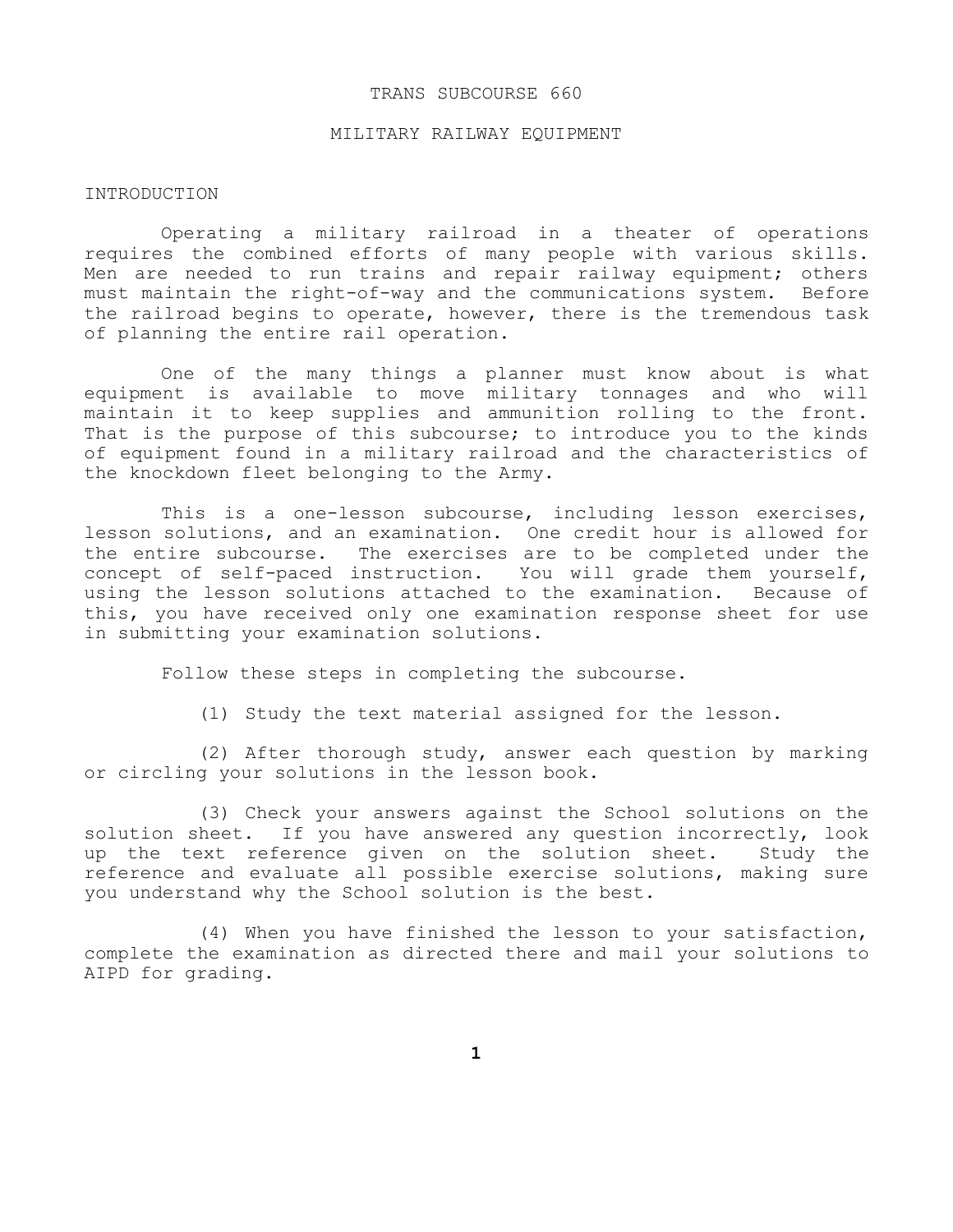Text and materials furnished: Reference Text 660, Military Railway Equipment, April 1972; two Portapunch cards for answering the examination questions. Before you begin the subcourse, make sure that your Social Security number (SSN) or student number and the subcourse number are printed at the top of each Portapunch card. If either is incorrect, return the cards to the School, calling attention to the error. You will receive corrected cards. Include your SSN or student number on all correspondence.

On completion of this subcourse, keep the reference text, the lesson book, the blue solution sheet, and the examination; do not return them with your Portapunch card.

TEXT ASSIGNMENT TEXT ASSIGNMENT Railway Equipment, April 1972. LESSON OBJECTIVE To enable you to identify military railway equipment, the characteristics of the knockdown fleet, and those who have the responsibility for maintenance.

SUGGESTIONS None.

EXERCISES

#### Weight True-False

(Mark T for true or F for false.)

- 5 1. The kitchen facilities of an ambulance train are suitable for preparing snacks but not complete meals.
- 5 2. The Army's three hospital cars are designed to operate independently of each other.
- 5 3. Changing the gage of truck wheels is a responsibility of general support maintenance personnel.
- 5 4. A gondola is classified as a house car.
- 5 5. The load capacities of flatcars range from 50 to 250 tons.
- 5 6. The large flatcar in the Army's oversea fleet is designed to operate on standard- to broad-gage railroads.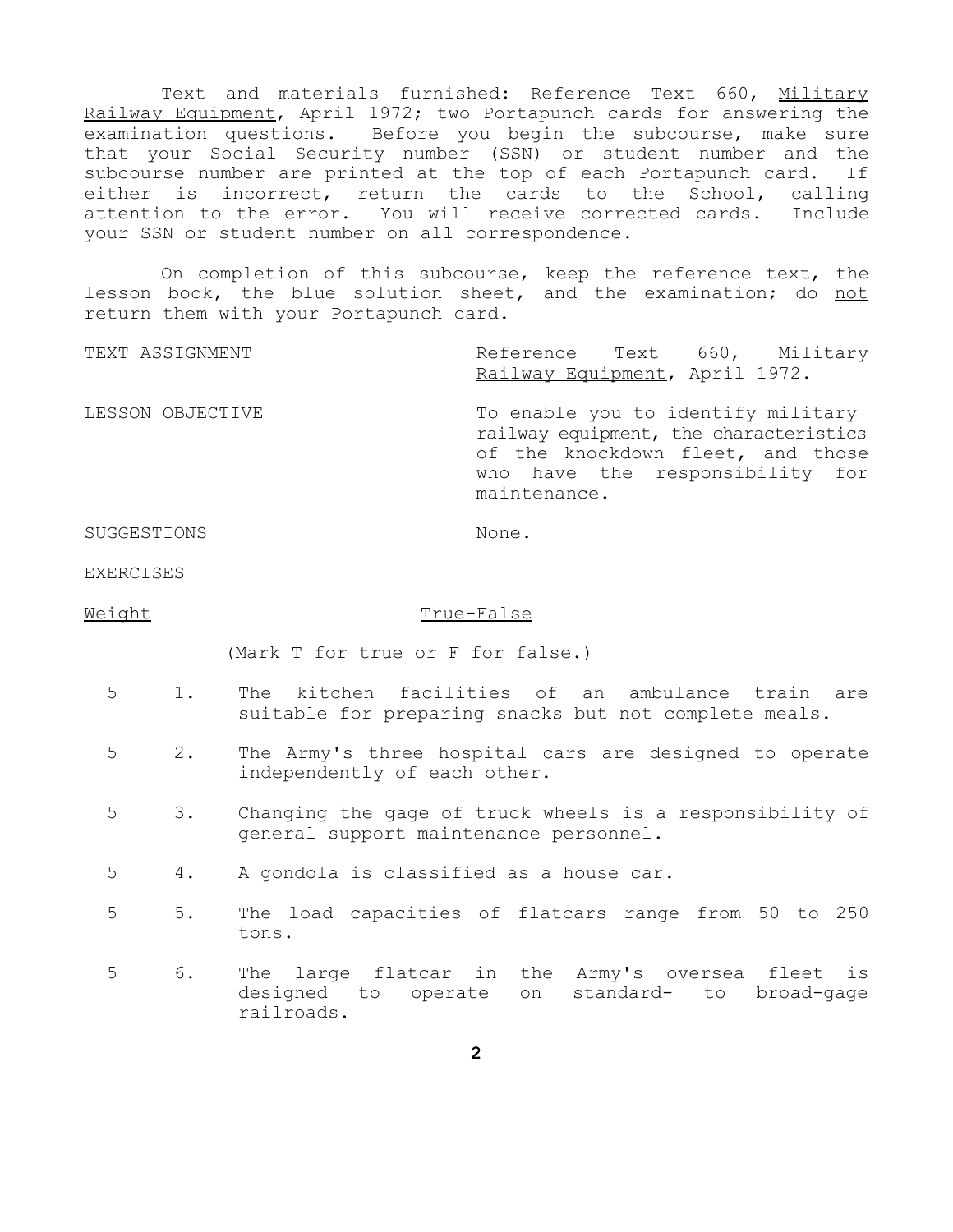#### Weight

- 5 7. The depressed center flatcar affords greater tonnage capability than the large flatcar in the foreign service fleet.
- 5 8. An ice-cooled refrigerator car is loaded with ice through its side doors.

# Matching

(In questions 9 through 16, match a type of rolling stock from column II to each descriptive phrase in column I by writing the proper letter beside the question. Each item in column II may be used once, more than once, or not at all.)

Column I Column II

- 5 9. Has openings in bottom for A. Hopper. unloading. B. Tank car.
- 5 10. May have a depressed center. C. Flatcar.
- 5 11. Carries gasoline, milk, and fruit juices. D. House car.
- 5 12. Is good for transporting engineer equipment.
- 5 13. Carries lettuce, apples, and peaches.
- 5 14. Has running board on roof.
- 5 15. Has only five general components.
- 5 16. May be covered or open top.

Column II lists the levels of maintenance; column I lists typical descriptions of those levels. Match a level of maintenance from column II to each descriptive phrase in column I by writing the proper letter beside the question. Each item in column II may be used once, more than once, or not at all.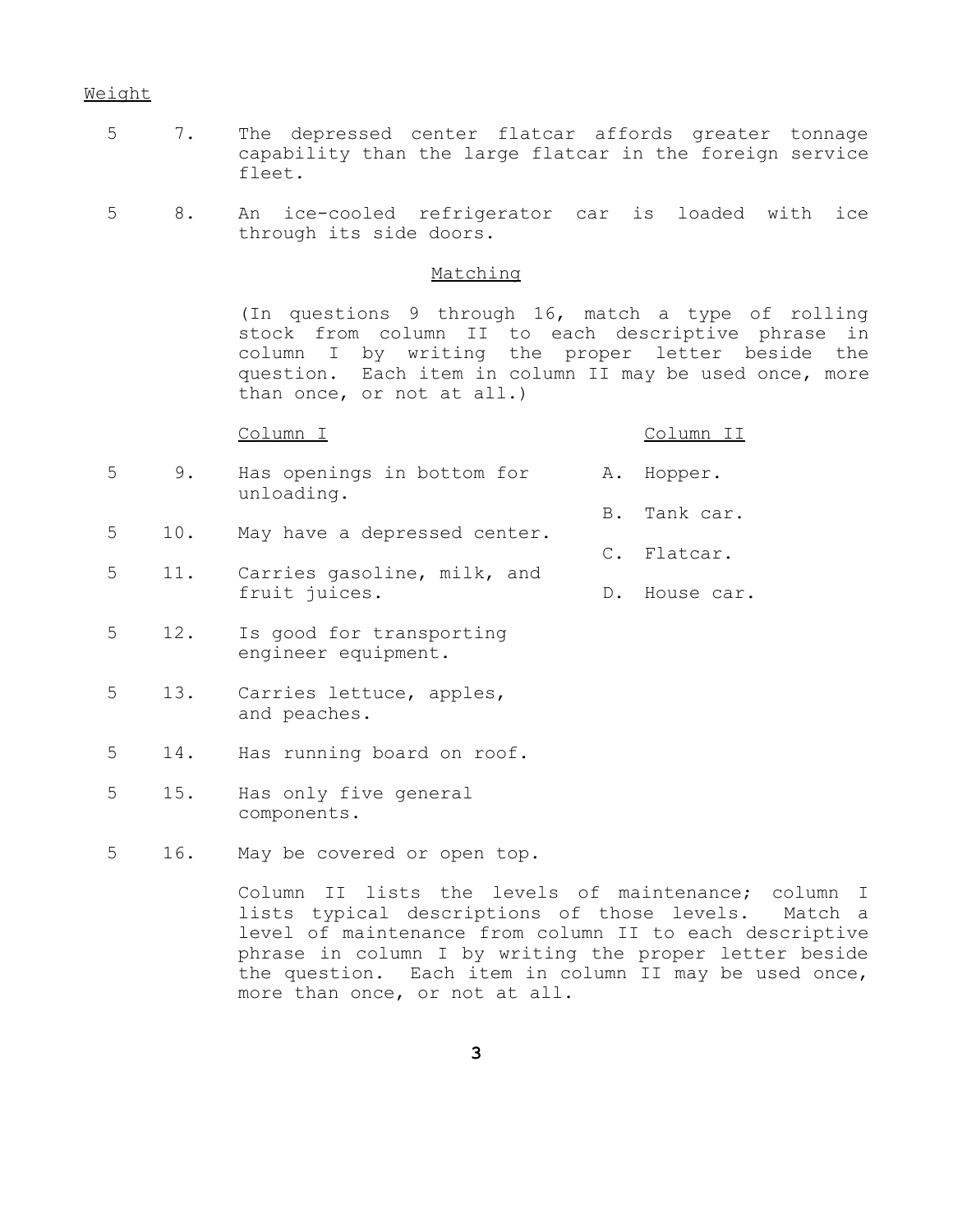# Weight

- 5 17. Repairing the undercarriage A. Organizational. of a locomotive.
- 5 18. Replacing unserviceable parts.
- 5 19. Overhauling and rebuilding<br>equipment.
- 5 20. Servicing equipment before, during, and after operation.

# Column I Column II

- 
- B. Direct support.
- C. General support.
- D. Depot.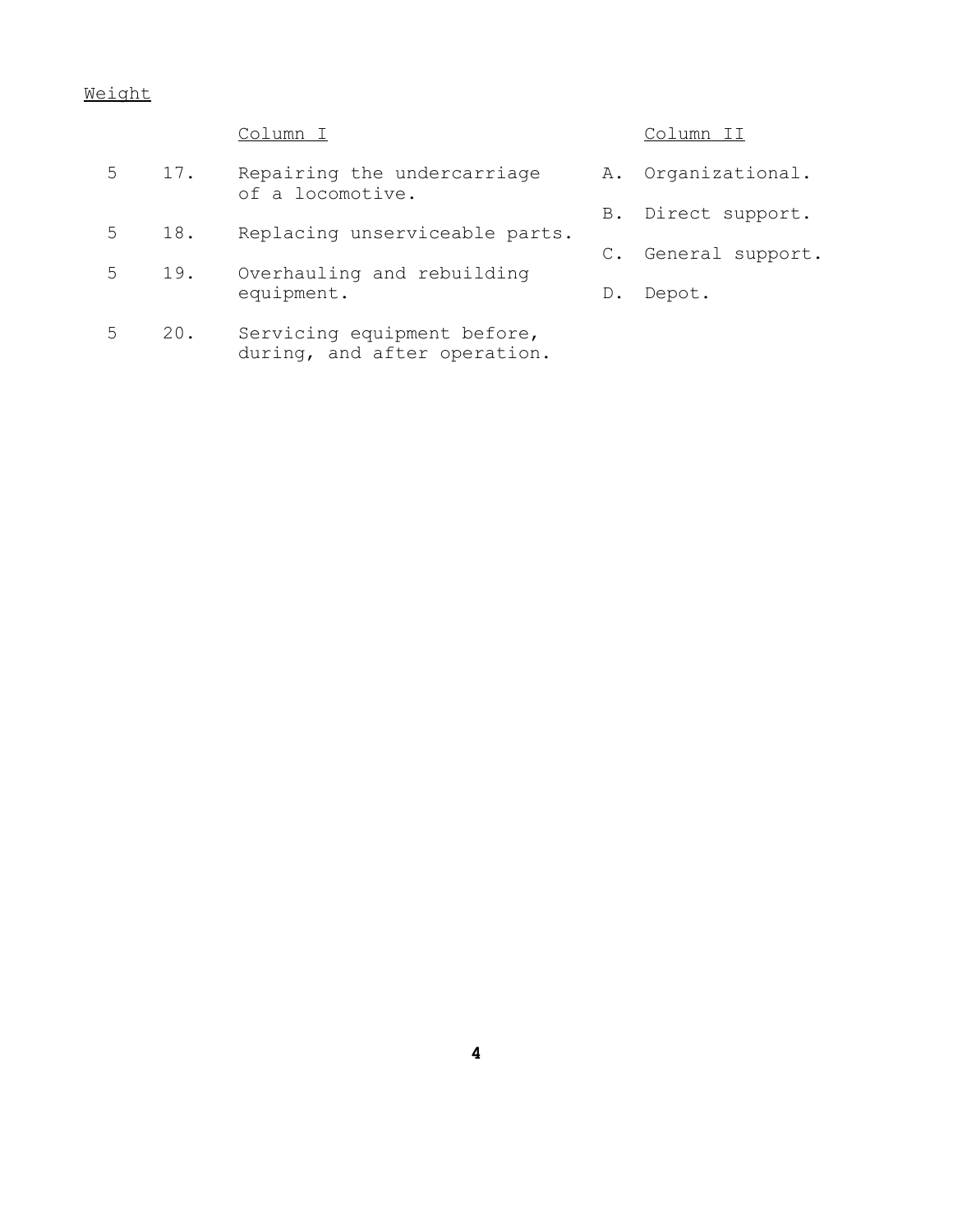# **CORRESPONDENCE COURSE OF THE U. S. ARMY TRANSPORTATION SCHOOL SOLUTIONS**

TRANS SUBCOURSE 660..................Military Railway Equipment.

(All references are to Reference Text 660.)

| Weight |       | <b>Exercise</b> |                          | Weight | <b>Exercise</b> |               |                        |
|--------|-------|-----------------|--------------------------|--------|-----------------|---------------|------------------------|
| 5      | $1$ . |                 | F. (par. $2.20c$ )       | 5      | 12.             |               | C. $(par. 2.18)$       |
| 5      | $2$ . |                 | $F.$ (par. 2.20)         | 5      | 13.             | $\mathbb D$ . | (pars. $2.2a$<br>2.19) |
| 5      | 3.    | $T$ .           | (par. 2.6)               | 5      | 14.             |               | D. (par. $2.2a$ )      |
| 5      | 4.    | $F$ .           | (par. 2.2 <u>b</u> )     |        |                 |               |                        |
| 5      | 5.    | $T$ .           | (par. 2.2c)              | 5      | 15.             |               | $C.$ (par. 2.2)        |
|        |       |                 |                          | 5      | 16.             |               | A. (par. 2.2b)         |
| 5      | 6.    | $T$ .           | (par. 2.17)              | 5      | 17.             |               | $C.$ (par. 3.5)        |
| 5      | 7.    | $F$ .           | (pars. $2.17$ ,<br>2.18) | 5      | 18.             | <b>B</b> .    | (par. 3.4)             |
| 5      | 8.    |                 | $F.$ (par. 2.19)         | 5      | 19.             |               | D. (par. $3.2d$ )      |
| 5      | 9.    | Α.              | (par. 2.2 <u>b</u> )     | 5      | 20.             |               | A. (par. 3.3)          |
| 5      | 10.   | $\mathbb C$ .   | (pars. 2.2c,<br>2.18)    |        |                 |               |                        |
| 5      | 11.   |                 | B. (pars. 2.2d,          |        |                 |               |                        |

2.14)

MARCH 1976

Supersedes Trans 660, Military Railway Equipment April 1972. TO BE USED WITH REFERENCE TEXT 660, APRIL 1972.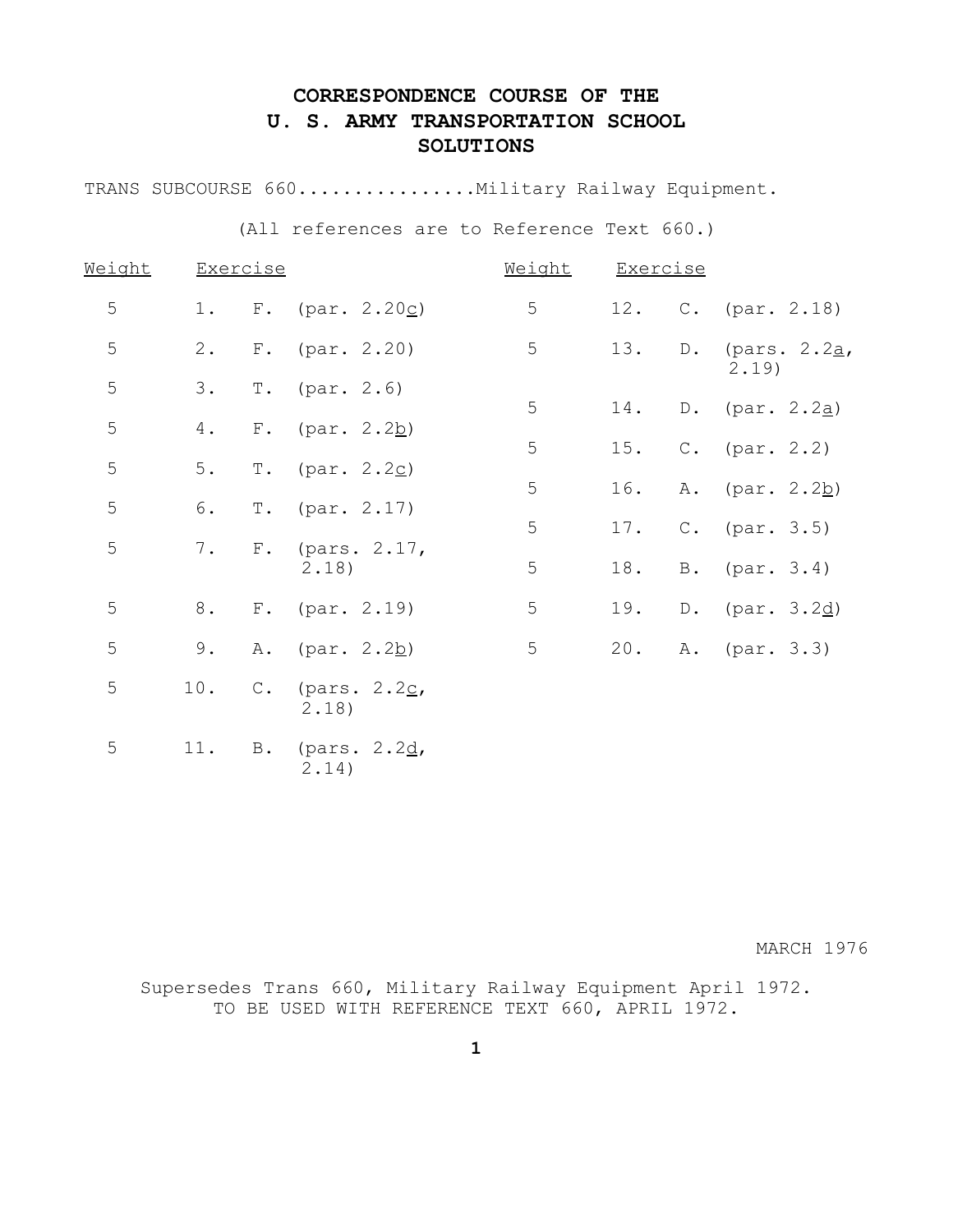# 16 March 1976

# CORRESPONDENCE COURSE OF THE U. S. ARMY TRANSPORTATION SCHOOL

### IMPORTANT

Supplement No. 1 to Reference Text 660, Military Railway Equipment, April 1972, is published to make you aware of the field army reorganization that is taking place. DO NOT base your answers to the questions in the lesson exercises or examination on the information in the supplement. Answer all questions based on the material in the reference text.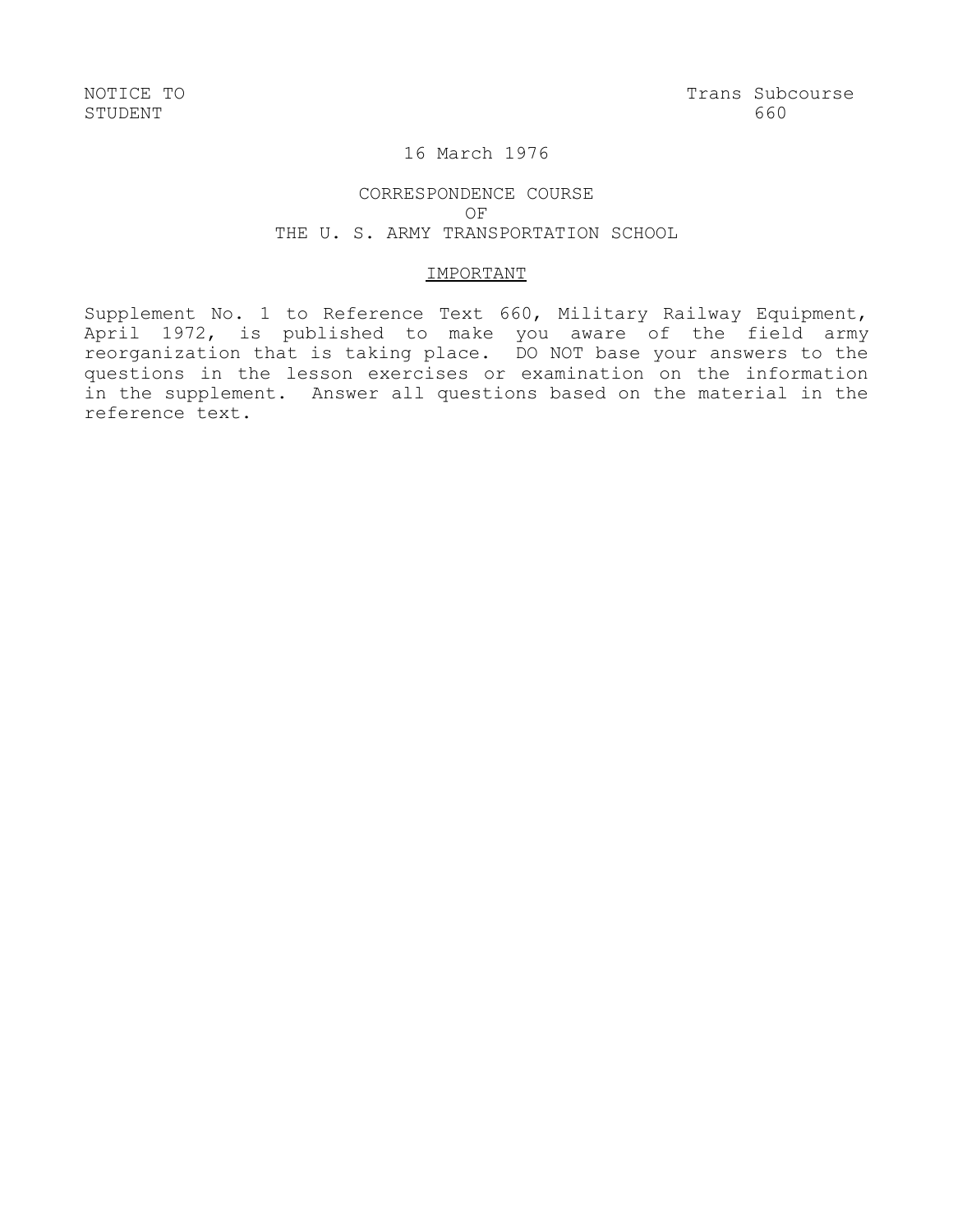### SUPPLEMENT NO. 1

#### 16 March 1976

#### U. S. ARMY TRANSPORTATION SCHOOL

Supplement to REFERENCE TEXT 660, MILITARY RAILWAY EQUIPMENT, April 1972

The theater Army organization is being revised under the Echelons Above Division (EAD) study. The EAD eliminates the field army support command (FASCOM) and its subordinate support brigades and replaces them with a newly formed corps support command (COSCOM). The study concentrates on merging the theater army support command (TASCOM) headquarters with the theater army (TA) headquarters; eliminating the materiel command (MATCOM), with its field depots and COMMZ depot distribution system; establishing the COSCOM in the combat zone and the theater army area command (TAACOM) in the COMMZ as the highest organizational levels of supply and maintenance support in the theater; and incorporating supply concepts relying more heavily on CONUS theater oriented depots for direct supply as close to the using unit as possible.

Department of the Army doctrine covering the new concept has not been published. When the doctrine is published this text will be revised to reflect the new concept.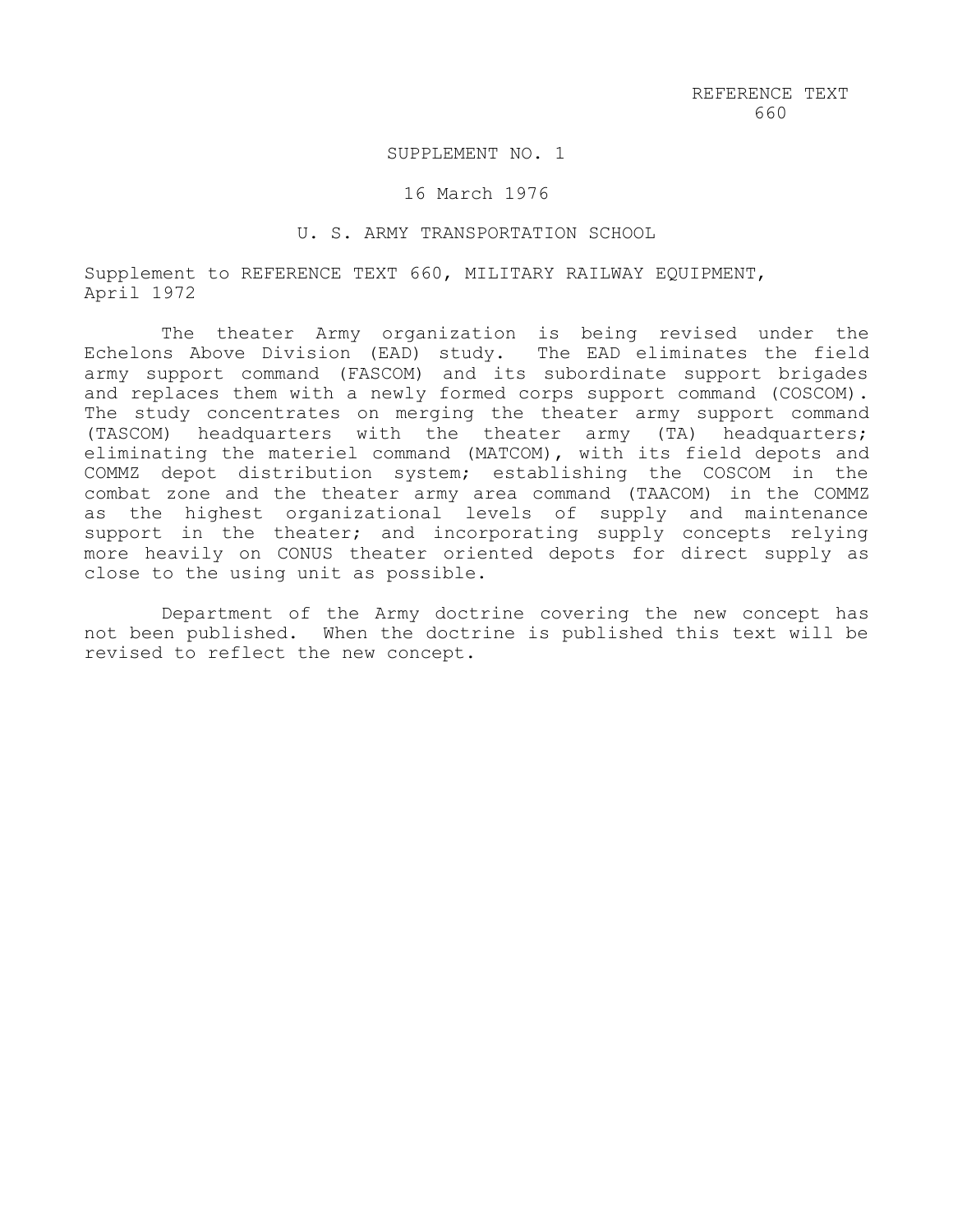

# **U. S. ARMY TRANSPORTATION SCHOOL**

# April 1972

Supersedes Reference Text 660, Military Railway Equipment, November 1968.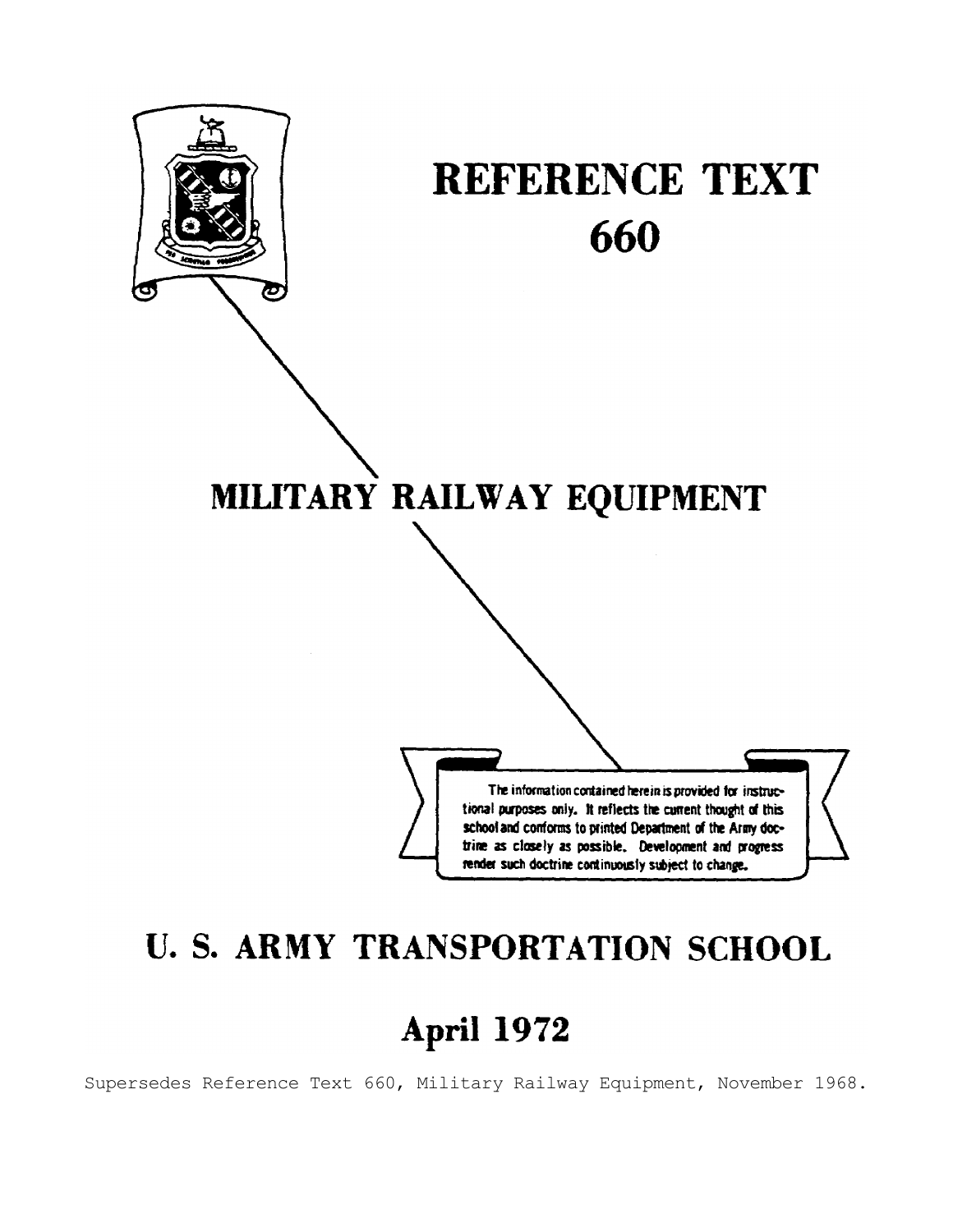# CONTENTS

# Page

|               |       |                                    | $\mathbf 1$ |
|---------------|-------|------------------------------------|-------------|
| CHAPTER 1.    |       | MOTIVE POWER                       | 3           |
|               |       | Paragraph 1.1. General             | 3           |
|               | 1.2.  | Diesel-Electric Locomotives        | 3           |
|               | 1.3.  | Classification                     | 5           |
|               | 1.4.  | Summary                            | 6           |
| CHAPTER 2.    |       | ROLLING STOCK                      | 8           |
| Paragraph 2.1 |       | General                            | 8           |
|               | 2.2.  | Types of Rolling Stock             | 9           |
|               | 2.3.  | Freight Equipment for Military Use | 10          |
|               |       | Section I. Knockdown Fleet         | 11          |
|               |       | Paragraph 2.4. General             | 11          |
|               | 2.5.  | Construction                       | 11          |
|               | 2.6.  | Trucks                             | 12          |
|               | 2.7.  | Couplers                           | 12          |
|               | 2.8.  | Underframes                        | 13          |
|               | 2.9.  | Superstructure                     | 13          |
|               |       | 2.10. Assembly                     | 14          |
|               |       | 2.11. Flatcar                      | 14          |
|               |       | 2.12. Gondola                      | 15          |
|               |       | 2.13. Boxcar                       | 16          |
|               | 2.14. | Tank Car                           | 18          |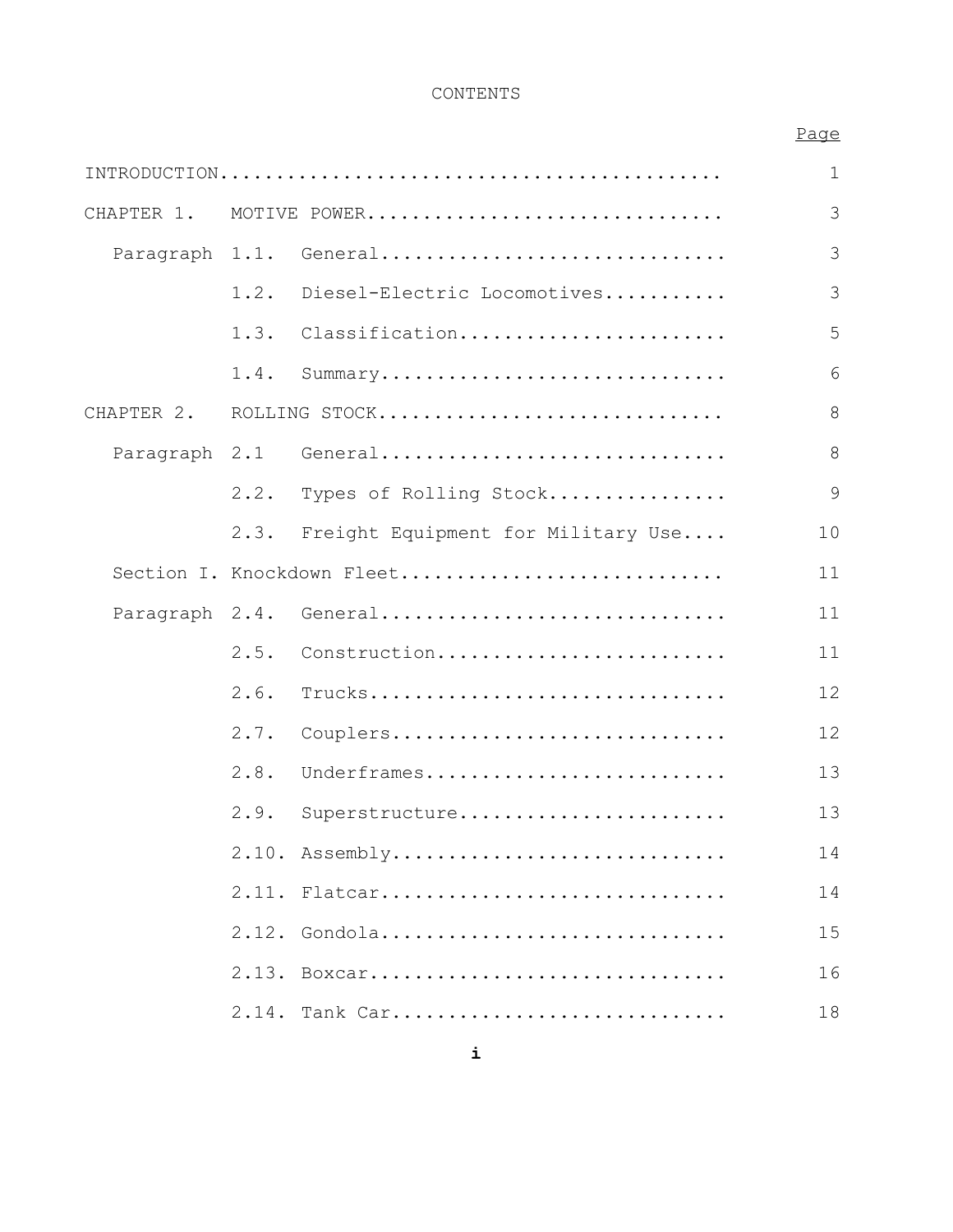# Page

|                |      | Paragraph 2.15. Summary        | 19 |
|----------------|------|--------------------------------|----|
|                |      | Section II. Other Equipment    | 20 |
|                |      | Paragraph 2.16. General        | 20 |
|                |      | 2.17. Eighty-Ton Flatcar       | 20 |
|                |      | 2.18. Depressed-Center Flatcar | 21 |
|                |      | 2.19. Refrigerator Car         | 21 |
|                |      | 2.20. Passenger Equipment      | 22 |
|                |      | 2.21. Special Equipment        | 23 |
|                |      | 2.22. Newer Rail Cars          | 25 |
|                |      | 2.23. Summary                  | 26 |
| CHAPTER 3.     |      | MAINTENANCE OF EQUIPMENT       | 28 |
| Paragraph 3.1. |      | General                        | 28 |
|                | 3.2. | Categories of Maintenance      | 28 |
|                | 3.3. | Organizational Maintenance     | 29 |
|                | 3.4. | Direct Support Maintenance     | 30 |
|                | 3.5. | General Support Maintenance    | 31 |
|                | 3.6. | Summary                        | 31 |
| APPENDIX I.    |      | REFERENCES                     | 32 |
| II.            |      |                                | 33 |
|                |      |                                | 37 |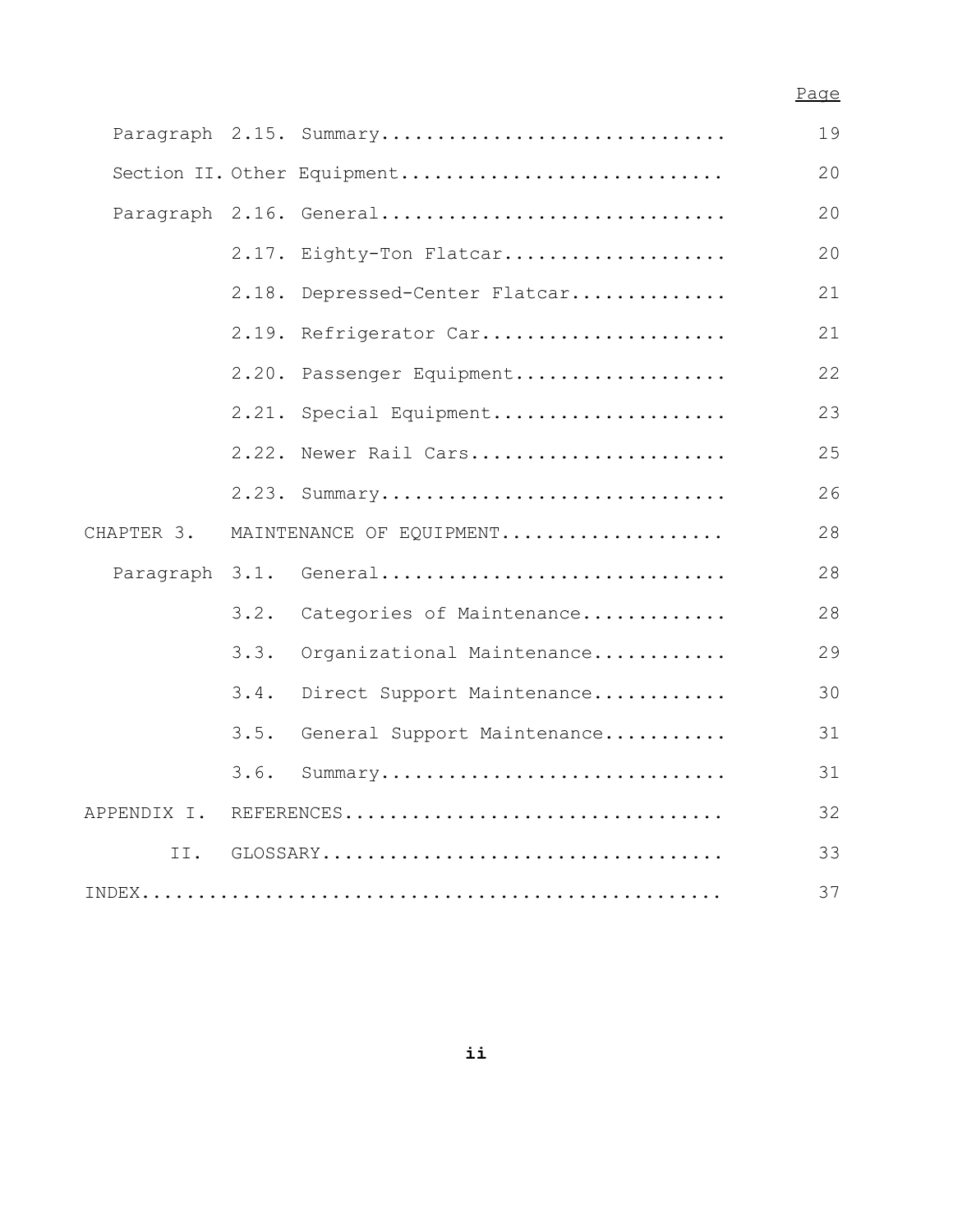# **INTRODUCTION**



Many old-time railroaders sigh with nostalgia when a steam locomotive is mentioned. But the hissing of steam has long since given way to the efficient whir of the diesel electric. The first American diesel locomotive was introduced in 1925 when a 300 horsepower one was used, rather inconspicuously, as a switch engine in a freight yard.

On class I railroads, steam locomotion still dominated 20 years later--39,000 steamers compared to just 3,800 diesels. Within another 7 years, the diesels outnumbered the steam locomotives 30,500 to 16,000. By 1960, steam locomotives were no longer being used on the main line--their number had dropped to 261 while the diesel fleet had grown to 28,278.

Who knows what the future will bring? A sigh of nostalgia for the diesel-electric locomotive? Perhaps. The diesel-electric as well as its only surviving competitor, the all-electric, may be made obsolete by the turbine engine or the linear induction engine--or maybe some power system yet to be created.

Over the years, commercial rolling stock has changed; it's bigger, better, and, in some instances, highly specialized. But the basic house cars, gondolas, and flats are still in use and will long continue. The bigger cars have increased the fleet's capacity while the total number of cars has decreased. The many different kinds of specialized cars are designed to meet the particular needs of certain shippers, military and civilian.

The Army also owns, operates, and maintains diesel-electric locomotives and various types of rolling stock. Suppose you received an assignment to plan a rail operation for providing logistical support to combat troops in a theater of operations. You would need to know what rail equipment you had to move troops and supplies to the frontlines, and who would maintain it. This text, consisting of three chapters, introduces you to some of the rail equipment the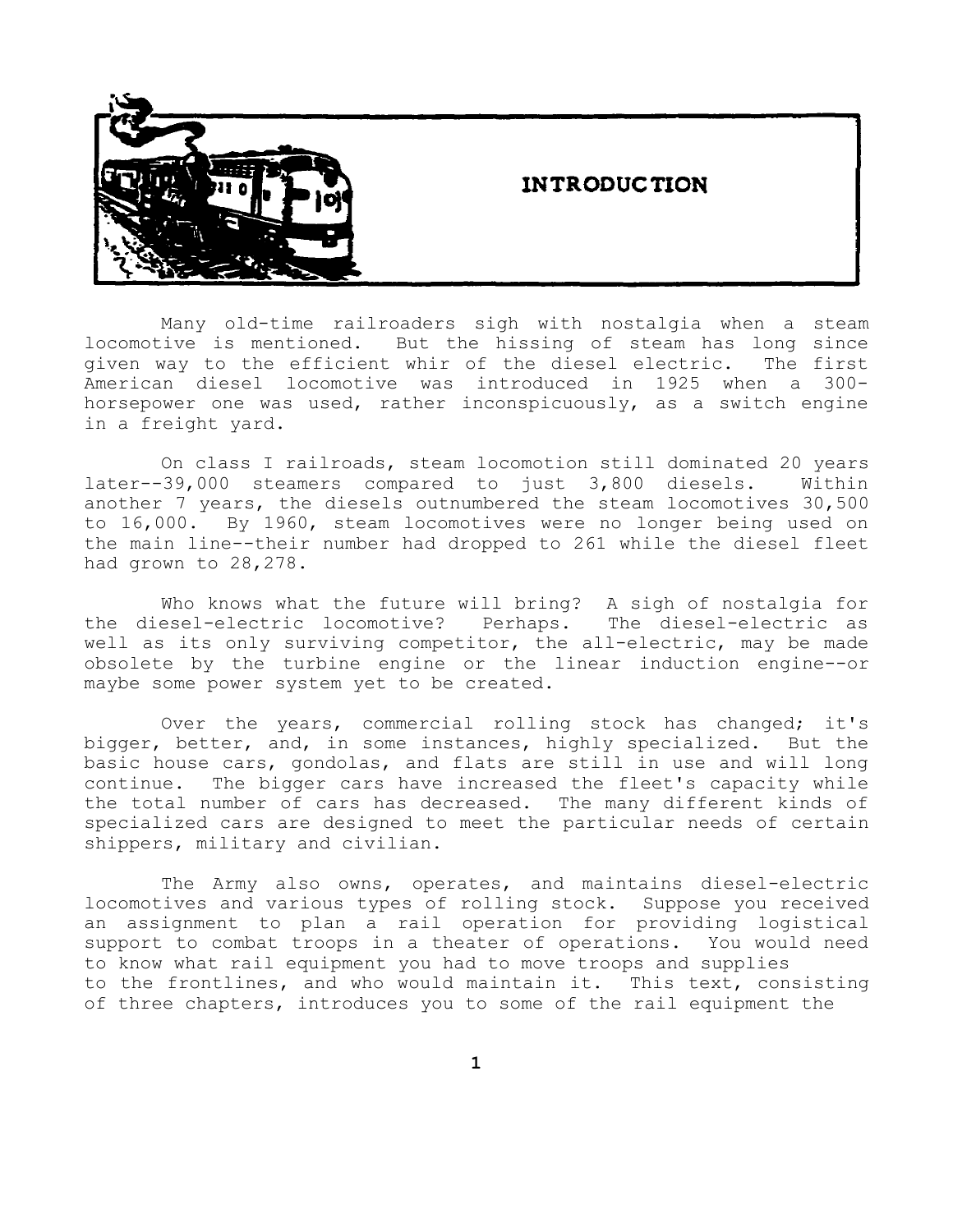Army has to provide rail support for a tactical mission, the type best suited for specific jobs, and the men who maintain it. Chapter 1 describes the Army's diesel-electric locomotives and how they are classified. Chapter 2, divided into two sections, discusses railway rolling stock with emphasis in section I on the fleet specially designed and built for use in any theater of operations. Section II discusses some other types of rolling stock including piggyback and container equipment. Finally, chapter 3 outlines briefly the Army maintenance system and explains who is responsible for maintaining military railway equipment.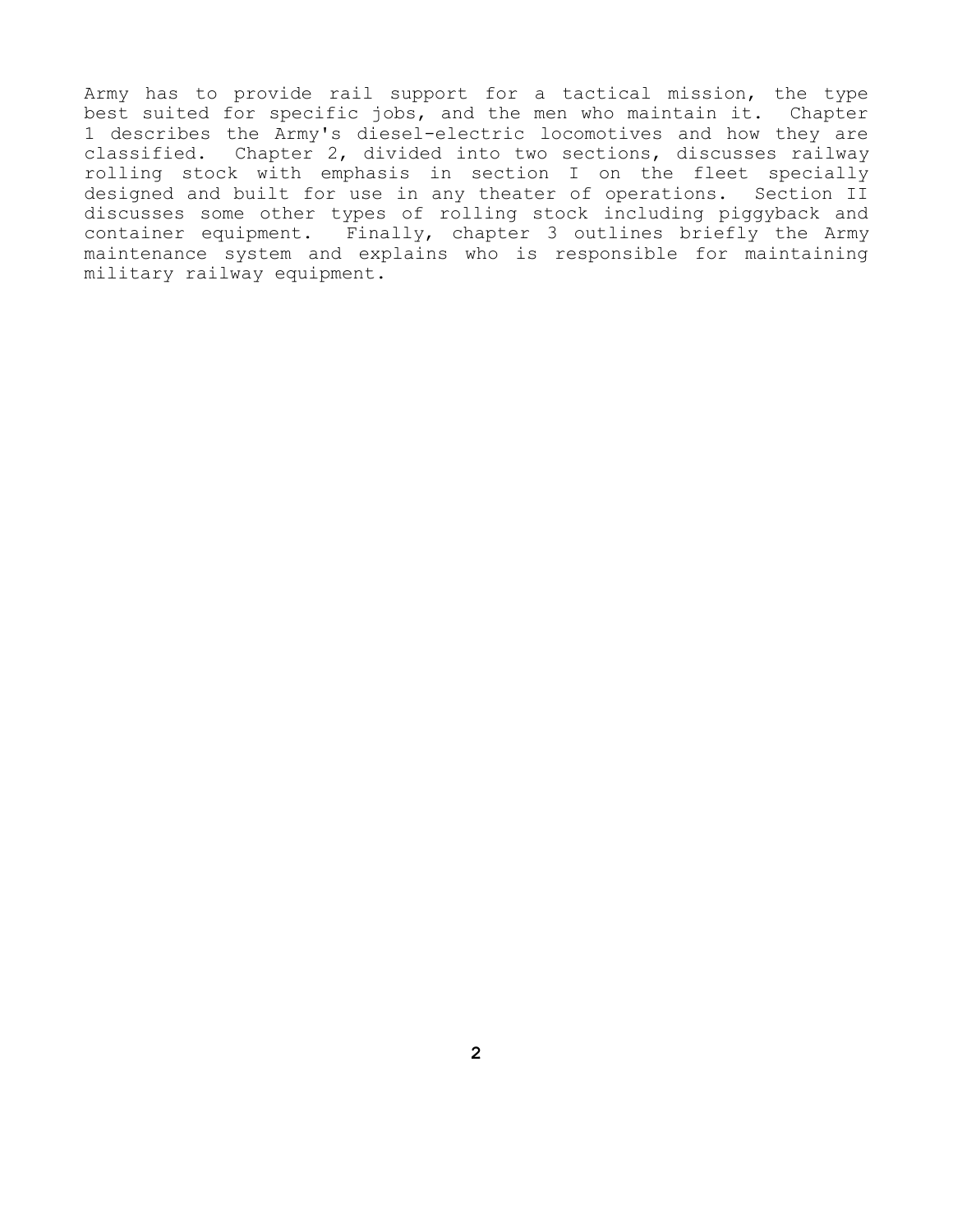

#### 1.1. GENERAL

Fast, powerful, reliable, and economical, the modern, highly developed diesel-electric locomotive has undoubtedly found a permanent niche for itself as a prime mover. It requires a minimum of maintenance, low-cost fuel oil, a small supply of water, and a short warmup period. The diesel engine of the locomotive can produce more heat units of work more efficiently than any other engine and is used as a source of motive power for locomotives throughout the world. The efficiency of diesel engines from 100 to 2400 indicated horsepower, as the source of energy to turn electrical generators, has been adequately proven.

The U.S. Army owns diesel-electric locomotives for training transportation railway service personnel in their operation, for use in utility railroad service, and for combat logistical support. This chapter describes the Army's locomotives and explains the system used to classify them.

### 1.2. DIESEL-ELECTRIC LOCOMOTIVES

A diesel-electric locomotive is an efficient, self-contained unit with all parts properly coordinated for providing motive power for railway equipment. The major parts are the diesel engine to furnish primary power, a generator, electrical equipment to transmit power from the generator to wheels, trucks to keep driving wheels on rails, and an under frame and a cab to hold the trucks in line and to support the diesel engine, generator, control equipment, air compressor, and other necessary equipment.

The diesel engine in the locomotive is an internal combustion engine similar to that used in the automobile. The diesel engine uses compression ignition, a process whereby air is compressed to extremely high pressure resulting in high temperature within the cylinder. Then fuel oil, injected into the cylinder, is ignited by the high temperature of the compressed air. On the other hand, an automobile engine uses a mixture of gasoline and air which is ignited by a spark from a spark plug. The mechanical energy output of the diesel engine is converted by a generator into electrical energy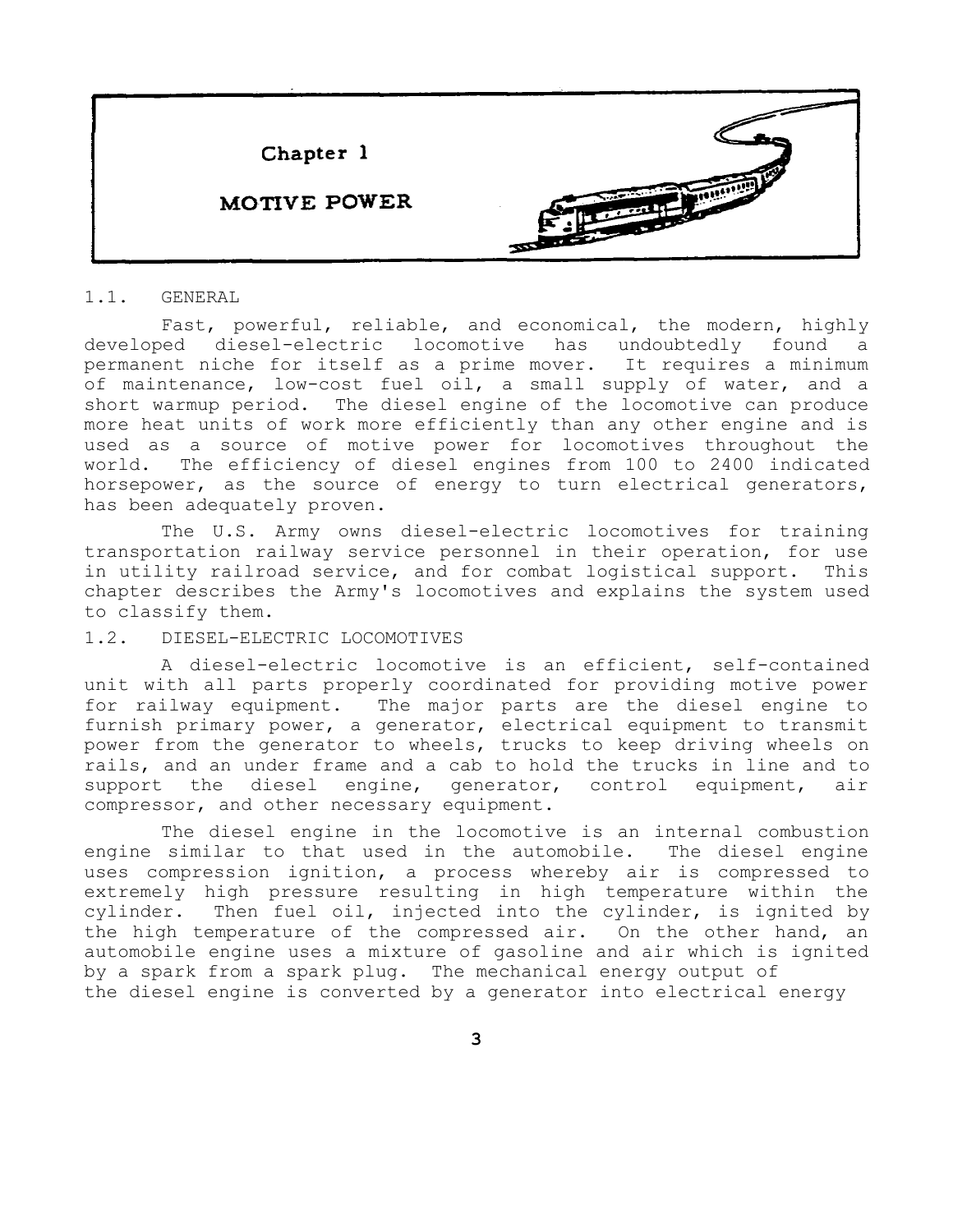which powers the traction motors that drive the axles and turn the locomotive's wheels.

Three representative diesel-electric locomotives that the Army owns and operates are described briefly in subparagraphs  $\underline{a}$  through  $\underline{c}$ . The classification 0-6-6-0, etc., is explained in paragraph 1.3.

a. The 0-6-6-0, 120-ton road switcher locomotive, shown in figure 1.1, is designed for use in heavy-duty road and yard service. It may be used in single or multiple units on standard and broad gage railways, This 120-ton, 1600-horsepower locomotive is highly versatile, suitable for operation under extremes of climate, and adaptable for both foreign and domestic coupling arrangements. This locomotive is often referred to as MRS-l--the MRS stands for military road switcher.



Figure 1.1. Diesel-Electric Locomotive, Road Switcher, 0-6-6-0.

b. The 0-4-4-0, 100-ton, SW-8 locomotive, shown in figure 1.2, is designed for heavy-duty road and switching service on standardgage railroads both in the continental United States and foreign countries. It has an 800-horsepower engine and has multiple-unit capability.

c. The 0-4-4-0, 60-ton locomotive, shown in figure 1.3, can be used for both road and switching service. It may be used in single or multiple units on broad gage railroads. This locomotive has a 500-horsepower diesel engine and can be used on both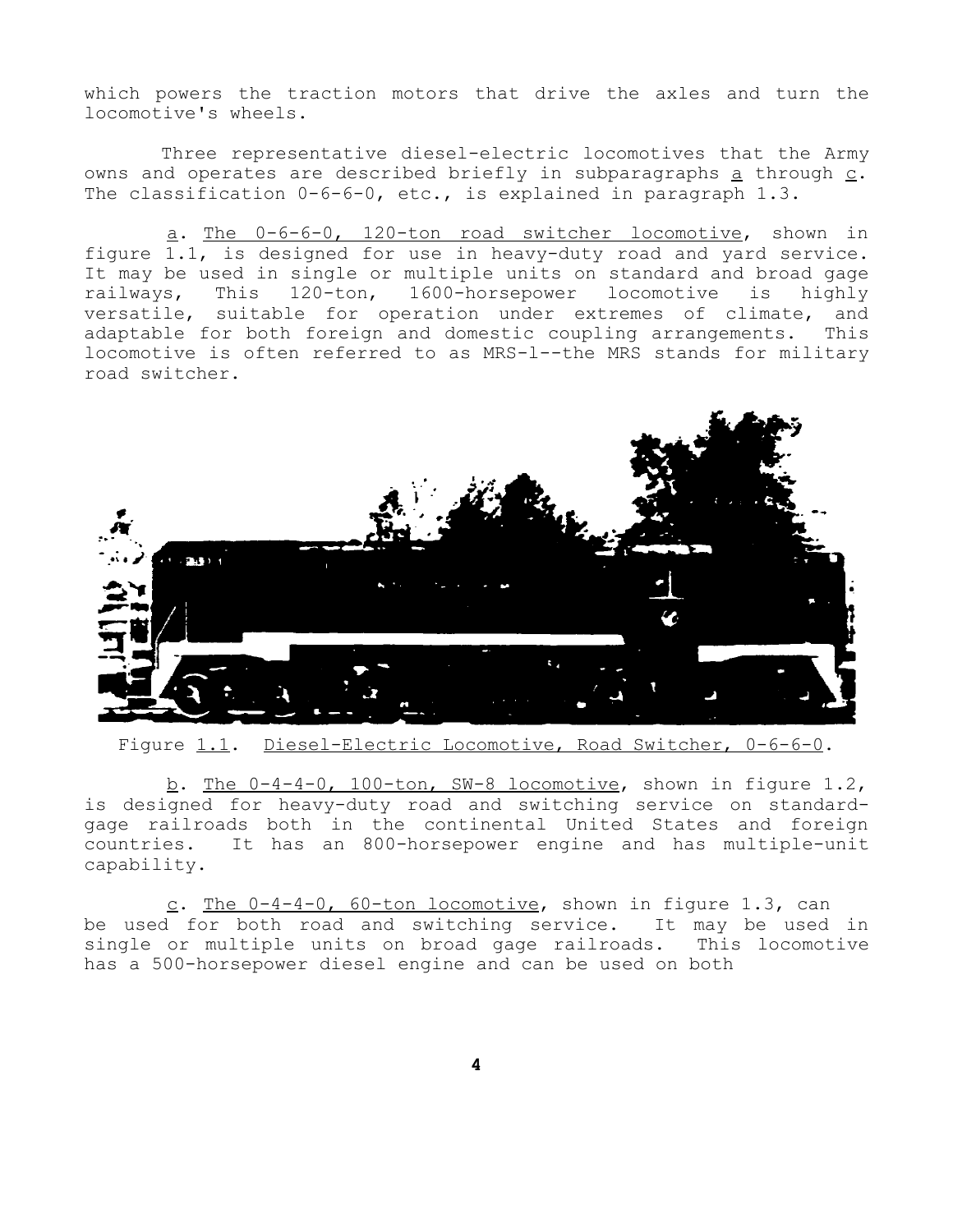

Figure 1.2. Diesel-Electric Locomotive, Road and Switching,  $0-4-4-0$ ,  $100-T$ on.

continental United States and foreign railroads. Its drawhook and buffer kit converts it for use on European railroads.



Figure 1.3. Diesel-Electric Locomotive, Road and Switching,  $0-4-4-0$ , 60-Ton.

# 1.3. CLASSIFICATION

Locomotives have been classified in various ways--by size, by horsepower, and by tractive effort. However, none of these is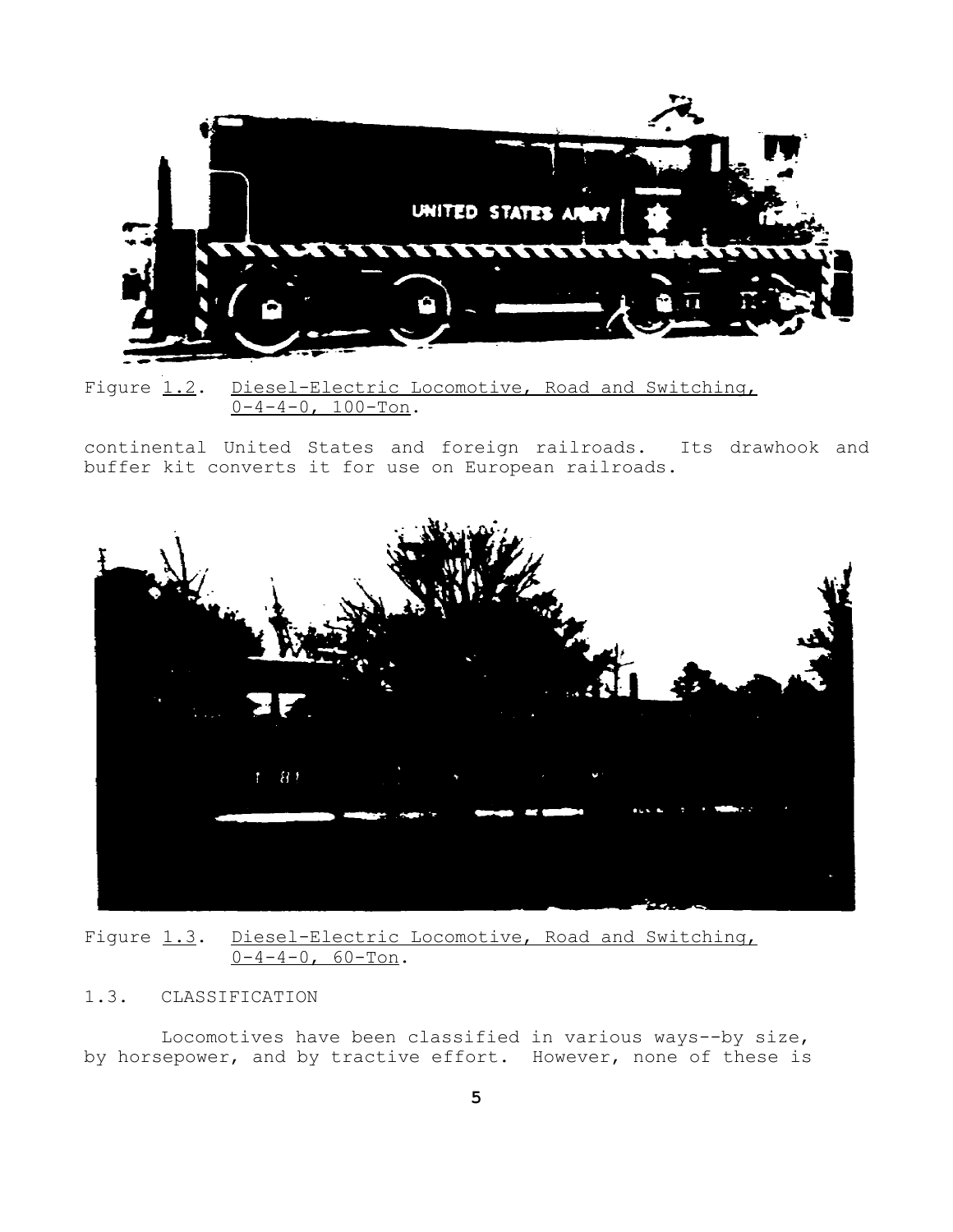completely descriptive or adequate for all purposes. The most widely used and accepted system of classification is the Whyte Classification System. It was developed about 1900 by F. M. Whyte, a mechanical engineer on the New York Central and Hudson Railroad. The system is generally accepted in Great Britain and the British Commonwealth and in North and South America.

The Whyte classification is based on the number of locomotive wheels on the axles of each type of truck. Wheels or trucks are of three types--leading (front), driving, and trailing (rear). Truck is the term used to designate a wheeled assembly that supports a locomotive or a car body. The Whyte system uses a series of digits or numerals separated by hyphens to specify the number of wheels in each type of locomotive truck. The first numeral denotes the number of wheels in the leading truck, the next one or two represent the number in the driving group, and the last specifies the number in the trailing truck. The numerals always refer to the wheels from front to rear. Digits are never omitted; if there are no leading or trailing wheels, a zero is used.

All wheels on Army diesel-electric locomotives are drivers; there are no leading or trailing wheels. The diesels have either two sets of six-wheel trucks or two sets of four-wheel trucks. Therefore, the digits 0-6-6-0 denote no leading or trailing wheels and 2 sets of 3 driving axles with 2 wheels on each, or a total of 12 driving wheels. Likewise, an 0-4-4-0 locomotive would have no leading or trailing wheels and two sets of two driving axles each, or a total of eight driving wheels. Figure 1.4 illustrates the Whyte system of classifying diesel-electric locomotives.

Another system, commonly used in Europe and other parts of the world, uses letters and figures to identify a diesel or electric locomotive by its axles. Letters are used for driving axles and numbers for nondriving axles. In this system, "A" stands for one driving axle, "B" for two, "C" for three, and "D" for four. A small "o" placed after the initial letter shows that each axle is individually powered. Thus, a single unit locomotive with two individually powered two-axle trucks would be classified as a Bo-Bo. One with three axle trucks in which the center axle is an idler would be designated as an A1A-AlA.

#### 1.4. SUMMARY

Diesel-electric locomotives have internal combustion engines to furnish primary power and electrical equipment to transmit the power from the engines to the driving wheels. In the engine's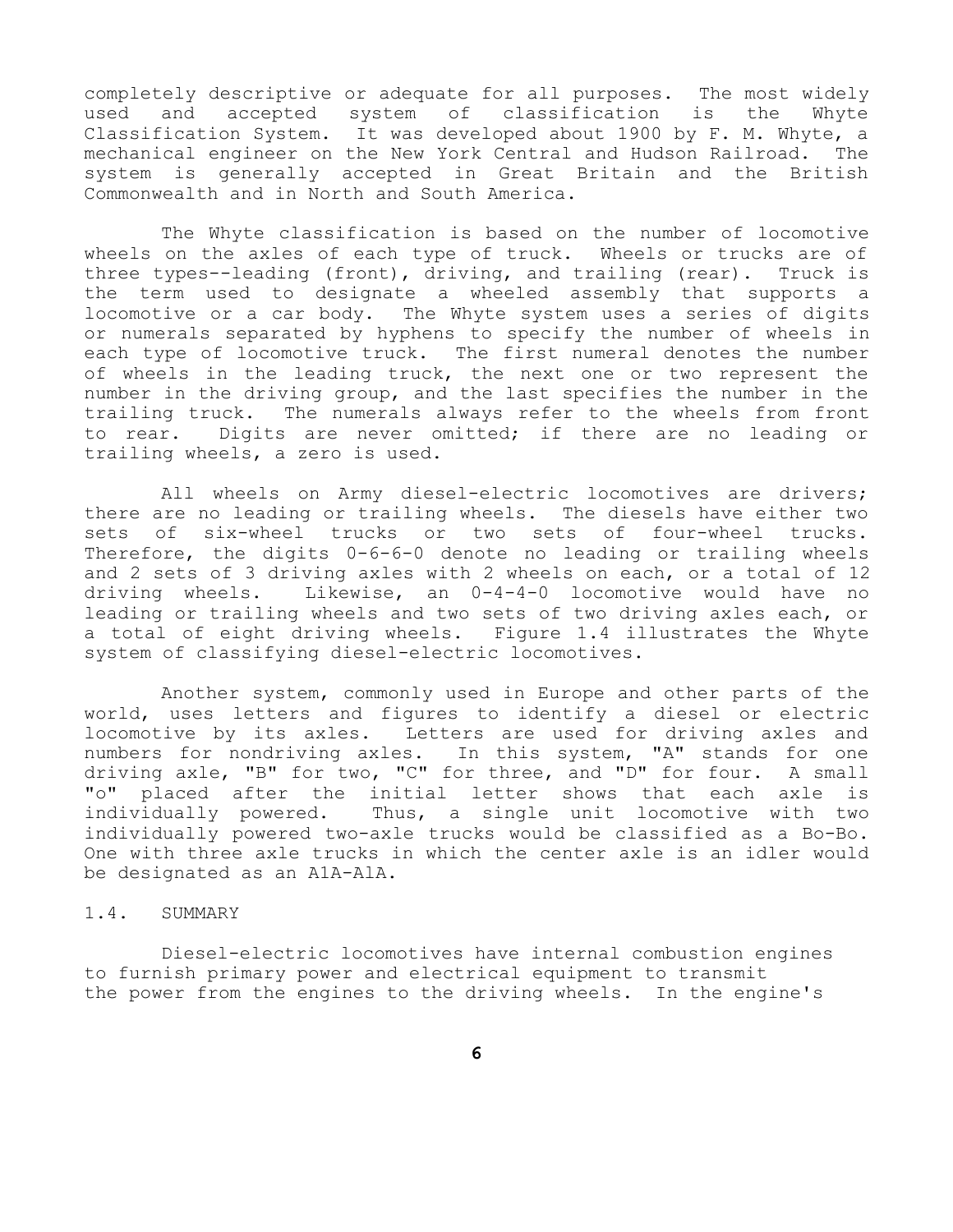

Figure 1.4. Whyte Classification of Diesel-Electric Locomotives.

cylinder, highly compressed air reaches a high temperature and provides the spark that ignites the fuel oil as it is injected into the cylinder.

Army locomotives are classified under the Whyte Classification System, according to their wheel arrangement from front to rear. A series of digits separated by hyphens specify the total number of wheels on the axles of each type of truck beginning with the leading truck, next the driving wheels, and then the trailing truck. Army diesel-electric locomotives have neither leading nor trailing trucks; all wheels are drivers. These locomotives generally have two sets of either four-wheel or six-wheel trucks.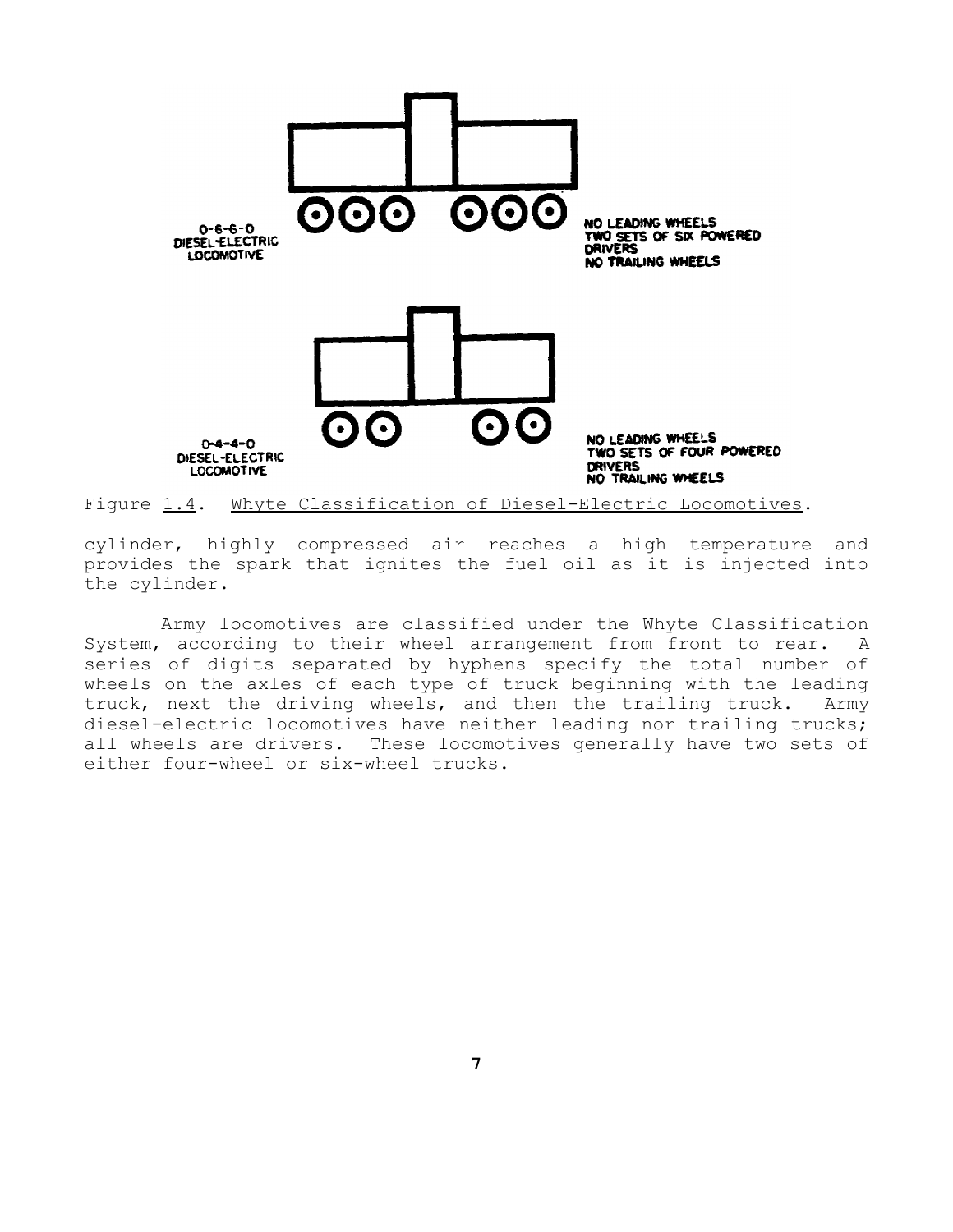

# 2.1. GENERAL

The first railway cars were merely horse-drawn wagons. They were introduced in England in 1602 to transport loads of coal from English mines to navigable streams where the coal was transferred to vessels. The wagons were equipped with handbrakes to reduce their speed when they started rolling faster than the gait of the horses that pulled them. They had wooden wheels and rolled on wooden wagon ways or rails, called tramways. Experience soon proved that the wooden wheels and rails wore out quickly and had to be replaced frequently. This led to the use of metal wheels and rails. But, as time passed and industries grew, the limited capabilities of the horses and wagons could not meet the demands of transporting the ever-increasing tonnages. Some method of transportation was needed that could both carry heavier loads and withstand long use.

When the steam locomotive was built to replace the horses of the wagon roadways, iron rails and later steel ones were developed. Railway cars were designed and built to replace the horse-drawn wagons. The original railway cars were constructed to handle minimum loads as were locomotives, roadbeds, and track structures. Through the years, roads and structures have been improved and the equipment made more efficient, larger, heavier, stronger, and safer. Railroads and private-car owners, including the Army, now own and operate a vast heavy-duty railway fleet.

Today's piggyback and Flexi-Van cars provide a high degree of flexibility which minimizes empty-car movements on return trips. Containerization is expanding continually and is being used increasingly. With containers, the flatcar becomes an all-purpose car with the advantage of fast loading and unloading. Freighthandling labor is reduced, and damage to the lading is decreased.

This chapter describes some of the railway equipment the Army owns. Emphasis is placed on the foreign service or knockdown fleet that can be used in a theater of operations anywhere in the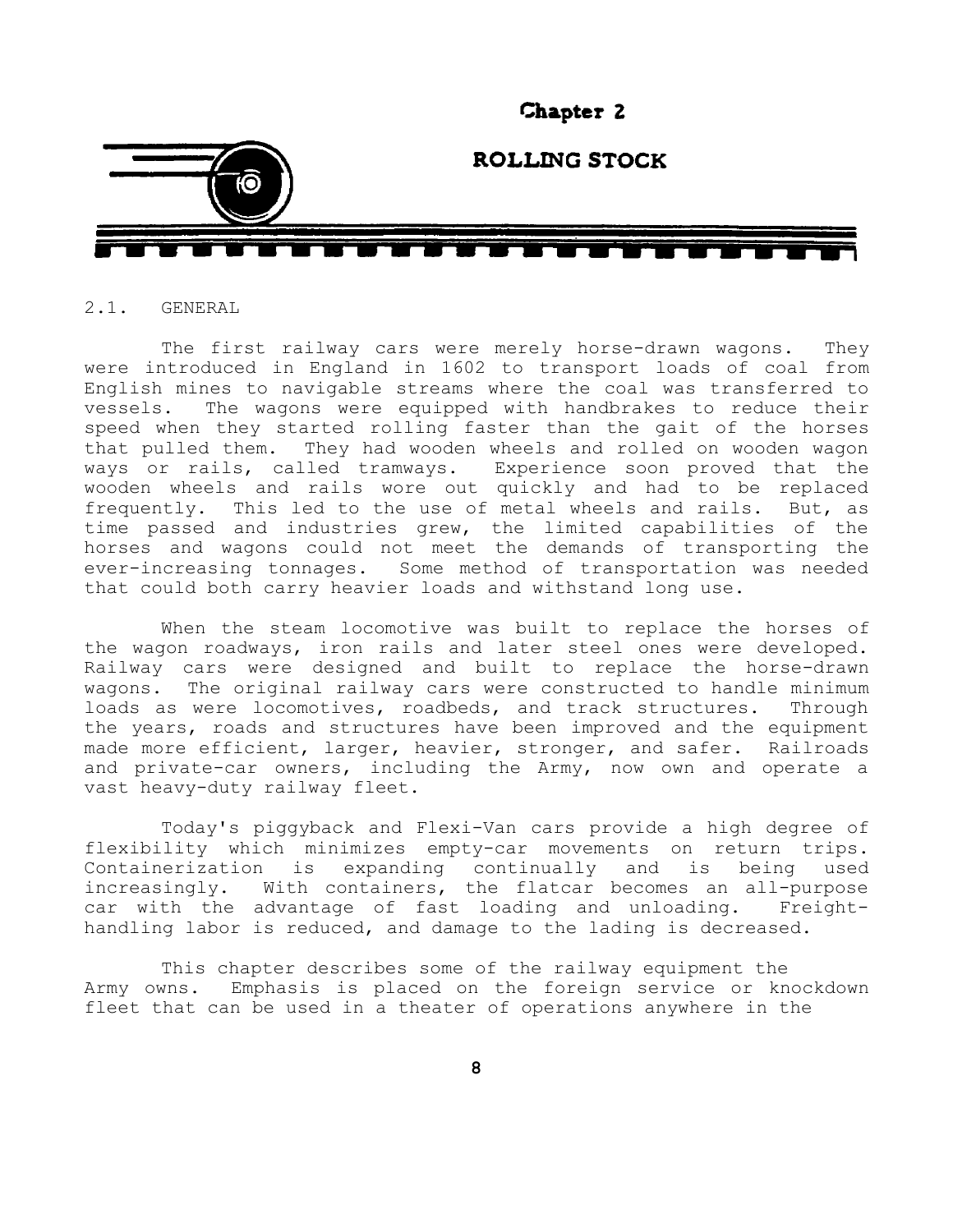world. The chapter also discusses other freight cars, passenger and special equipment, and a recently developed rail car which may prove to be very desirable in the transportation of nuclear weapons.

2.2. TYPES OF ROLLING STOCK

Railway rolling stock is classified into four general types: house cars, open-top cars, flatcars, and tank cars. All railway cars except flatcars have six general components: trucks, brake gear, draft gear, couplers, underframe, and superstructure. Since flatcars have no superstructure, they have only five general components. The following subparagraphs discuss each of the four types of cars in the order mentioned.

a. House cars have an enclosed superstructure with sides, ends, and roof and usually doors, vents, ladders, and rooftop running boards. Boxcars, refrigerator cars, and cabooses are examples. Since boxcars and refrigerator cars are discussed in paragraphs 2.13 and 2.19, only the caboose is described here. A caboose is a car attached to the rear of a freight train. It accommodates the conductor and flagman and serves as their office and quarters while in transit. The caboose also carries supplies, tools, and car parts that might be required en route.

b. Open-top cars, such as gondolas, ballast cars, and hoppers, normally have sides and ends. However, both types of hopper cars, covered and open-top, are included in the open-top car category. The following subparagraphs describe the two types of hoppers and the ballast car. The gondola car is discussed in paragraph 2.12.

(1) Covered hoppers are permanently enclosed, weather-tight cars with fixed sides, ends, and roofs. Openings with weather-tight covers or doors are provided in the roof or sides through which the cars are loaded. For unloading, the cars may have openings in the bottom with tight-fitting covers, doors, ports, or valves, or roof and side openings through which freight may be discharged. Covered hoppers may be partitioned into compartments.

(2) Open-top hoppers are similar to gondolas except that they have higher sides and ends, and generally interiors with selfclearing features. For example, a sloping construction of the car bottom and compartments that end at openings equipped with doors provide for discharge of the car's contents. Open-top hopper cars are of many types that vary according to the size and class of commodities they carry. Some have twin hopper pockets while others have quadruple ones; each has a door for discharging lading.

**9**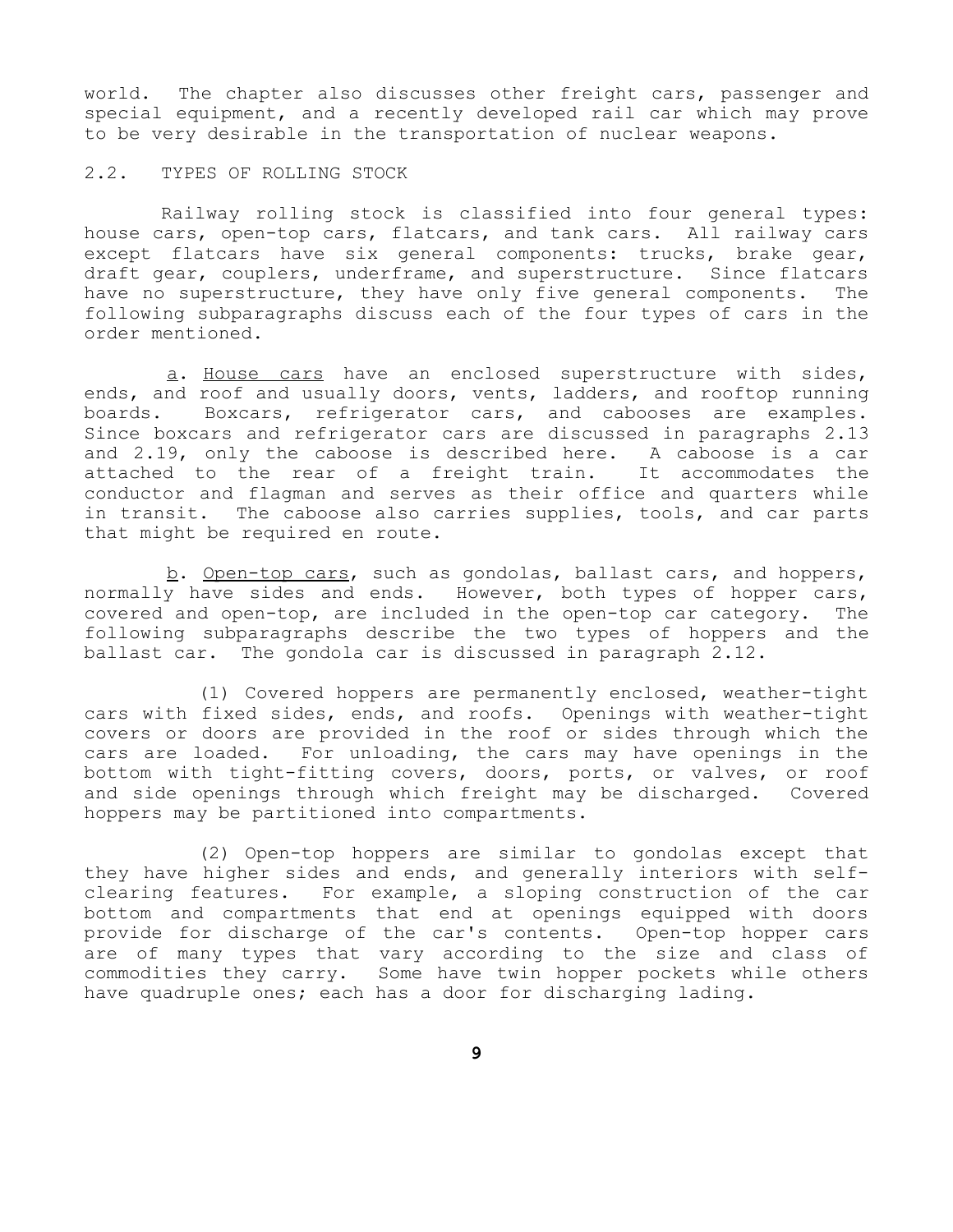(3) Ballast cars are similar to low-side gondolas except that the load may be discharged from the sides. Sometimes referred to as side-dumping gondolas, these cars are used for hauling ballast, sand, gravel, or small loads of coal.

c. Flatcars have no housing or body; they simply have a floor laid over the underframe sills. The load capacities of flatcars range from 50 to 250 tons. Examples are the basic flatcar and the depressed-center one; they are described further in paragraphs 2.11 and 2.18.

d. Tank cars are those with tanks mounted on special underframes. They carry many kinds of liquid and semiliquid commodities ranging from milk to TNT. The Interstate Commerce Commission (ICC) issues regulations and specifications governing tank cars used in the United States. These specifications are combined with those of the Association of American Railroads (AAR) to make one set of specifications covering car construction that the ICC publishes. For oversea use, the specifications are modified because of emergency austerity demands.

#### 2.3. FREIGHT EQUIPMENT FOR MILITARY USE

The first instance of rail cars being used for military purposes probably occurred during the Civil War when mortars were permanently mounted on railroad flatcars and moved into an area to support troops. In 1917, five naval railway batteries were built and shipped to France for use in World War I campaigns. Each battery consisted of a gun car carrying a 14-inch gun, and ammunition, workshop, kitchen, and berthing cars. The 14 cars of each battery were probably the first rail cars used entirely for military purposes.

Army railway motive power and rolling stock built for use in domestic service differ little in design from standard U.S. commercial rail equipment. In comparison to foreign equipment, however, it is generally larger and heavier. When World War II began, European rolling stock had a small carrying capacity and was scarce in all theaters of operations. Many cars were hurriedly designed and built in the United States and shipped overseas knocked down to save shipping space, and a few American cars were modified for use on European railroads. This experience led to the development of a railway fleet capable of operating on railroads of various gages which could be sent quickly to areas of conflict. Some of the equipment can be shipped knocked down to conserve shipping space. Section I describes the knockdown equipment.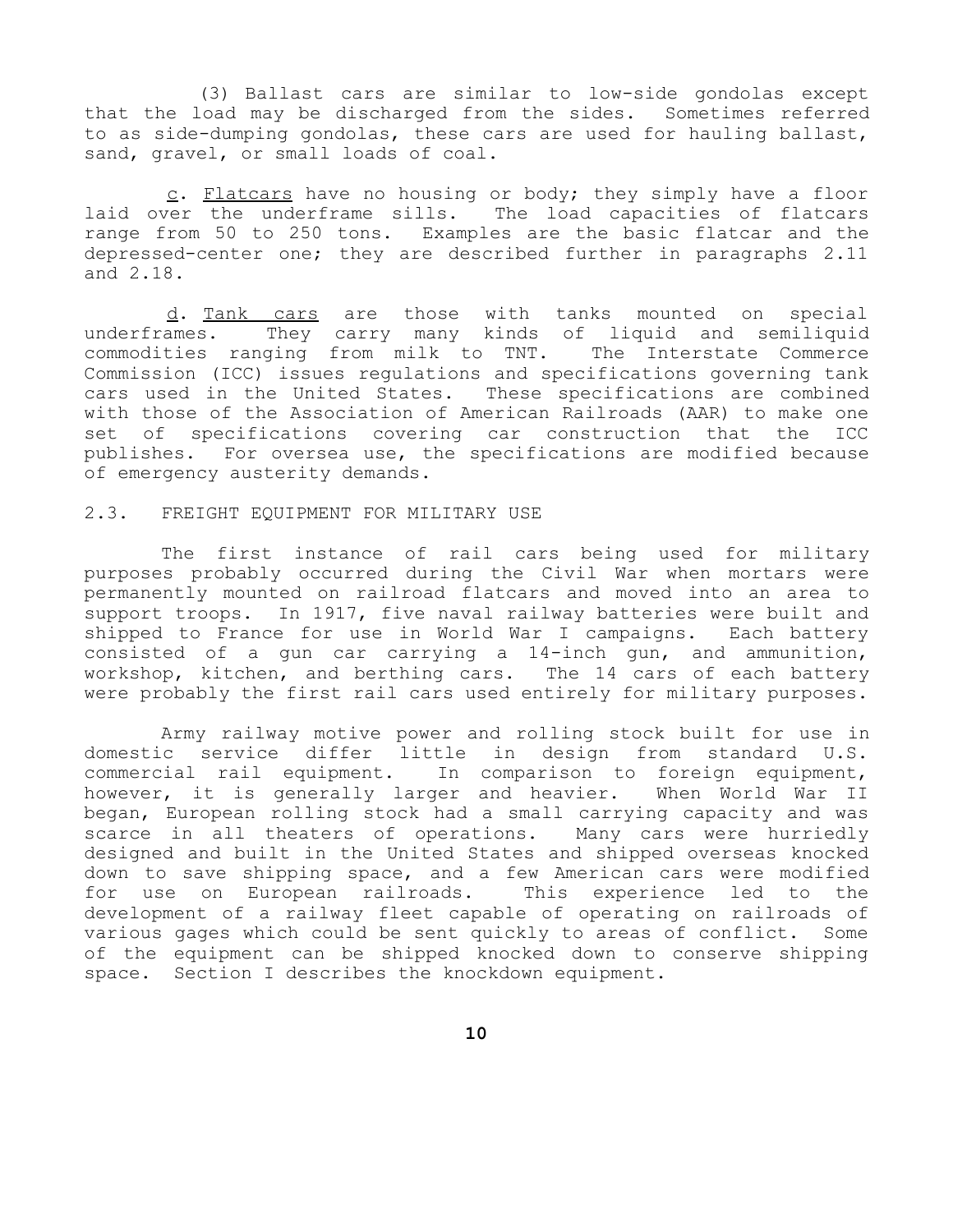#### 2.4. GENERAL

Experience in World Wars I and II showed that foreign railway systems were incapable of sustaining combat operations because the capacity and the amount of foreign rail equipment were not enough for military purposes. The U.S. Army realized it had to be prepared to produce its own motive power and rolling stock should it again engage an enemy on foreign soil.

Soon after World War II, the Army began to develop a railway fleet suitable for use in any future theater of operations. The objective for railway cars was a modified American car design capable of operating in any foreign country in a train with local equipment. Starting with a basic flatcar that could be converted to a gondola or boxcar by addition of the proper superstructure, these cars were to be designed to work with the coupling and braking systems on equipment used on principal railroads of foreign countries, and to be capable of operating on railroads of various gages. Keeping in mind these requirements, American designers developed a basic flatcar.

In addition to the domestic service equipment, the Army inventory contains a knockdown fleet of 40-ton equipment designed and built primarily for emergency oversea service. Another one for use on narrow-gage track in foreign theaters was proposed but not procured; it was to consist of 76-ton diesel-electric locomotives, 30-ton gondolas, 30-ton flatcars, and 55-ton depressed center cars. The 40-ton fleet consists of more than 11,000 items of motive power and rolling stock in storage at various Army depots and installations. Paragraphs 2.5 through 2.10 discuss generally the construction and major components of the cars in the foreign service fleet and the basic procedure of assembling knockdown cars. The remainder of the section and accompanying figures describe cars of the fleet that can be assembled or partially assembled in a theater, and explain their assembly and conversion.

#### 2.5. CONSTRUCTION

Because of the expected shorter life of emergency equipment used in a theater of operations as compared with standard equipment, the fleet is constructed as simply and economically as military standards permit. Designers of the equipment found that physical characteristics of foreign railroads would limit capacity and dimensions. For example, track and bridge load limits would determine the equipment's axleload while clearances would affect its dimensions.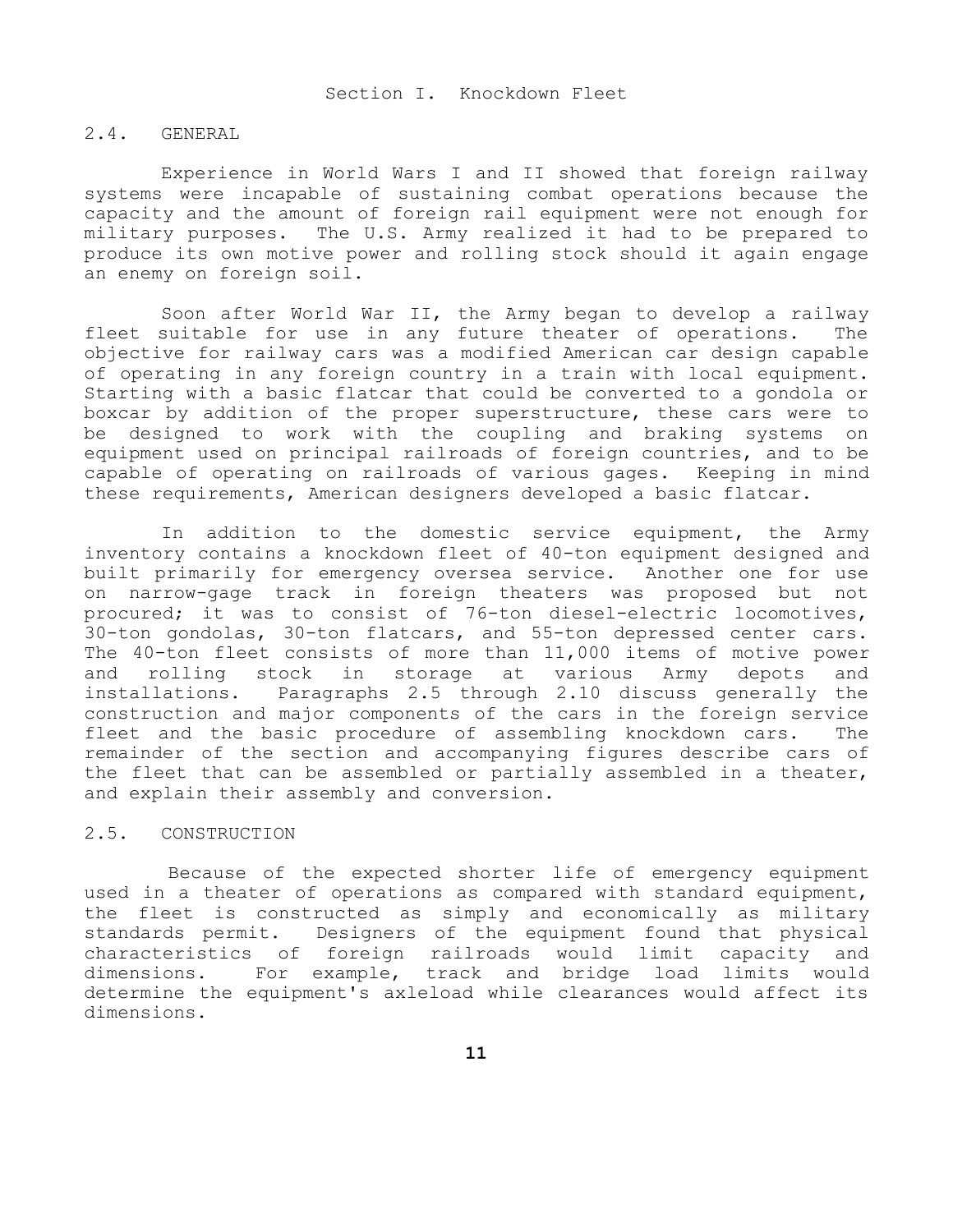The designers decided that a capacity of 40 tons was best for transporting military supplies and equipment on standard- to broadgage railroads--56 1/2, 60, 63, and 66 inches. Design modifications were based on the equipment's shorter life expectancy and on regulations expected to govern rail operations in a theater. The emergency oversea equipment is designed and built to meet clearance limitations of foreign railroads. The major assemblies and components of the different types of knockdown cars are interchangeable. Paragraphs 2.6 through 2.9 discuss four of the basic components of railway cars of the knockdown fleet with the exception of tank. cars; paragraph 2.10 discusses their assembly.

### 2.6. TRUCKS

Multigage trucks enable the knockdown fleet to operate on railroads of various widths--those with standard to broad gages. The trucks can be adapted to the different gages, or an entire truck may be removed and another substituted. Changing the gage of the wheels when once set on multigage trucks can be accomplished only by a general support maintenance unit. Wheels cannot be pushed in or out at will; a heavy-duty wheel press is required.

The multigage trucks can be applied to locomotives, wrecker and locomotive cranes, snowplows, and other rail equipment. Trucks and wheels used on equipment of the fleet conform to the standards of the Association of American Railroads and are completely interchangeable among cars of the same capacity. Only the major assemblies, however, are interchangeable among the trucks themselves. A diagram of a typical railway truck is shown in figure 2.1.

## 2.7. COUPLERS

Because the fleet is designed primarily for service in an oversea area, it is equipped with the hook and link coupler used predominantly in Europe, Russia, and other<br>parts of Asia. The inserted parts of Asia. sketch shows the hook and link of the coupler as well as the bumpers for absorbing jolts. Figure 2.2 is a model of a car equipped with a hook

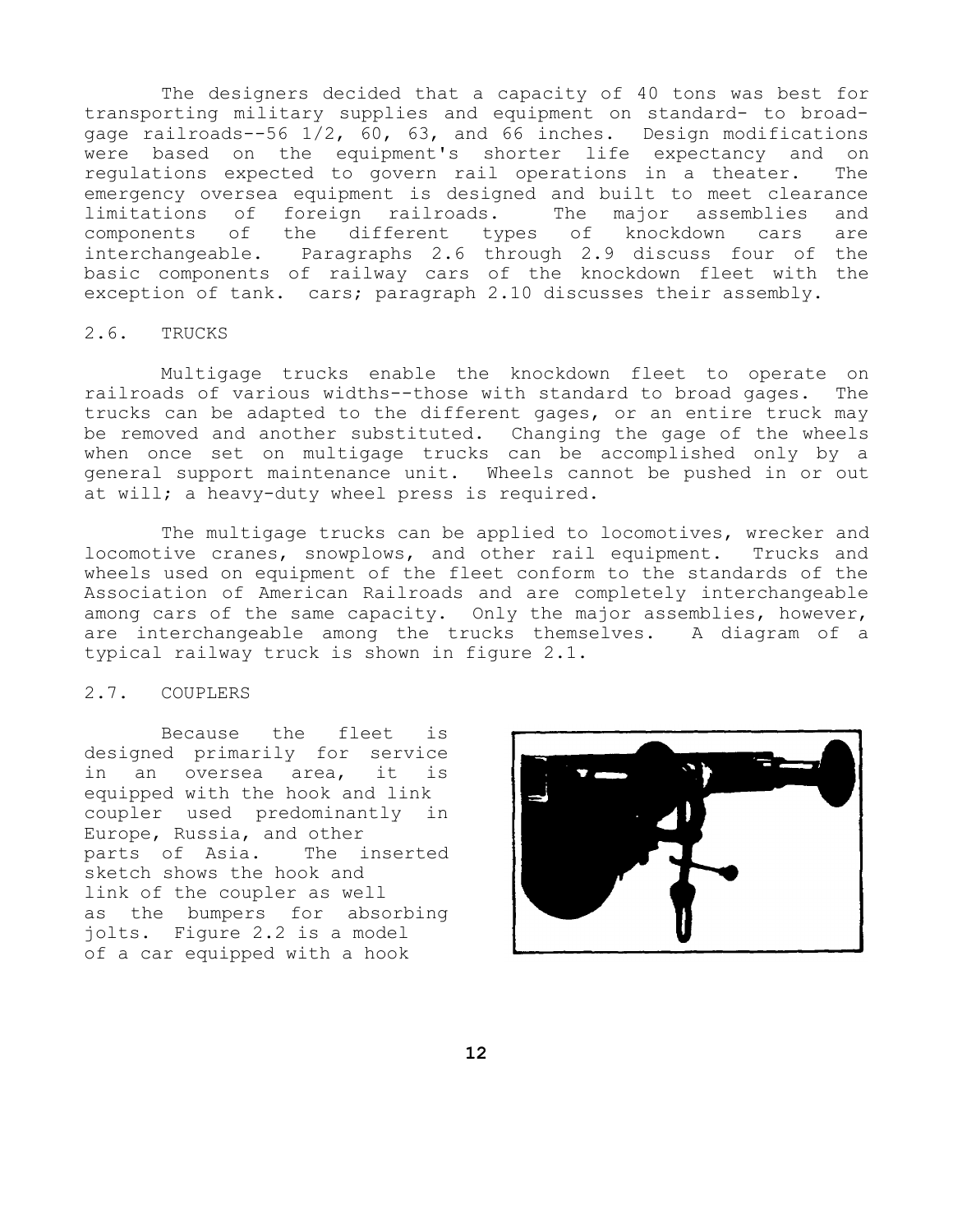and link coupler and end bumpers. The equipment of the fleet is designed so that it can also use the standard automatic U.S. coupler.



Figure 2.1. Typical Railway Truck.

# 2.8. UNDERFRAMES

Equipment of the fleet uses steel underframes completely fabricated and drilled at carbuilders' shops in the United States. All underframes for flatcars, gondolas, and boxcars are assembled in the same way. Wooden plank flooring is laid over the underframe.

### 2.9. SUPERSTRUCTURE

Made generally of wood with metal reinforcement bars, the superstructure units provide only rigidity. They are not designed to support any appreciable amount of the weight of the lading. The superstructure units are prefabricated, punched, and drilled for rapid assembly.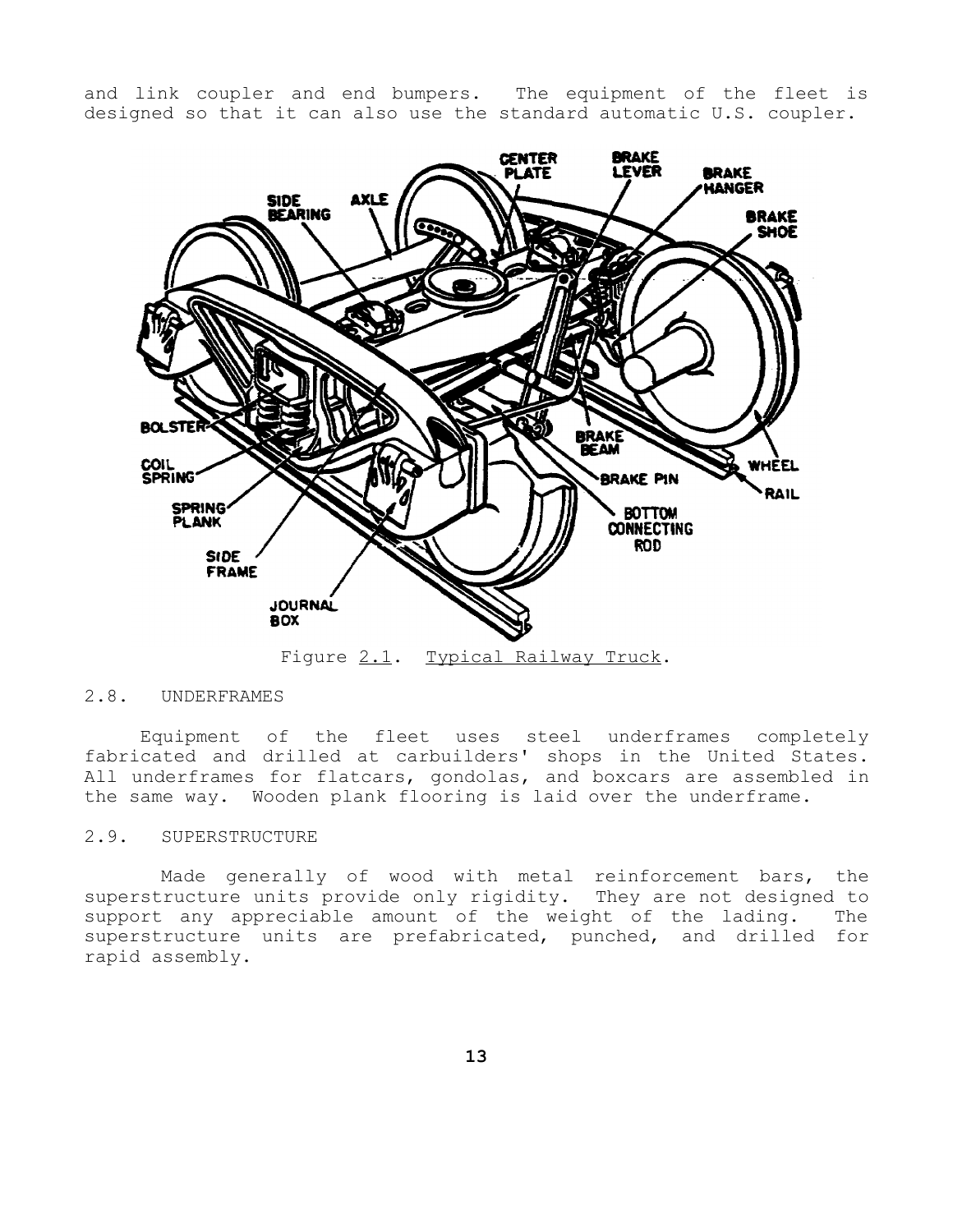

Figure 2.2. Railway Car With Hook and Link Coupler.

# 2.10. ASSEMBLY

The general method of assembling a car of the knockdown fleet, with the exception of tank cars, follows. First, assemble the trucks and the underframe. Then, install miscellaneous items to underframe, including airbrake equipment, and apply to the underframe's end sill such parts as coupling, draft gear, buffers, and blocks. Next, mount the underframe assembly to the trucks. Lastly, attach body side bearings, shims, and wear plate to body bolster. When required, add the proper superstructure. The components of unassembled cars are packaged in quantities that permit issue of cars in multiples of 10; components common to all cars are packaged separately from those peculiar to one type of car.

# 2.11. FLATCAR

Known as the workhorse of rail service, a flatcar is used to transport very large and very heavy items. The basic unit of the knockdown fleet is the flatcar. It is simply a floor laid over the underframe sills and placed on trucks; it has no housing or body. Figure 2.3 shows the major components of the flatcar, and figure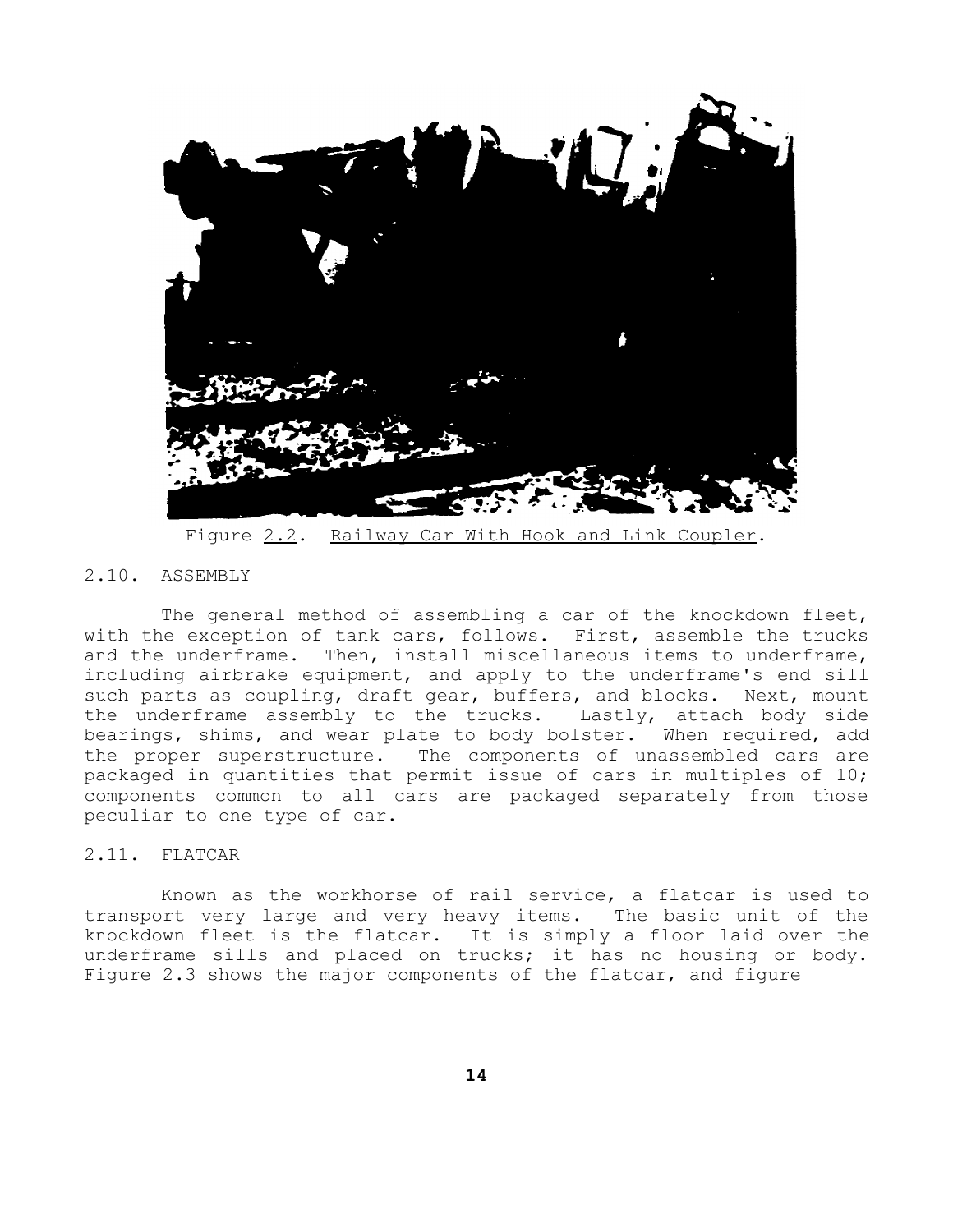

Figure 2.3. Components for Assembling Flatcar.

2.4 shows the car after assembly. Flatcars of the knockdown fleet are structurally designed with load capacities of 40 tons. In addition to serving as regular flatcars, the 40-ton cars also provide the foundation to which superstructure units can be added to convert them to gondolas and boxcars.



Figure 2.4. Assembled Flatcar.

Underframes for flatcars of the 40-ton fleet are shipped with the wooden floor already laid. Flatcar underframes are completely interchangeable with any other car of the fleet. The side and end sills of the flatcar are prefabricated, punched, and drilled.

In a theater, the flatcar is generally used for very early rail operations. When theater activities stabilize and requirements increase for transportation of supplies that need protection from weather or pilferage, the flatcar can be converted to a closed car. After conversion, the weight of the lading is still carried by the car bed. The superstructure provides rigidity, not support. Because of its versatility, the flatcar is the backbone of the fleet.

# 2.12. GONDOLA

By the addition of the sides and ends, the basic flatcar becomes a gondola. Either high-side, 48-inch, or low-side, 18-inch, gondolas may be assembled depending on the height desired; the only difference in the two cars is the height of the superstructure. Figure 2.5 shows a flatcar being converted to a high-side gondola, and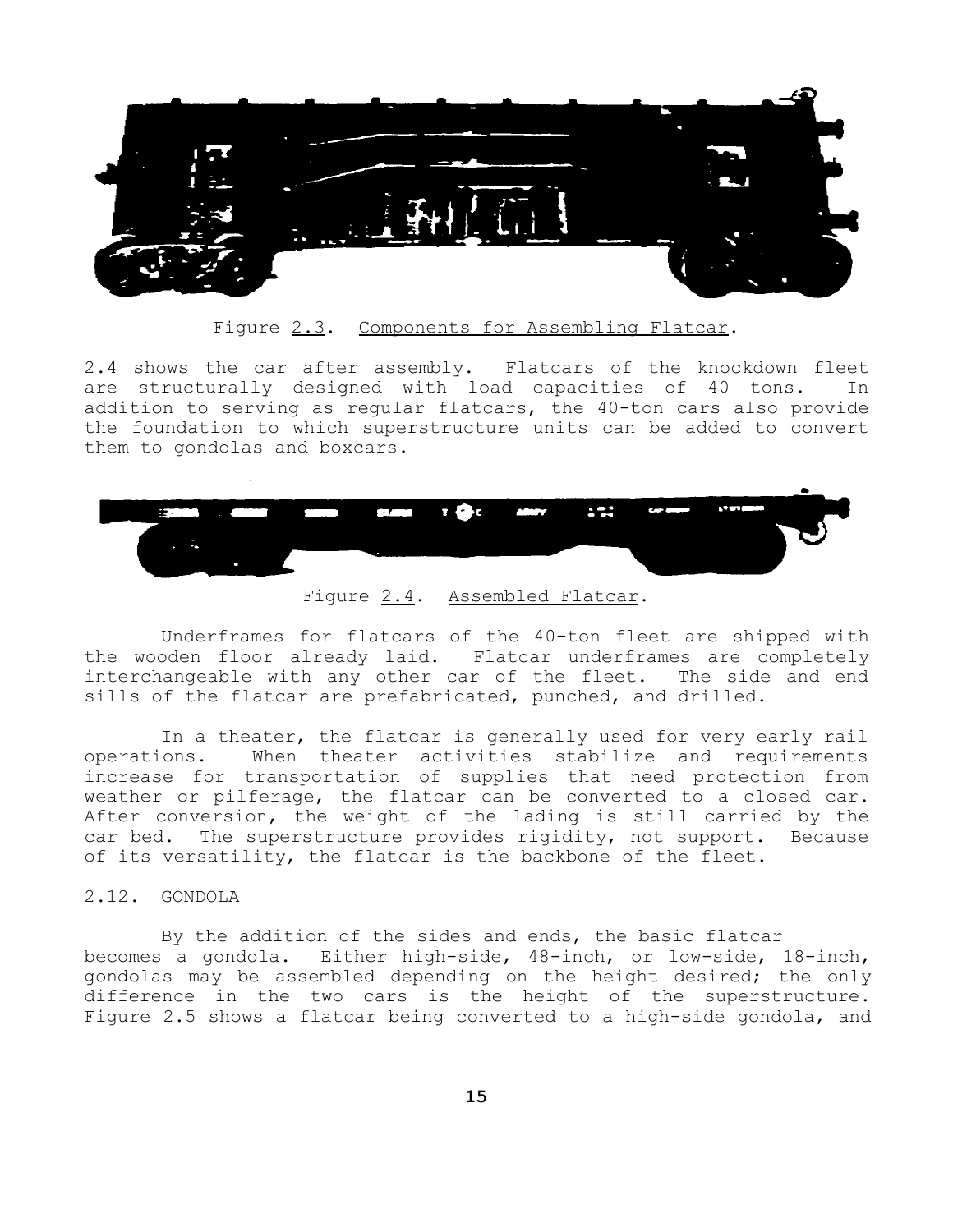figure 2.6 shows it after assembly. The sides and ends of gondolas in the knockdown fleet, made of 1 1/2-inch tongue-and-groove wood sheathing with metal reinforcement bars, may be used on the 40-ton flatcar underframes with minor adjustments to the corner bands and ends.



Figure 2.5. High-Side Gondola Before Assembly.



Figure 2.6. High-Side Gondola After Assembly.

Conversion of the flatcar to a gondola consists generally of positioning sides to underframe side sills and securing them in place, fastening handholds, and positioning end assemblies and securing to corner posts on all corners of the car. Gondolas can transport a variety of heavy and bulky items. They are used primarily for carrying such materials as coal, ore, stone, lumber, iron and steel products, and machinery. If necessary, they can be used to transport troops.

# 2.13. BOXCAR

Enclosed with sides and ends and having a roof, the boxcar is designed to carry commodities that must be protected against breakage, pilferage, or weather damage. Like the gondola, the boxcar of the knockdown fleet can be assembled by adding the proper superstructure to the flatcar underframe.

Made of a light frame with plywood lining, the superstructure consists mainly of sides, ends, doors, and a roof. The sides are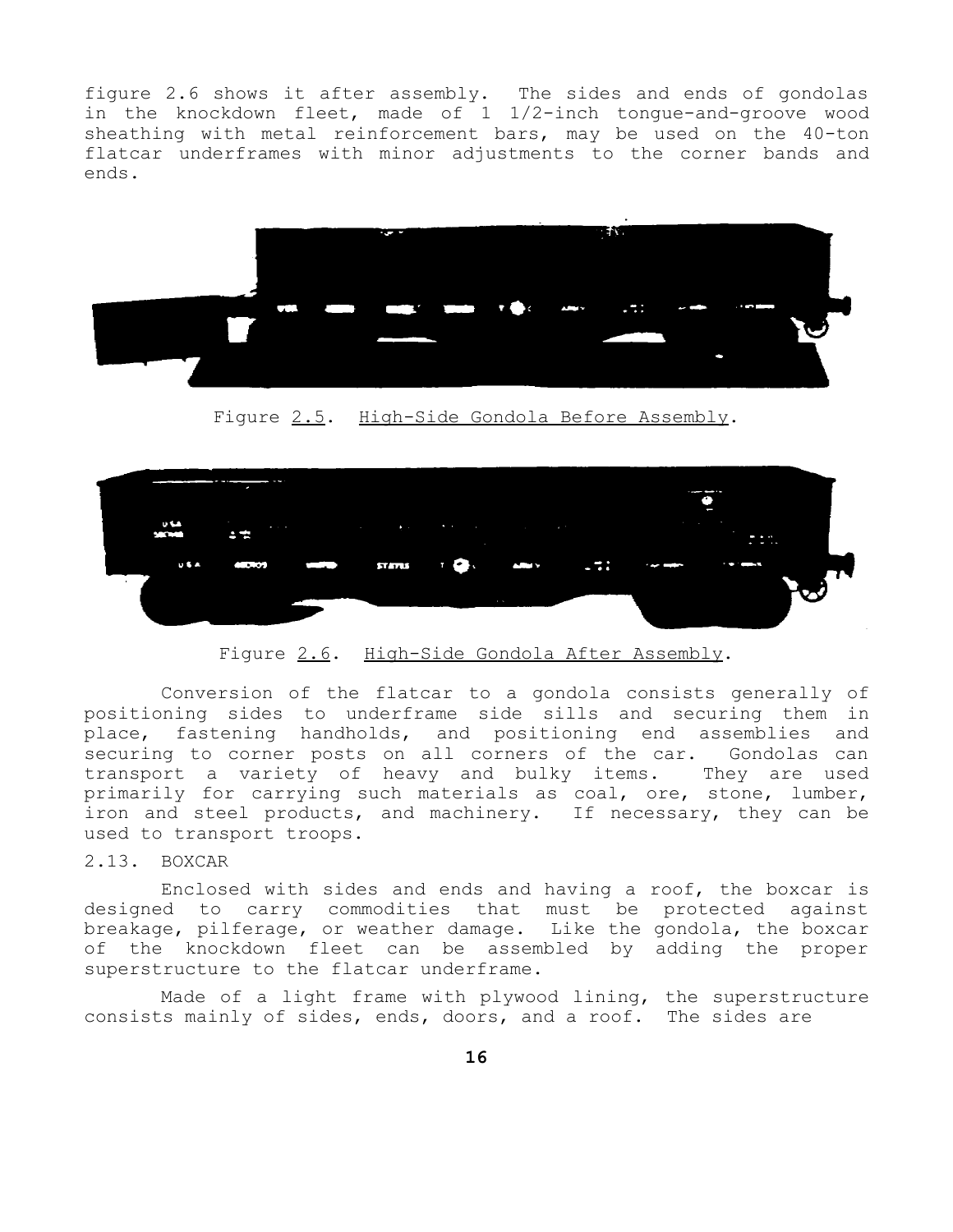constructed in four separate sections, two for each side; the ends are single units; and the roof is one unit. The door assembly consists of a door track, threshold plate, and door. Figure 2.7 shows the flatcar underframe with boxcar superstructure unassembled, and figure 2.8 shows the assembled boxcar with the door open.



Figure 2.7. Underframe With Boxcar Superstructure Units.



Figure 2.8. Assembled Boxcar With Door Open.

To assemble the car, the underframe is assembled the same as for the flatcar with the exception of camber adjustment, corner connection angles, sill steps, and handholds. The two side sections adjacent to one end of the car are first attached to the underframe; then the end unit connecting those two side sections is attached to them and the end sill of the underframe. The same procedure is followed for the other end of the car. When the side sections and end units are erected and the door tracks and doors are in their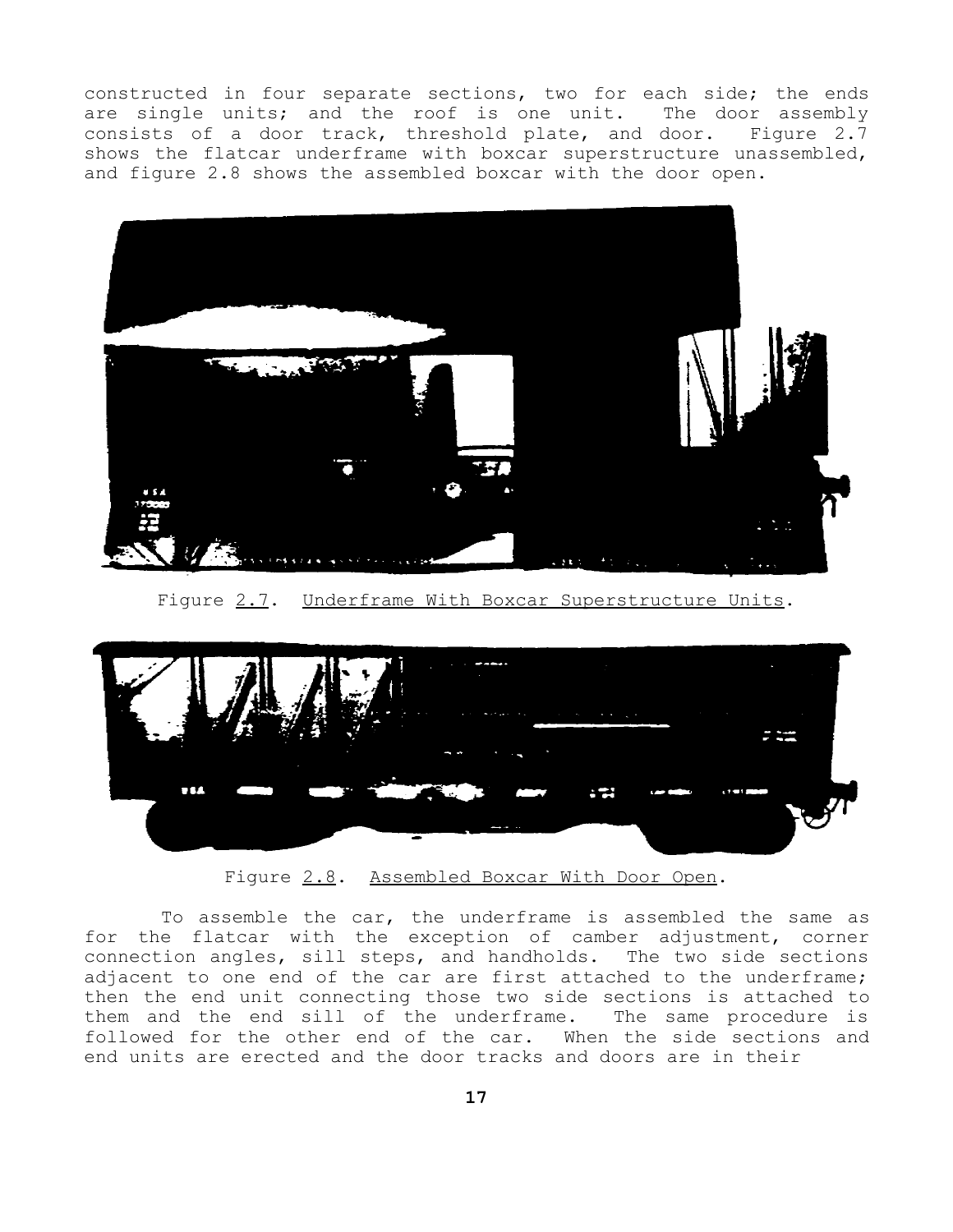proper place, the roof is positioned and secured to the corners and sides.

# 2.14. TANK CAR

A tank car consists of a tank, usually made of steel, mounted on a car with a special underframe. Except for its superstructure and a modified underframe, the tank car has components similar to other cars. The underframe is floored and steel running boards are built on each side at a height even with the flooring. Made of a corrosion-resistant material, tank shells may have either a single compartment or multiple ones. The ordinary tank car has a single compartment equipped with dome safety valves and bottom outlets.

To prevent corrosion, linings are required in steel tanks when acids are shipped in them. Some may be insulated to provide the even temperature required by certain commodities. In addition, some cars may have steam coils installed inside the tank shell to provide heat<br>for lading. Tank cars are used for transporting liquid and Tank cars are used for transporting liquid and semiliquid commodities such as oils, gasoline, alcohols, acids, coaltar products, compressed gases, fruit juices, and milk. Tank capacities usually range from 5,000 to 10,000 gallons. A typical U.S. Army tank car is shown in figure 2.9.



Figure 2.9. Typical U.S. Army Tank Car.

Tank cars in the foreign service fleet have single compartments and would normally carry petroleum products. The 5,000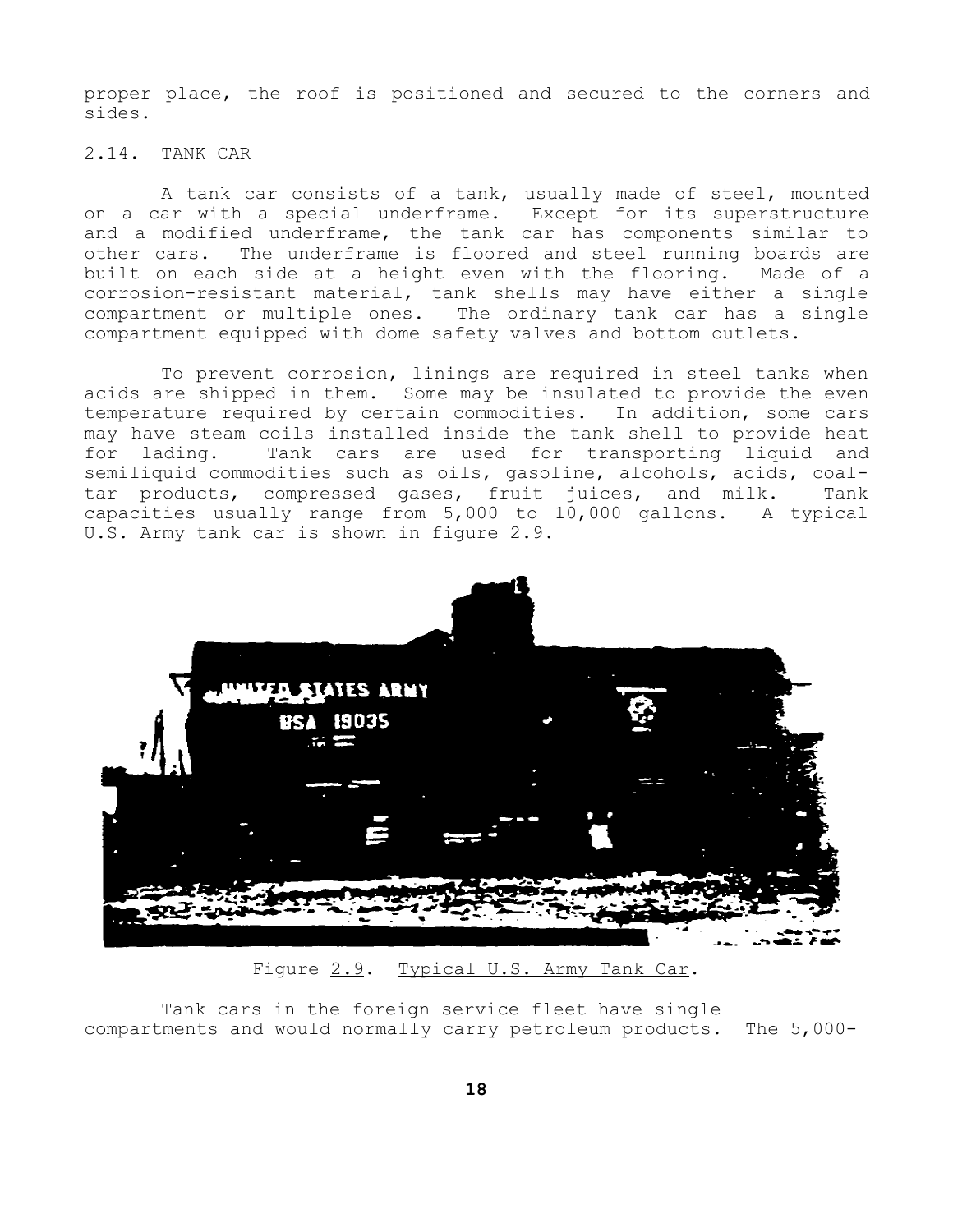gallon car operates on narrow-gage railroads, while the 10,000-gallon one runs on standard- to broad-gage tracks. The car manufacturer assembles the tank unit to the car underframe along with the outlet and safety valve assemblies and dome cover. The remaining work can be done in the field. It consists of assembling and applying the following: subcenter sill and center plate to the tank and underframe assembly; tank and underframe assembly to the trucks; miscellaneous items such as brake equipment supports to underframe; parts to end sill; airbrake to underframe; body side bearings, shims, and wear plate to body bolster; and such miscellaneous items as tank ladder and braces to tank car body and tank.

#### 2.15. SUMMARY

Experience in World War II proved that the Army must be prepared to supply its own locomotives and rail cars in a theater of operations since many foreign countries have just enough rail equipment to support their own needs. Military tonnage requirements placed on these rail systems would not only exceed the capabilities of their equipment and facilities but also create near chaos in their operations. Therefore, to meet emergencies, the U.S. Army inventory contains a fleet of railway equipment specially designed and built for use in theaters of operations where standard- to broad-gage railroads are operated.

In developing the foreign service equipment, designers found that physical characteristics of foreign railroads would influence size and capacity. They decided that a capacity of 30 tons was best for equipment that would operate on narrow-gage railroads and 40 tons for equipment operating on standard to broad gages; however, only the 40-ton fleet was procured. The cars were fabricated, punched, and drilled at carbuilders' shops to provide for easy assembly in a theater. They can be shipped knocked down to conserve shipping space. Major components and assemblies are interchangeable. With minimum modification to the coupling arrangement and by substituting trucks or altering trucks to fit different gages, the 40-ton equipment can operate on from standard- to broad-gage track ranging from 56 1/2 to 66 inches.

The flatcar is the basic unit of the knockdown fleet. It can serve as a regular flatcar during early theater operations. When theater activities stabilize and other types of cars are needed, the flatcar can be converted in the field to a gondola or boxcar. Gondolas can be assembled by adding sides and ends to the flatcar. Depending on the height desired, either the high- or low-side gondola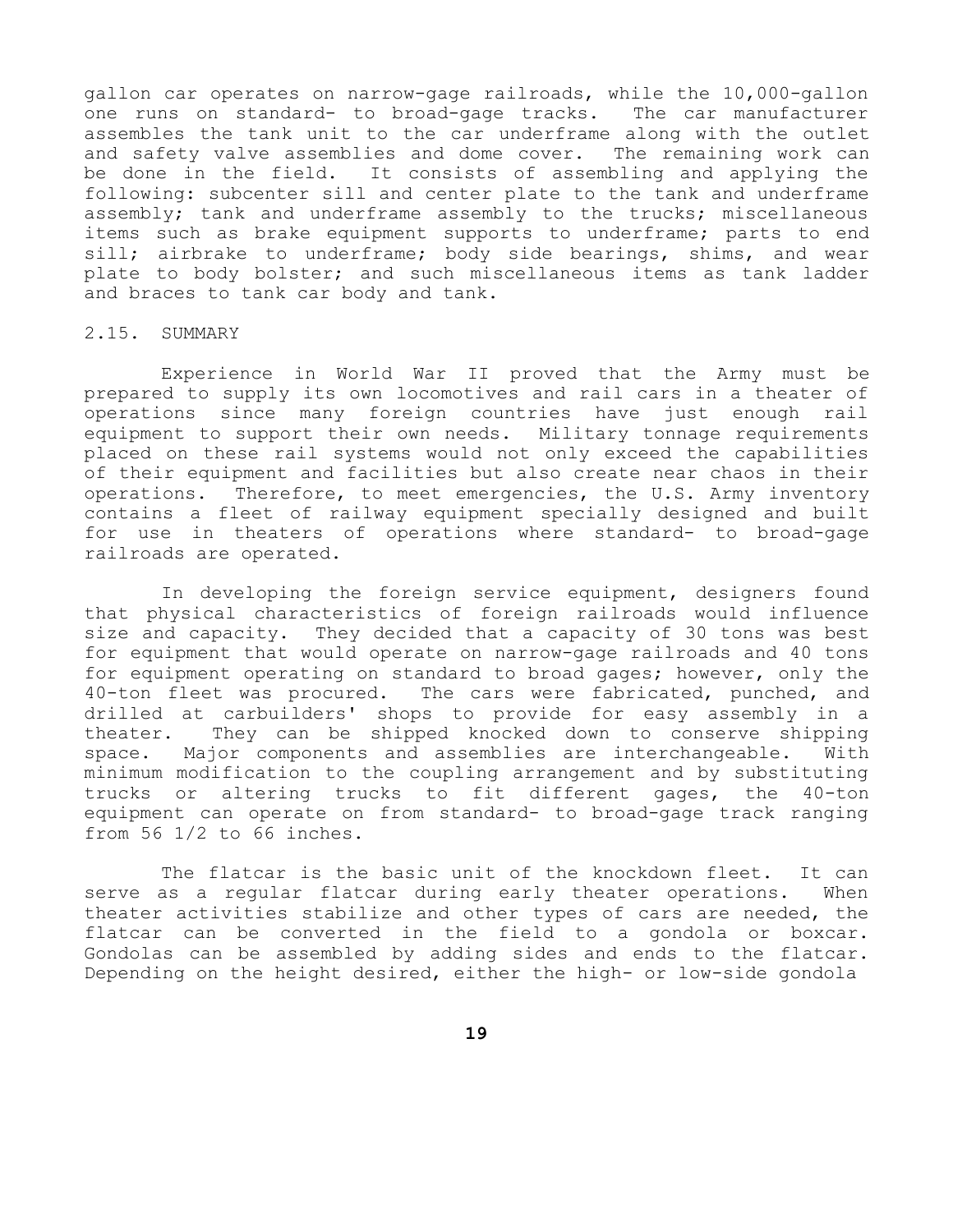may be erected. When cars are needed to carry commodities requiring protection from the weather or pilferers, the flatcar can be converted to a boxcar by the addition of sides, ends, doors, and roof. After the flatcar has been converted to either a gondola or a boxcar, the weight of the lading is still carried by the bed of the car. Superstructure units provide rigidity but do not support any appreciable amount of weight.

Tank cars of the fleet are partially assembled by the car manufacturer who attaches the tank unit to the car underframe along with the outlet and safety valve assemblies and dome cover. The remaining assembly can be done in the field.

#### Section II. Other Equipment

# 2.16. GENERAL

In addition to the knockdown cars described in paragraphs 2.11 through 2.14, some heavier freight cars, some passenger cars, and some equipment built for special purposes are included in the foreign service fleet. This section discusses this rolling stock and, in addition, some of today's newer developments in rail equipment.

### 2.17. EIGHTY-TON FLATCAR

Some 80-ton flatcars are included in the oversea fleet for carrying ordnance and engineer equipment weighing more than 40 tons. An example is seen in figure 2.10. Similar to the 40-ton flatcars, only larger, these cars are designed to meet most railway operating restrictions in a theater. They are shipped knocked down and are packed for easy assembly; however, converting them to a gondola or a boxcar is not planned for at present. Because of their greater load capacity, each car is mounted on two 6-wheel trucks, three axles per truck, to avoid exceeding the low axleload limit on foreign railway track, bridges, and other rail structures which are designed to support a certain amount of weight per axle. With the 6-wheel truck, weight is distributed evenly over a greater area than with a 4-wheel truck, and more weight can be supported. The 80-ton flatcar is designed to operate on standard- to broad-gage railroads.



#### Figure 2.10. 80-Ton Flatcar.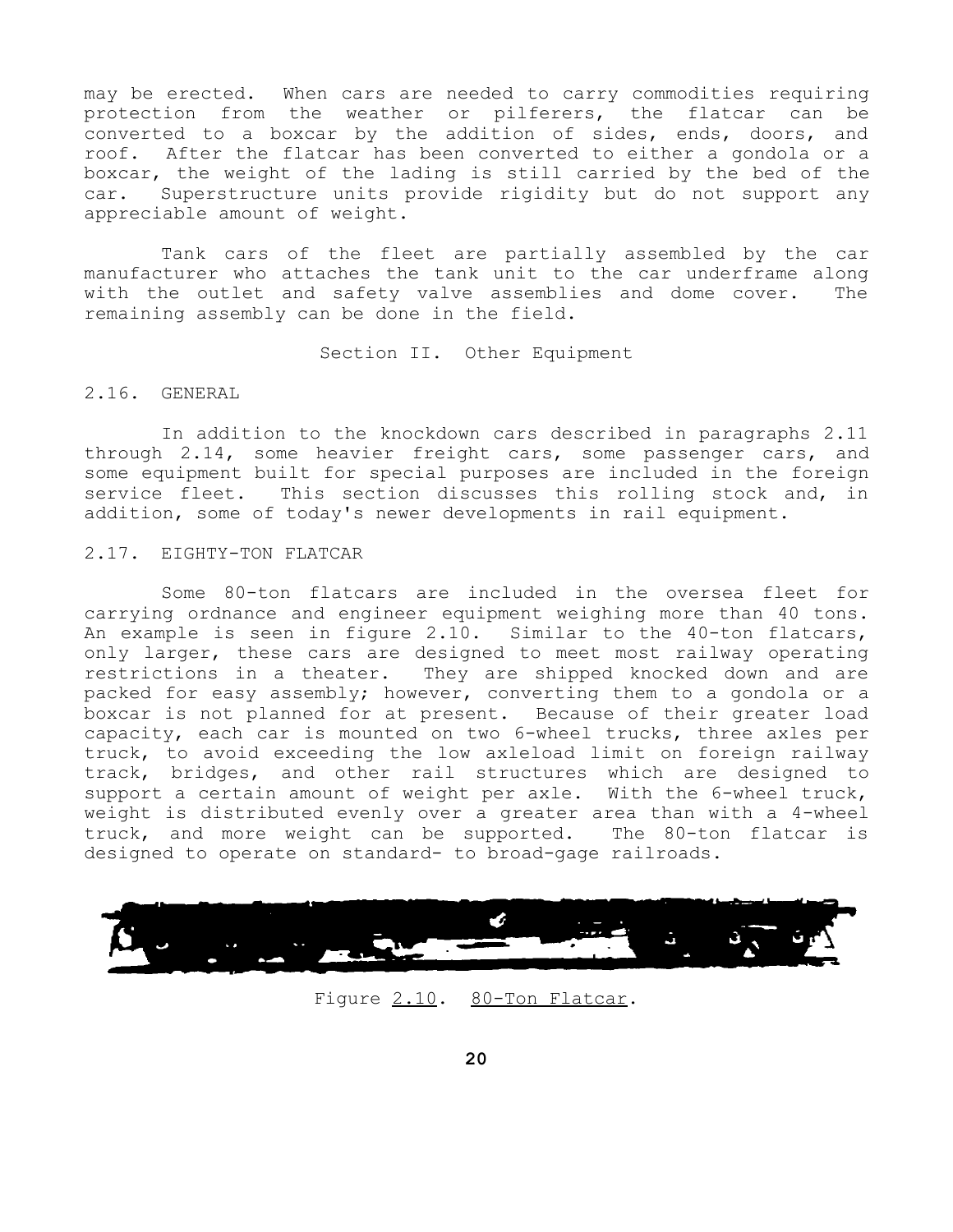#### 2.18. DEPRESSED-CENTER FLATCAR

Flatcars with lowered or depressed centers have been designed and built for transporting ordnance and engineer material and equipment that would exceed permissible heights if loaded on regular flatcars. Their usefulness is measured mainly by the added headroom they afford for clearances. The 70-ton depressed-center flatcar designed for foreign service has two 6-wheel trucks, as shown in figure 2.11, and operates on from standard- to broad-gage track, 56 1/2 to 66 inches.



Figure 2.11. Depressed-Center Flatcar.

#### 2.19. REFRIGERATOR CAR

Refrigeration is important in moving perishable items, and controlling the temperature is essential to protect such foods as fresh fruits and vegetables from freezing in transit. Refrigerator cars can be used for both purposes: to keep commodities cool and to protect them from too much cold. A car can be cooled with ice or by mechanical means. Standard refrigerator cars resemble boxcars in general outward appearance. The framework, sheathing, ends, and roof are similar to that used in standard boxcar construction except that insulation has been added and, in ice-cooled refrigerator cars, the roof has hatch openings through which ice is loaded. Figure 2.12 shows a refrigerator car with hatches visible.

Refrigerator cars developed for the foreign service fleet are 40-ton, eight-wheel, ice-cooled cars. They have the same type of underframe, trucks, and brake and coupler arrangement as the other cars in the foreign service fleet. The superstructure's outside sheathing is plywood. Two ice bunkers are installed, one at each end of the car, to receive ice from the hatch openings, and hinged metal racks are placed over the floor. The sides, ends, roof, and floor are insulated with fiberglass.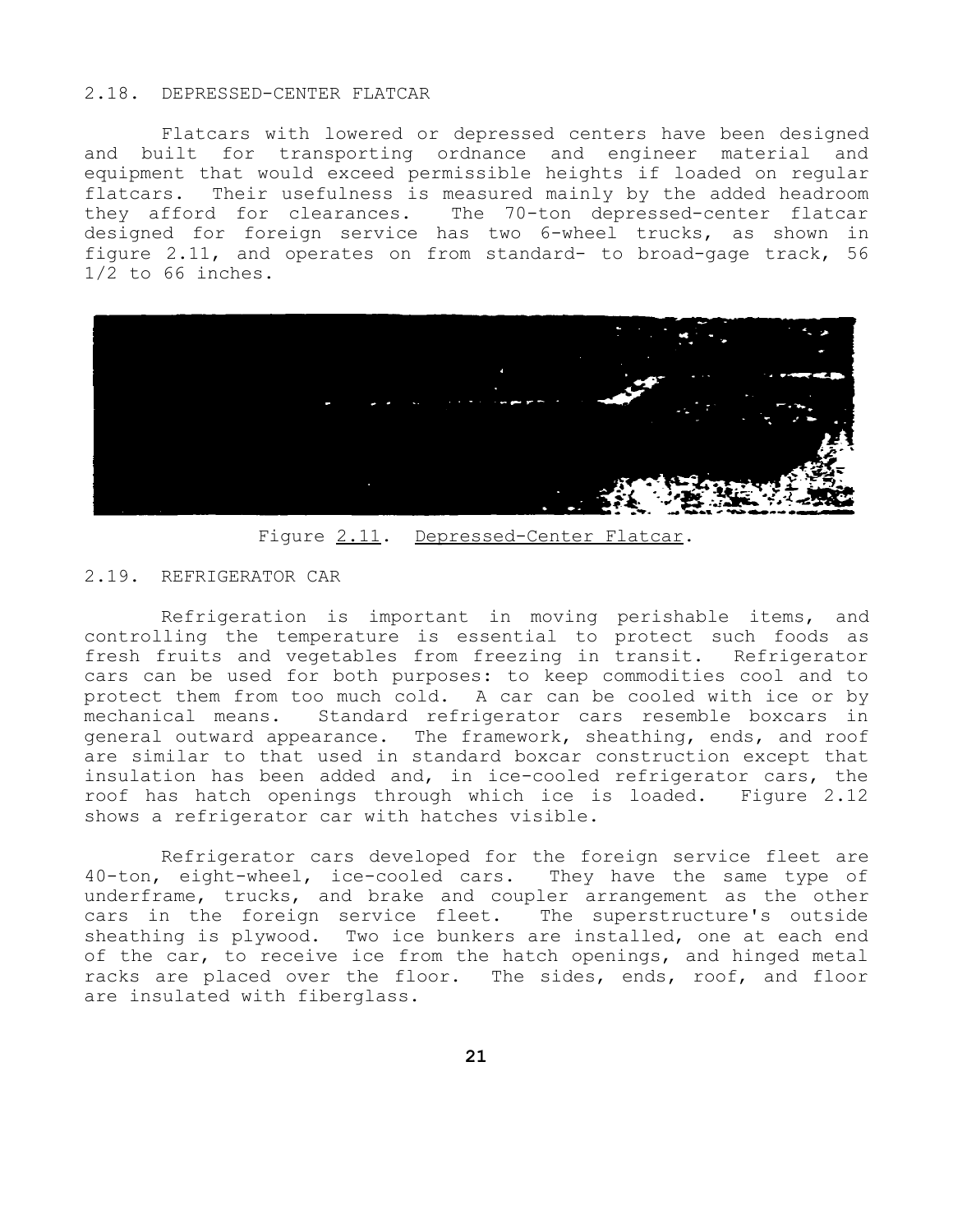

Figure 2.12. Ice-Cooled Refrigerator Car.

#### 2.20. PASSENGER EQUIPMENT

Ambulance train cars are the only passenger equipment included in the foreign service fleet. Because of the experience of the Army Medical Service during the Korean and Vietnam wars, the rapid development of air transportation, and the quick evacuation of wounded from combat, the requirement for rail hospital cars in a theater is not as great as years ago. However, ambulance trains provide temporary facilities to care for sick and wounded patients while transporting them to central points where they can be evacuated by air to base hospitals.

After World War II, the Surgeon General requested that an ambulance train consisting of three types of cars, a ward, a medical personnel, and a kitchen-dining-storage car, be designed and developed for use on foreign railroads with standard to broad gages. The cars were to have a common underframe and superstructure design with interior arrangements and fixtures appropriate to each type. The 3-car prototype train was designed and constructed and has been placed in storage.

The cars of the ambulance train are constructed of steel and have interchangeable underframe and superstructure components; they are built to resist great impact forces and provide maximum safety and comfort. They have multigage four-wheel, passenger-type trucks, and the coupler arrangement is designed to permit rapid conversion to another coupling arrangement of the standard– to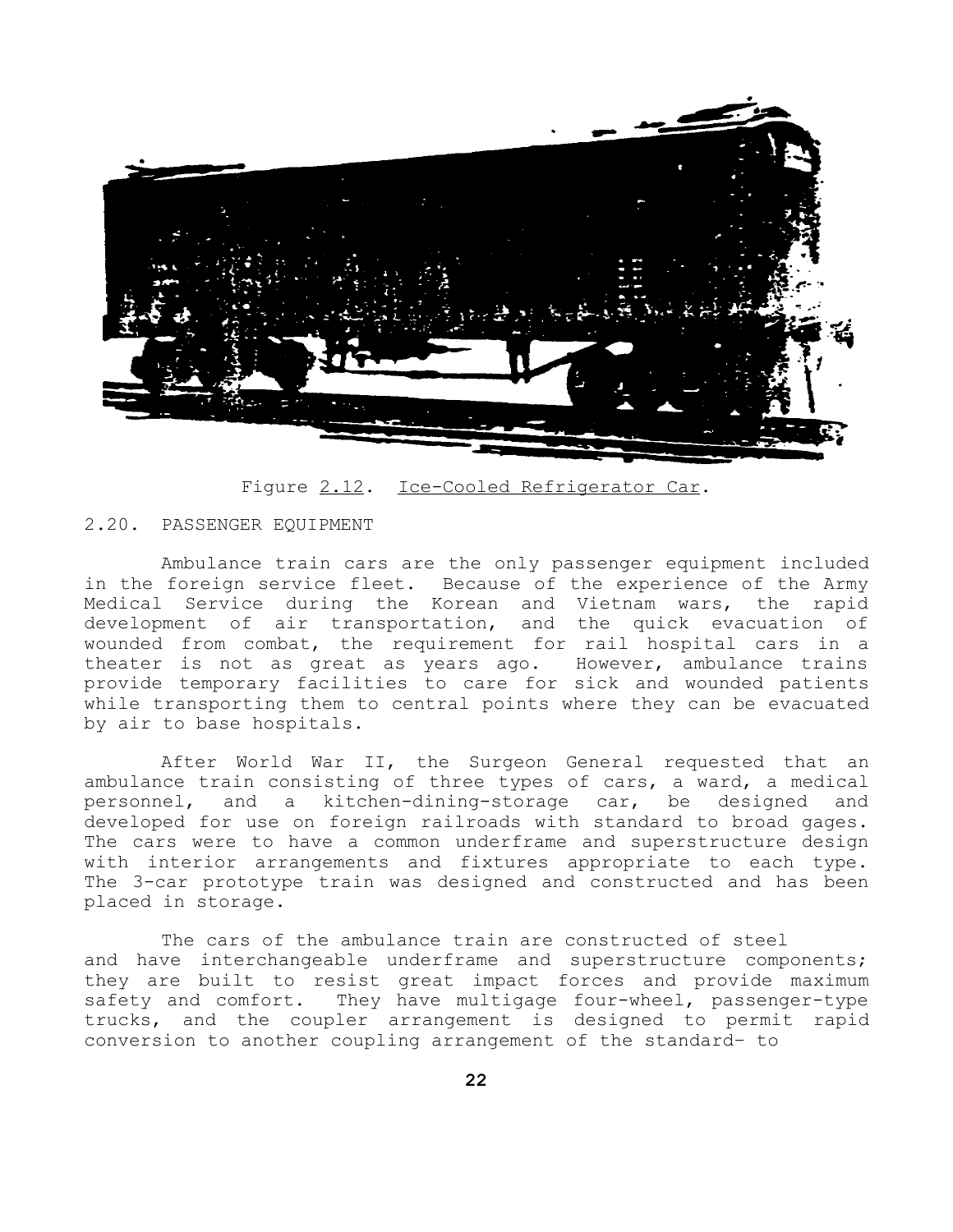broad-gage trains. Each car is insulated, ventilated, and equipped with its own heating and power-generating plants and water supply system; only the ward car is air-conditioned. Car windows are designed for complete blackout. The three cars of the train are designed to operate as a unit to furnish complete railway ambulance facilities. Each type of car is discussed in the following subparagraphs.

a. Ward car. Located midway on both sides of the center aisle of the ward car are tier-type bunks to accommodate 30 litter patients or 12 litter and 24 ambulatory patients. Six bunks are stationary; 24 can be converted to seats. Other facilities necessary for the patients' comfort and care are included: sterilizing equipment, a lavatory, and an air-conditioning system. A receiving room is located at the platform, and sliding side doors provide for receiving patients into the car.

b. Medical personnel car. Personnel of the Army Medical Service are provided with sleeping quarters, dressing rooms, and toilet facilities in the medical personnel car. It is equipped with two air-circulating blower units, and it contains staterooms for 4 officers, 2 nurses, and 15 enlisted men.

c. Kitchen-dining-storage car. Space for storing medical and food supplies and for preparing and serving food is contained in the kitchen-dining-storage car. The car is divided into three sections: a kitchen with such cooking facilities as stove, refrigerator, steamtables, and bins to prepare complete meals; a dining area with tables to seat 24; and a cleaning area containing a service sink and storage space for medical, food, and cleaning supplies. This car also has an emergency water supply.

#### 2.21. SPECIAL EQUIPMENT

To reduce the time required for various types of rail operations and to speed up repairs, laborsaving machinery and tools are provided. Special equipment designed for specific purposes has been built for use in railway operations. Two types of such equipment included in the foreign service fleet are cranes and snowplows.

a. Cranes. In loading and unloading cars and moving supplies and materiel, cranes help to speed up many railway operations. Clearing rail lines when traffic has been interrupted by washouts, landslides, wrecks, or other causes is one of the many tasks for which cranes can be used. The cranes in the foreign service fleet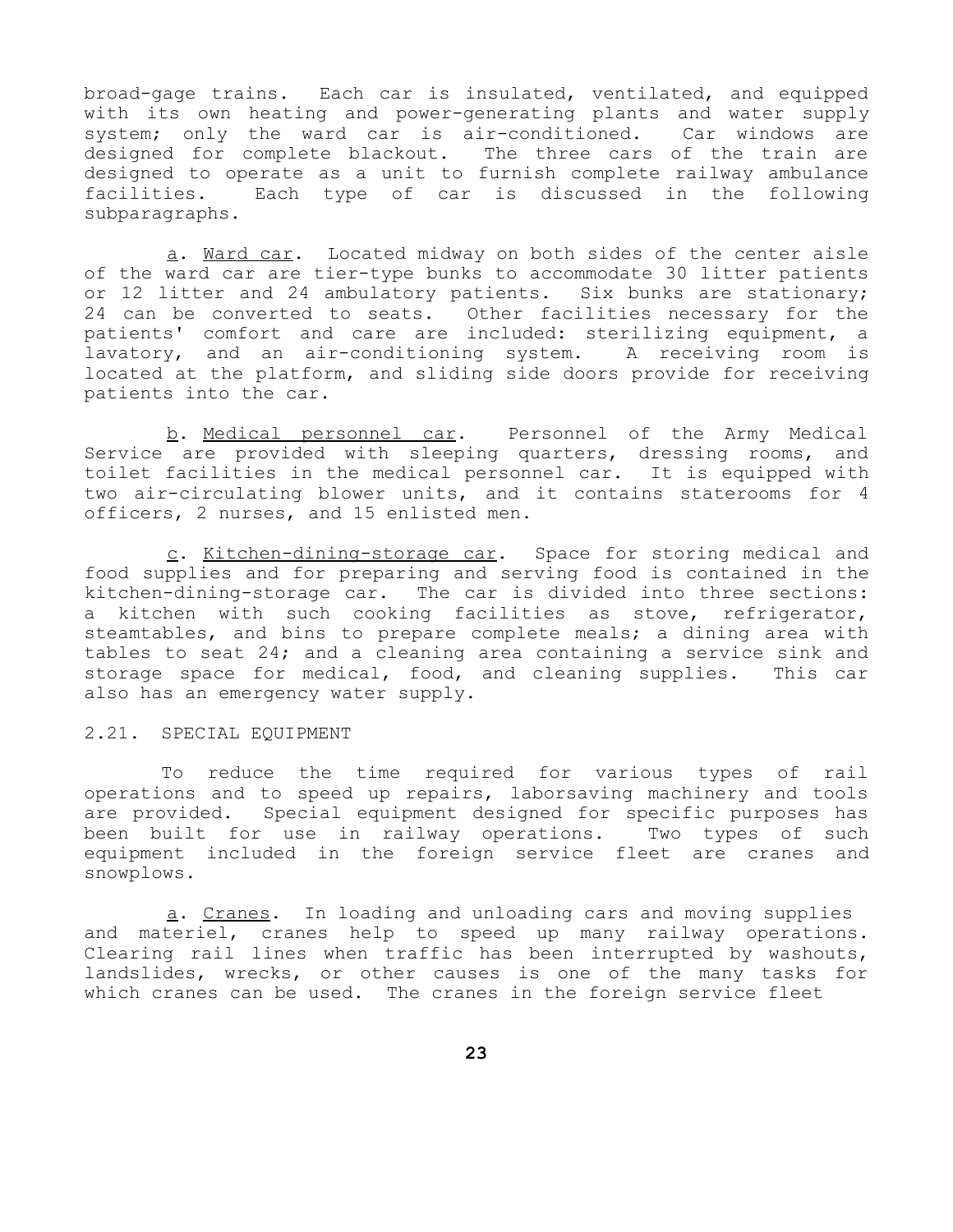can be especially useful in handling heavy truck assemblies and bulky superstructure units in erecting cars of the knockdown fleet. Figure 2.13 shows a crane in use.



Figure 2.13. Typical Railway Crane.

b. Snow-handling equipment. Clearing snow and ice from railway tracks is important in keeping railroads operational in severe weather. The snow-handling equipment in the foreign service fleet is a year-round, multipurpose track maintenance machine. In addition to clearing ice and snow from tracks during the winter, this snowplow, also called a spreader-ditcher car, can be used during other seasons of the year to do a variety of jobs. Some of these include: spreading and leveling ballast, ditching, forming slopes and banks, moving dirt and fill material, widening roadbeds and cuts, building up and reinforcing roadbeds, and removing foul ballast from the ends of ties. A sketch of the spreader-ditcher is inserted below.

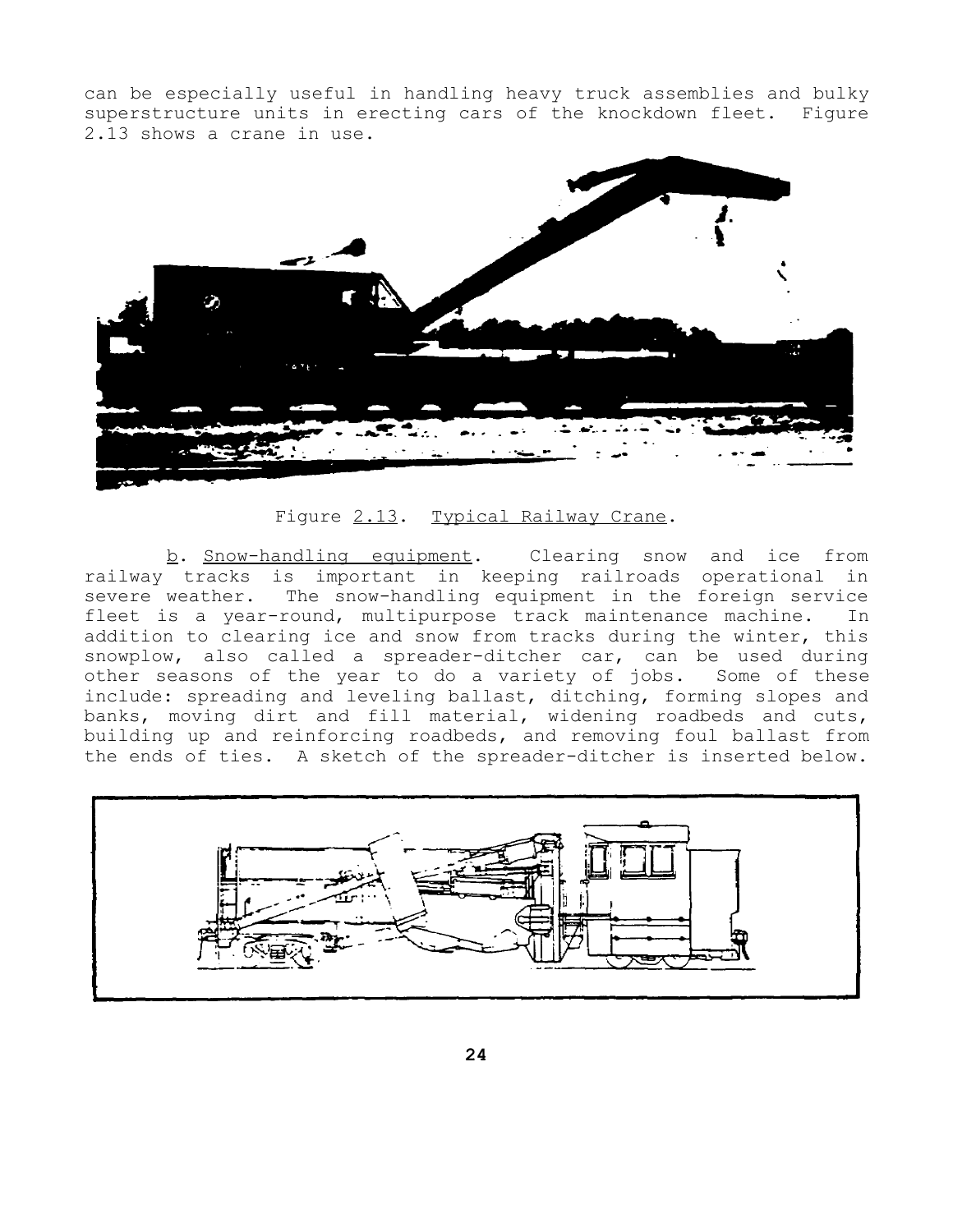# 2.22. SPECIAL RAIL CARS

Some of the Army's highly refined weapons systems, such as missiles, rockets, and nuclear warheads, pose special transportation problems because of their size and sensitivity. While in transit, these weapons may be damaged by handling, environment, and the conveyance itself; therefore, special care must be taken in moving and protecting them. One of the more recently developed railway cars, designed for both piggyback and container service, is equipped with a shock-absorbing mechanism that provides a high degree of protection for the equipment and lading. Shown in figure 2.14, it has three basic elements: a container, a trailer chassis, and the piggyback rail car itself. The following subparagraphs discuss this equipment.



a. Container. Specifically designed and built to operate interchangeably between road, rail, and ship, the container is the key item in containerization transportation. It can be used in lifton-lift-off or roll-on-roll-off service. The container is built with lifting eyes and stacking castings on all four corners and is engineered to withstand the stresses of lift-on-lift-off operations at ports, rail terminals, or loading docks. The corner post construction permits stacking of fully loaded containers. These features of design and construction are particularly desirable in ship operation where a crane is the one practical means of loading and unloading containers. Some containers have fork pockets that enable them to be loaded or unloaded by forklift trucks. Pulling a container on or off the rail car is done with a power-operated winch that provides the power to draw the container on or off the car. The container is locked to the rail car by the same kind of tiedown clamps used to secure ordinary truck trailers.

b. Trailer chassis. Designed and built to accommodate the container, the trailer chassis has devices that lock and unlock the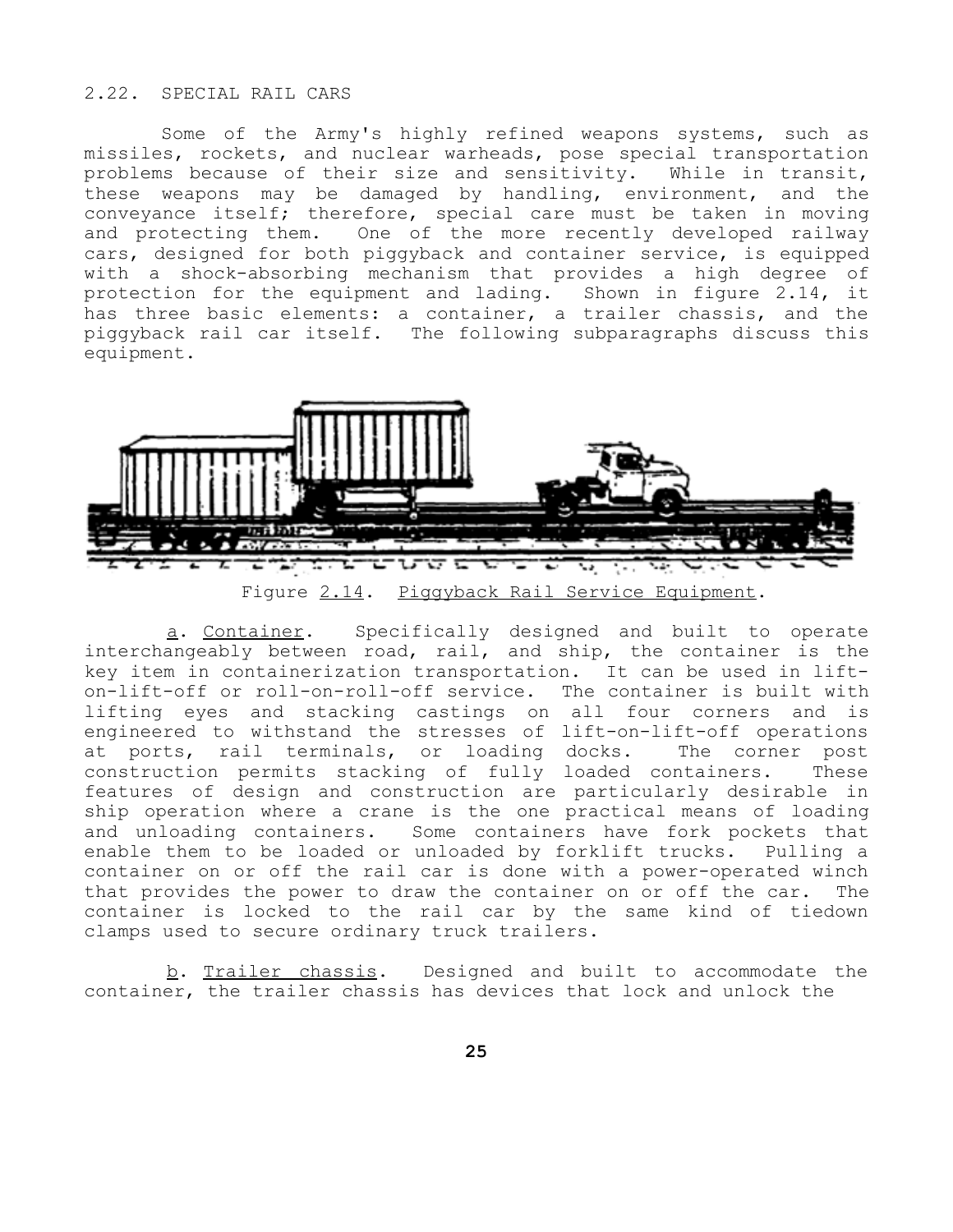container easily and quickly. The chassis is moved by a truck tractor that operates dependably on either rough country roads or smooth city streets. The chassis is equipped with piggyback adapter equipment so that it can be driven on or off the piggyback rail car. From front to rear, it is engineered and built for container service.

c. Piggyback rail car. Designed exclusively for container and piggyback service, the piggyback rail car is equipped with a shock absorber that absorbs 75 percent of the shock the car receives. A center guide automatically alines containers and trailers so that loading and unloading is a smooth, continuous, hands-off operation. An automatic tiedown hitch, operated from the truck tractor which is backed onto the rail car, secures trailers and containers to the shock-absorbing mechanism. Because the load is carried lower than on ordinary rail cars, this piggyback car provides railroad clearance for the largest trailers now normally in use. Provision is also made for possible future changes in the width of the trailers because there are no side rails to interfere.

Mixed loads of containers and conventional trailers can be hauled on the piggyback rail car. Without modification, it can transport containers, chassis--with or without containers, tank containers, tank trailers, semitrailers, furniture vans, and automobile carriers. The car is fully compatible with ordinary flatcars in both main-line and yard service. At present, the Military Traffic Management Command (MTMC) leases a limited quantity of this equipment when needed for use in domestic interchange. The equipment is not now a part of the Army's foreign service fleet.

#### 2.23. SUMMARY

The foreign service fleet contains special freight cars, such as the 80-ton and the depressed-center flatcars, for carrying very large and very heavy ordnance and engineer equipment. Included in the fleet are ice-cooled, fiberglass-insulated refrigerator cars to carry perishable items, and the cranes and snow-handling equipment to speed up various jobs and keep railroads operational.

The only passenger equipment included in the fleet is the foreign service ambulance train which consists of three types of cars: a ward, a medical personnel, and a kitchen-dining-storage car. A prototype of each of these three cars has been designed and built for standard- to broad-gage rails; they are now in storage. The ward car contains facilities for patient care and comfort including an airconditioning system. Sleeping quarters, dressing rooms, and toilet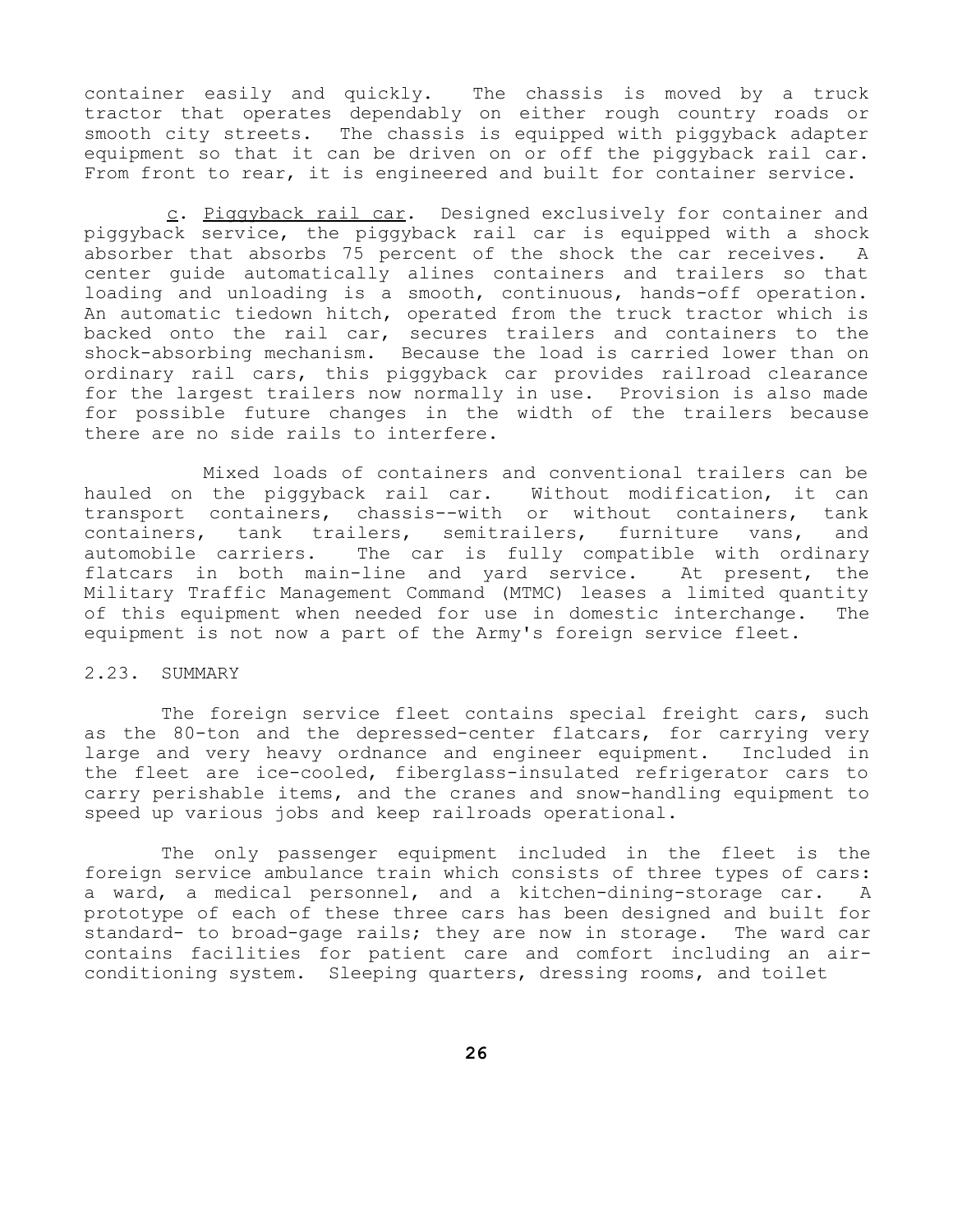facilities are included in the medical personnel car. The kitchendining-storage car contains a kitchen with facilities to prepare complete meals, a dining area where meals can be served, and a cleaning-storage area containing service sink and space for storing supplies.

Special equipment in the foreign service fleet are cranes and snowplows. Cranes help in handling heavy equipment, and the snowhandling equipment cleans ice and snow from tracks. In addition to its use during the winter months, this machine (also called a spreader-ditcher car) can be used during other seasons of the year for various track maintenance jobs.

Finally, MTMC leases a limited quantity of rail equipment designed for both container and piggyback service for use within the United States. Because of its great shock-absorbing capability, this equipment may be very effective for transporting highly sensitive weaponry. This equipment, however, is not presently a part of the foreign service fleet.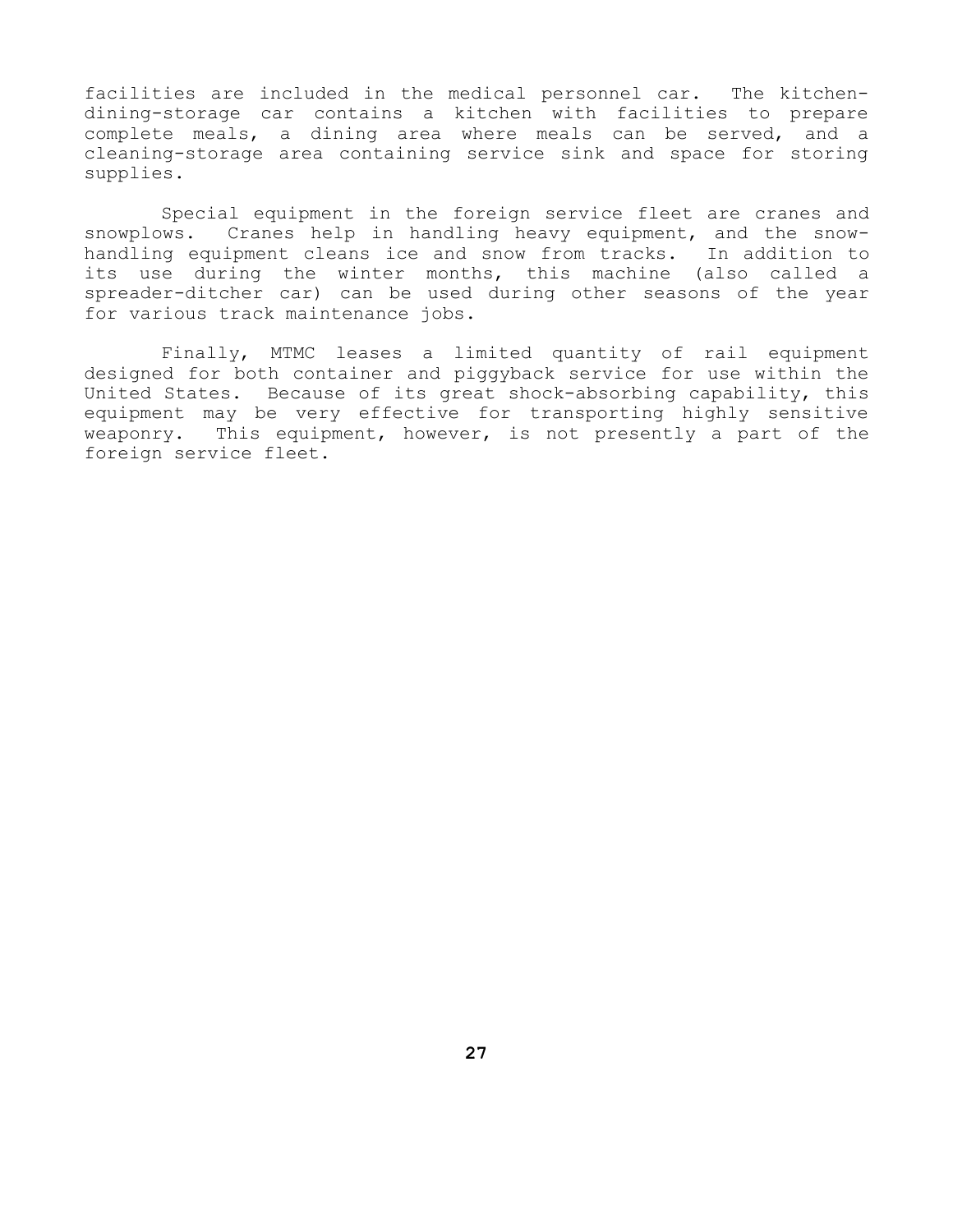

# Chapter 3

# MAINTENANCE OF EQUIPMENT

3.1. GENERAL

Maintenance is the work that every man in a unit must do to keep his equipment in first-class shape. In its simplest form, maintenance consists of cleaning, lubrication, repair, and preservation. It is important to safety; the failure of one small part in a locomotive or railway car may cause the loss of hundreds of lives because of an accident or the lack of delivery of material vital to combat forces.

Rail equipment used for the logistical support of combat forces must have proper maintenance. Having the best equipment money can buy is little better than having none if it is not taken care of. The foundation of any efficient rail operation is to have high standards of inspection and maintenance. In peacetime, high maintenance standards are the rule; in wartime in a theater of operations, however, some of these standards may have to be sacrificed to accomplish the main objective of the military railroads--getting troops and supplies to the front to support fighting armies.

This chapter discusses the Army maintenance system, how it relates to railway equipment, and the units responsible for maintaining this equipment.

### 3.2. CATEGORIES OF MAINTENANCE

The Army maintenance system, based on experience and practical operation, is divided into four categories: organizational, direct support, general support, and depot maintenance. The categories assign responsibility for specific maintenance tasks for specific items of materiel to specific levels of command. They are defined in the following subparagraphs. Paragraphs 3.3 through 3.5 explain how rail maintenance fits into these categories and who is responsible for each.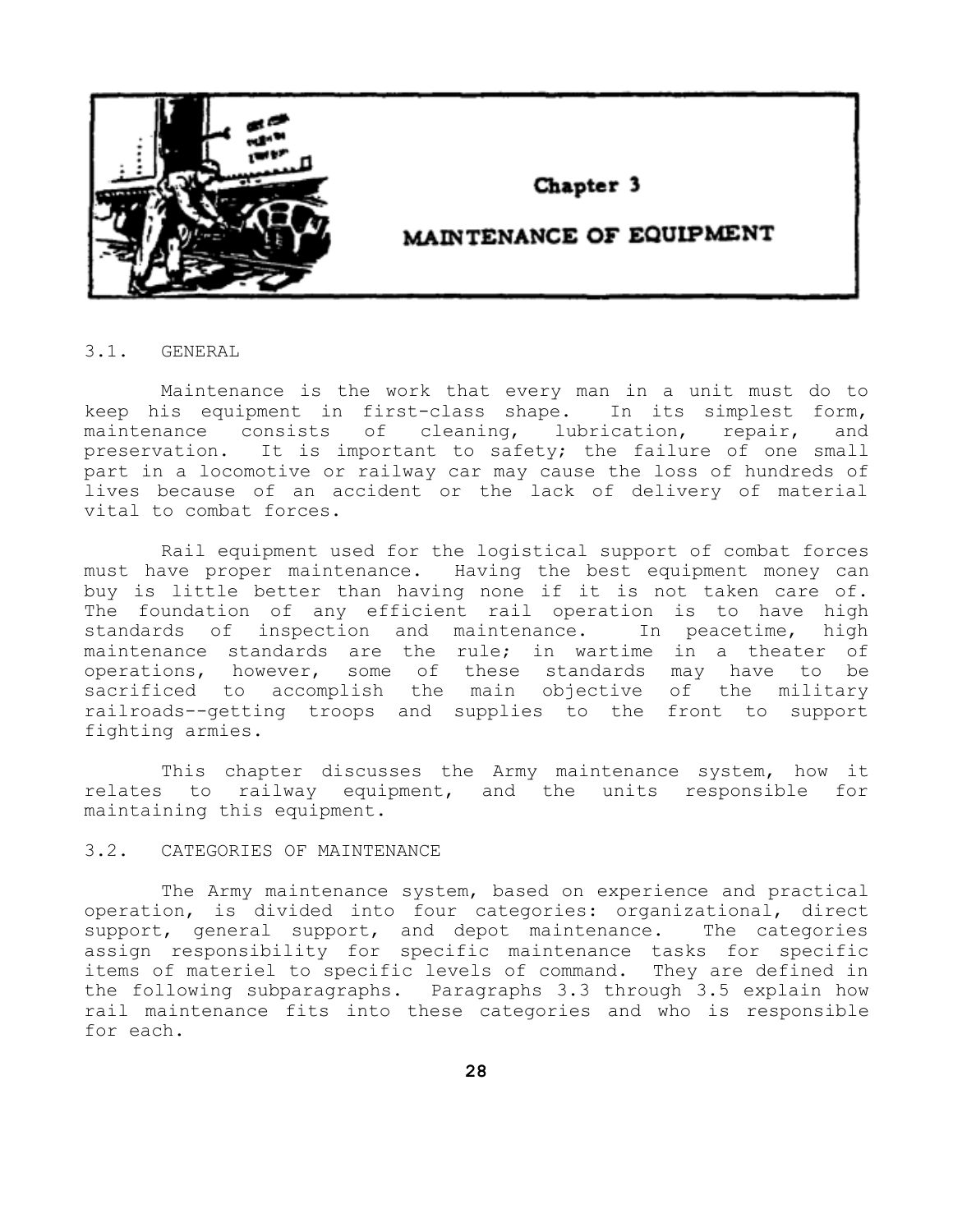a. Organizational maintenance is normally authorized to, performed by, and the responsibility of a using organization on the equipment in its possession. This maintenance consists of functions and repairs within the capabilities of men, skills, tools, and test equipment authorized to a unit by a table of organization and equipment (TOE) or by a table of distribution (TD).

b. Direct support maintenance is normally authorized to and performed by a designated maintenance activity in direct support of a using organization on a return-to-user basis.

c. General support maintenance is authorized to and performed by designated TOE and TD organizations in support of the Army supply system. Repairs and overhauls bring materiel up to required maintenance standards and ready-to-issue condition based upon applicable supported Army area supply requirements.

d. Depot maintenance is performed by activities with a capability of overhauling, rebuilding, and repairing equipment beyond that of general support maintenance organizations. Depot maintenance augments the procurement program in satisfying overall Army requirements.

In the continental United States, depot maintenance of railway equipment is a responsibility of the Army Materiel Command. The maintenance is performed in selected commercial rail repair shops under contract. In a theater of operations, depot maintenance is not normally performed. If it were, for example in a large sophisticated theater, it would be a responsibility of the supply and maintenance command, theater army support command (TASCOM).

### 3.3. ORGANIZATIONAL MAINTENANCE

Men in the operating units of the transportation railway service perform organizational maintenance on equipment they use. Engineers, running the locomotives, and car inspectors check and service equipment each time it is used. On locomotives, the maintenance includes inspecting, cleaning, lubricating, adjusting, and replacing such minor parts as fuel injectors and subassemblies. On rolling stock, it includes inspection of airbrakes, running gear, and other parts, and examination and lubrication of journal boxes.

Organizational maintenance may be separated into three parts: before-, during-, and after-operation service.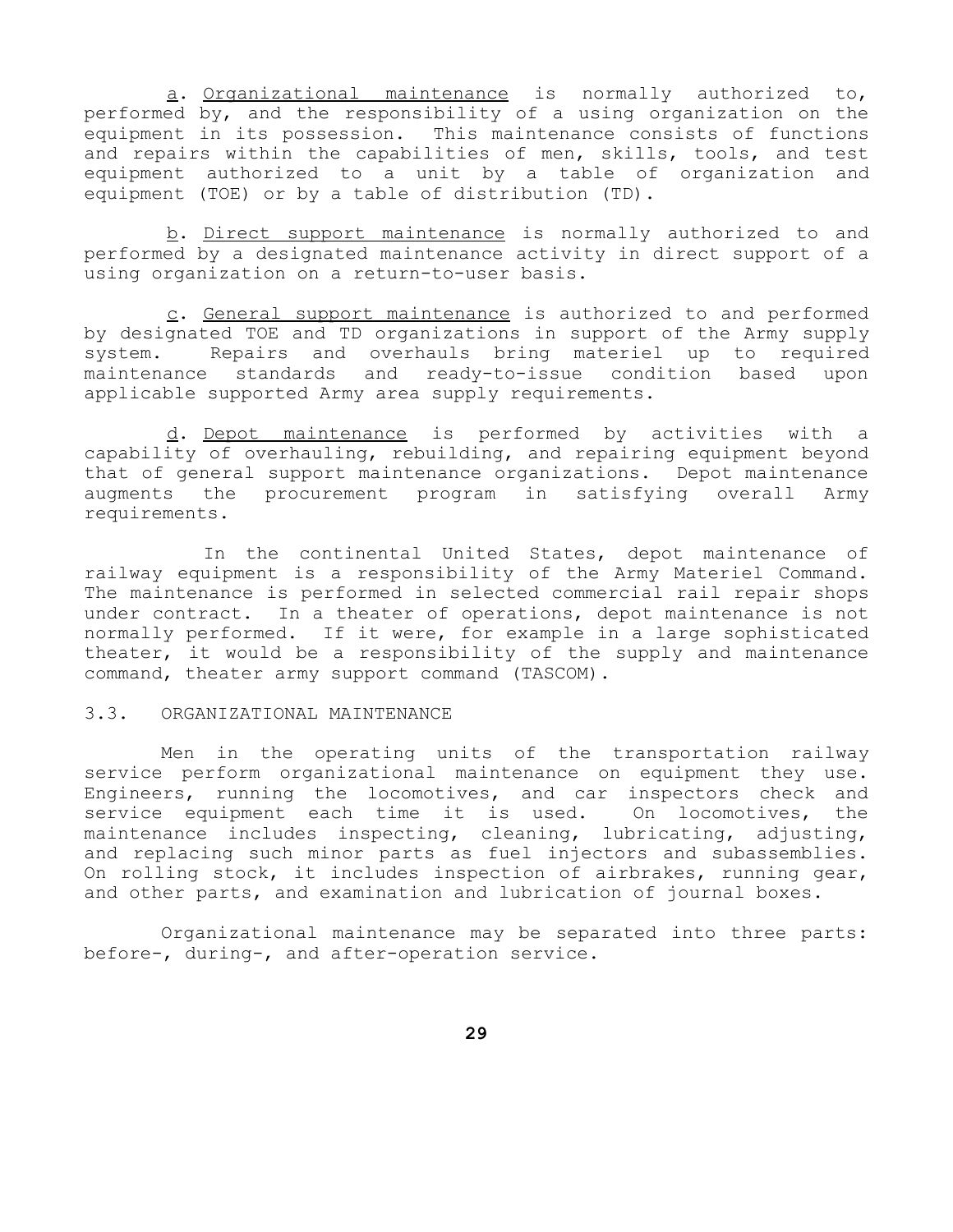a. Before-operation service is performed by the equipment operators and users to find out if the locomotive and rail cars are ready for use and if there have been any changes since the last after-operation service. This may include no more than an inspection to insure that the equipment is ready to do its job; however, it should never be neglected.

b. During-operation service consists of noting any unusual or unsatisfactory performance of equipment or components during their use. If any deficiencies are detected in a locomotive, they should be investigated, corrected if authorized, and then reported to the proper mechanics upon return from the road.

c. After-operation service prepares the equipment to do its next job without unnecessary delay. Most of this service consists of inspecting a locomotive and rail cars to detect deficiencies that may be corrected before they develop into more serious problems.

## 3.4. DIRECT SUPPORT MAINTENANCE

The transportation railway equipment maintenance company of the transportation battalion has two platoons that are responsible for the direct support maintenance of locomotives and cars. The car repair platoon is responsible for maintenance, repair, and inspection of cars. It performs light car repairs and inspects cars passing over the division for defects. On rolling stock, direct support maintenance includes replacing brakeshoes, installing airhose, repairing trucks, and changing defective wheels. The diesel-electric locomotive repair platoon is responsible for maintenance and running repairs to locomotives, cranes, and similar equipment. Such maintenance includes repairing end items and replacing unserviceable parts, subassemblies, and assemblies--wheels and journals, for example.

Four railway service teams may be attached to the battalion to perform direct support maintenance on locomotives and rolling stock. They are the ambulance train maintenance detachment, the dieselelectric locomotive maintenance crew, the railway car repair crew, and the railway workshop mobile detachment. The ambulance train maintenance detachment augments the railway car repair crew when required to perform direct support maintenance on ambulance trains. This team provides refrigeration and supply specialists necessary for this support. The diesel-electric locomotive maintenance crew may be assigned to a railway battalion to perform direct support maintenance on locomotives and cars at a small terminal or

**30**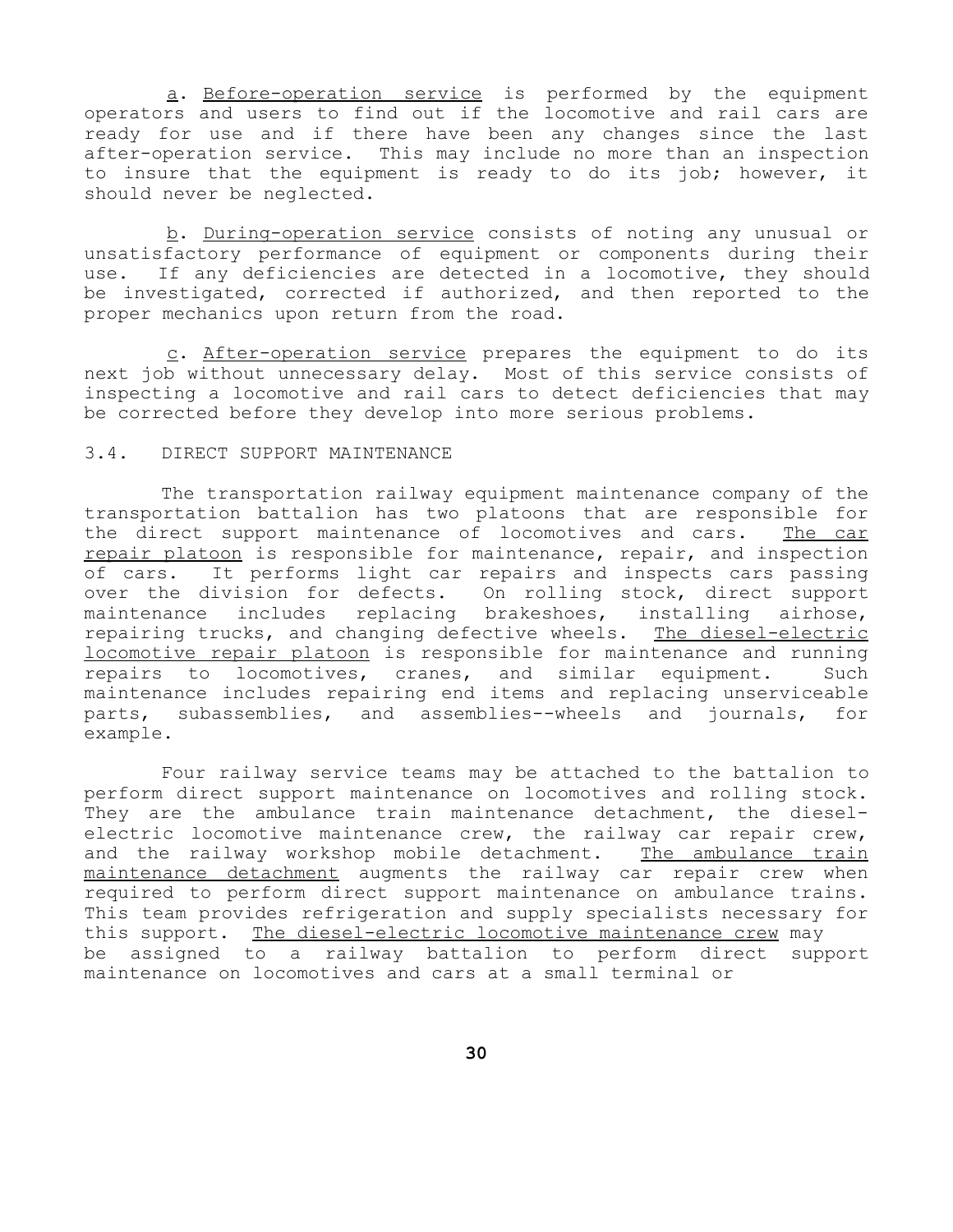to augment the battalion's capabilities. The railway car repair crew may be assigned to a railway battalion to inspect and perform direct support maintenance on railway cars at points distant from fixed facilities. As mentioned earlier, this team works with the ambulance train maintenance detachment in maintaining ambulance trains. The railway workshop mobile detachment provides direct support maintenance on diesel-electric locomotives and rolling stock in areas where static facilities are inadequate or nonexistent. The team's mobile shop can be mounted on rail cars.

#### 3.5. GENERAL SUPPORT MAINTENANCE

In a theater of operations, general support maintenance is the responsibility of the diesel-electric locomotive repair company and the transportation railway car repair company. Both companies are normally assigned to the maintenance battalion of a supply and maintenance command field depot. They may be attached to a transportation railway group of TASCOM's transportation command since no one else but the railway service requires their support.

For locomotives, some examples of general support maintenance are repairing undercarriages, removing and installing traction motors, rewinding armatures, repairing electrical control equipment, and assembling and testing new diesel-electric locomotive units. All heavy repairs on railway cars, such as stripping and erecting, are made by the railway car repair company. It also assembles and inspects knocked-down equipment brought into the theater.

#### 3.6. SUMMARY

The four categories of Army maintenance are organizational, direct support, general support, and depot. The four categories as they relate to railway maintenance are the responsibility of various units. For example, organizational maintenance is done by equipment users in the operating units. Direct support maintenance is provided by two platoons of the transportation railway equipment maintenance company. Four railway service teams may be attached to the battalion: the ambulance train maintenance detachment, the dieselelectric locomotive maintenance crew, the railway car repair crew, and the railway workshop mobile detachment. General support maintenance is performed by the diesel-electric locomotive repair company and the railway car repair company. In a theater, there is normally no depot maintenance capability.

**31**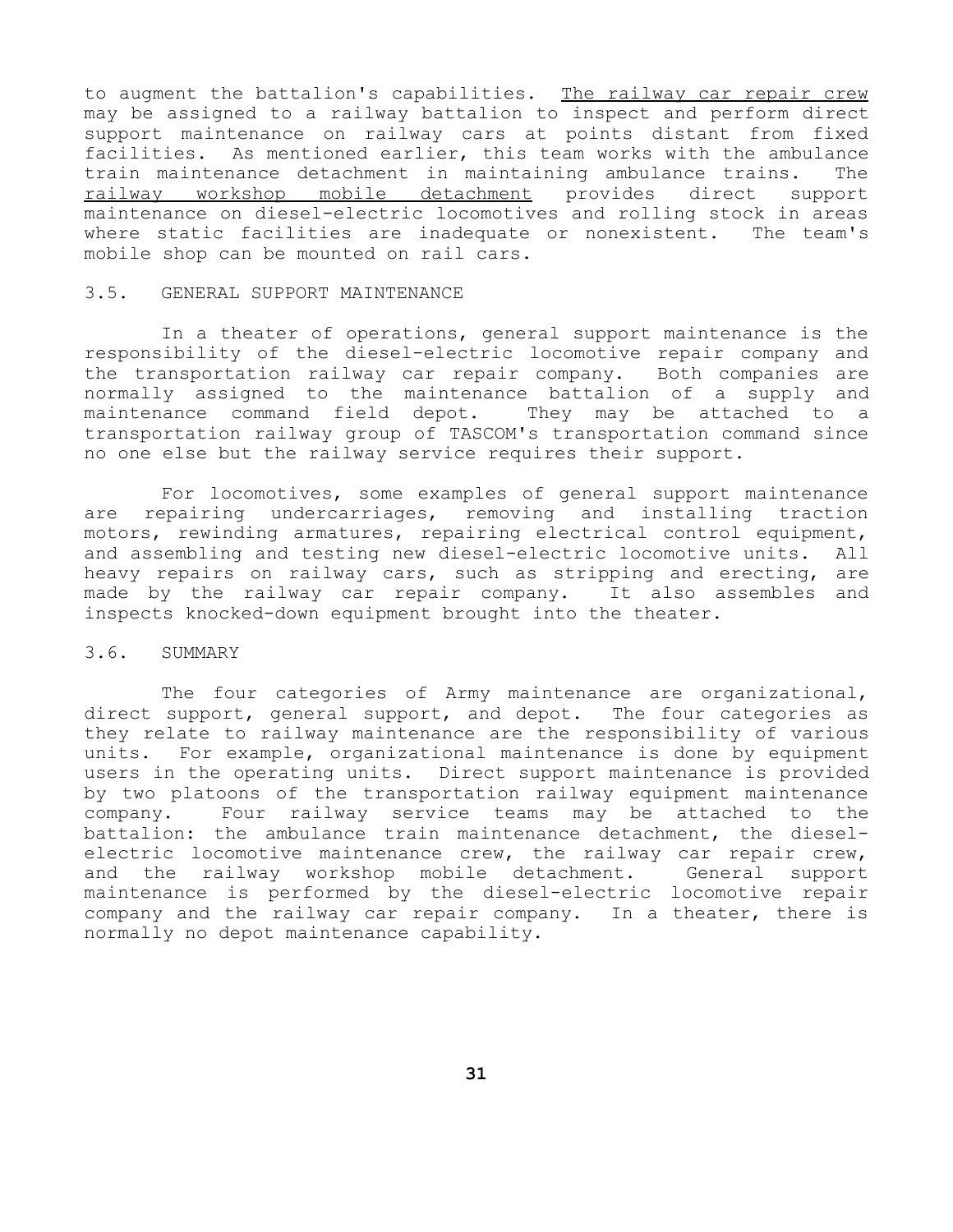# Appendix I

# REFERENCES

#### $\sqrt{ }$ F) **THE**

# Army Regulations

| AR 310-25         | Dictionary of United States Army Terms                                                                                           |
|-------------------|----------------------------------------------------------------------------------------------------------------------------------|
| AR 310-50         | Military Terms, Abbreviations, and<br>Symbols                                                                                    |
| AR 750-1          | Army Materiel Maintenance Concepts and<br>Policies                                                                               |
|                   | Field Manuals                                                                                                                    |
| $FM54-7$          | Theater Army Support Command                                                                                                     |
| FM 55-15          | Transportation Reference Data                                                                                                    |
| FM 55-20          | Army Rail Transport Operations                                                                                                   |
|                   | Technical Manuals                                                                                                                |
| TM 55-202         | Operation and Maintenance of Diesel-<br>Electric Locomotives                                                                     |
| TM 55-203         | Maintenance of Railway Cars                                                                                                      |
| TM 55-206         | Railway Train Operations                                                                                                         |
| TM 55-208         | Railway Equipment Characteristics and Data                                                                                       |
| TM 55-2220-201-35 | Assembly Instructions for 40-Ton Railway<br>Freight Car Fleet (Flat, Box, Tank, High-<br>and Low-Side Gondola) (Foreign Service) |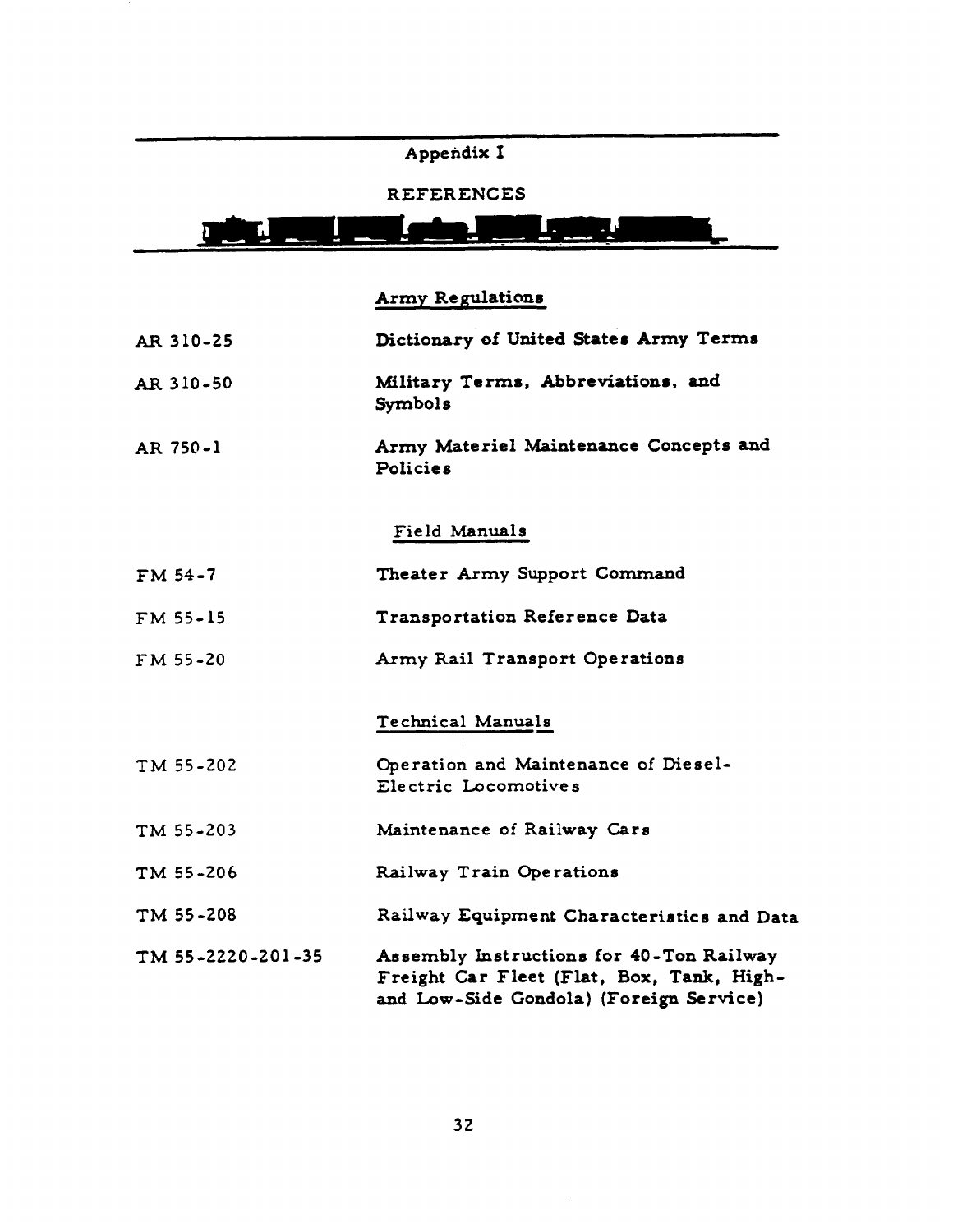#### Appendix II

# **GLOSSARY**

- Airbrakes--braking system employing air under pressure to operate and force the brakeshoes against the wheels.
- Axle--cylindrical shaft of wrought iron or steel on which wheels are mounted; holds the wheels to gage and transmits the load from journal boxes to wheels.
- Body (of car)--main or principal part in or on which the car's load is placed.
- Body bolster--transverse member of the underframe over the trucks through which the weight carried by the longitudinal sills is transmitted to the trucks. Resting on the truck bolster, the body bolster carries and transmits its load through the mated body and truck center plates.
- Body center plate--plate made of cast or malleable iron or pressed or cast steel attached to the underside of the body bolster, or in cast steel bolsters an integral part of the casting. With the truck center plate, it supports a car body on the trucks.
- Body post (freight car bodies)--upright piece fastened to the side sill and plate of a freight car. Body posts and corner posts form the vertical members of the side frame of a car body.
- Body side bearing--upper one of the two side bearings; is attached to the body bolster.
- Center sill--central longitudinal member of the underframe of a car; forms the backbone of the underframe.
- Classification, locomotive--See Whyte Classification System.
- Compression ignition--ignition of a fuel charge by heat generated when air is compressed in the cylinder.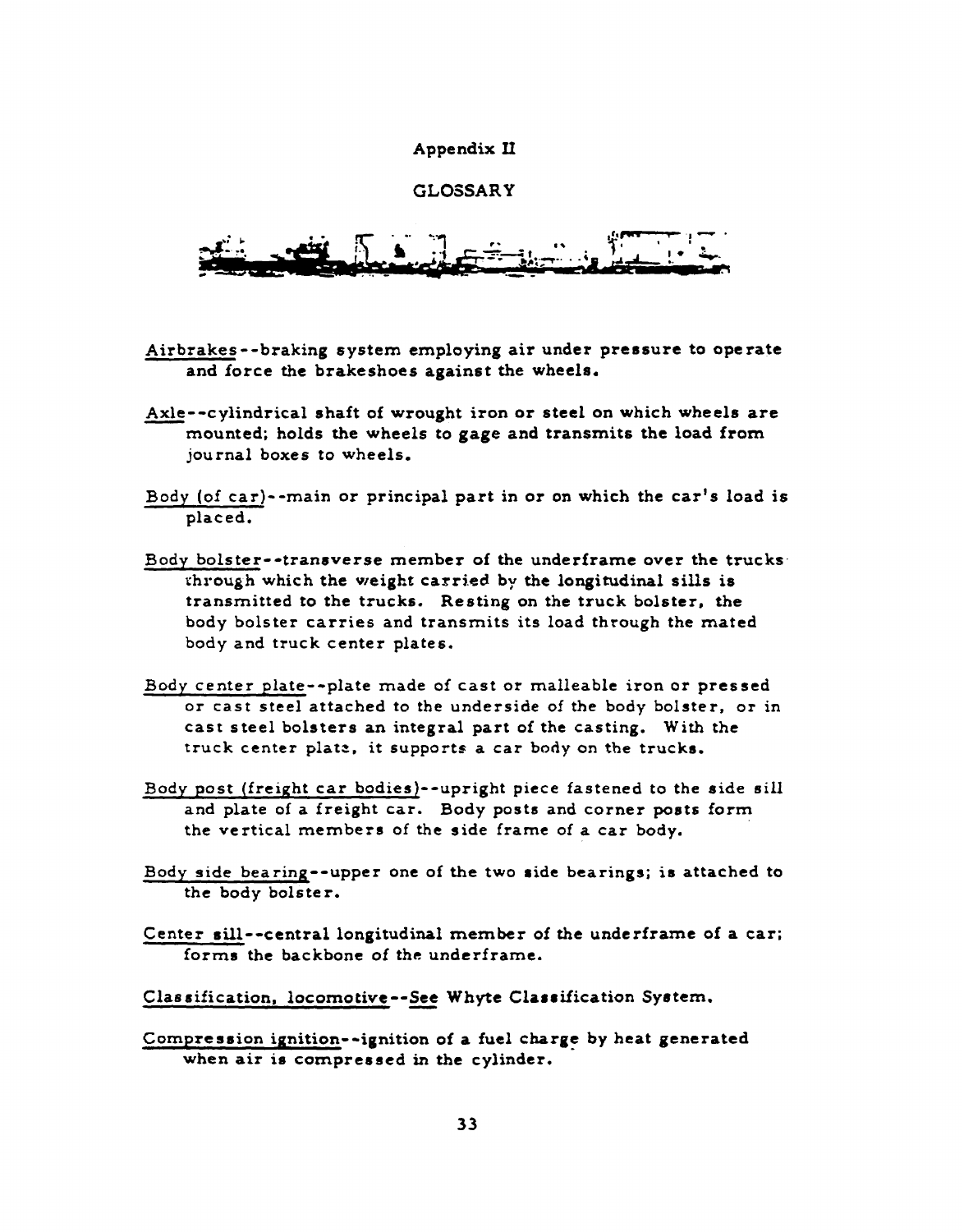Coupler--device that connects cars to cars, or locomotives to cars.

Cylinder--cylindrical part of an engine in which the piston moves.

Direct current--electric power system in which the electric current flows continuously in the same direction.

Dome--See Tank dome.

Dome cover--closure for the top of a tank car dome.

Driving axle--axle on which two coupled driving wheels are mounted.

Driving Wheels--all wheels under a diesel-electric locomotive that transmit power from the traction motor driven axle to the rail.

End sill--transverse member of a car's underframe that extends across the ends of all the longitudinal sills.

- Gage of track--distance between the two parallel rails. Standard gage, the most commonly used gage in the United States, is 56 1/2 inches. Broad gages include measurements of 60, 63. and 66 inches; and narrow gages include 36, 39 3/8, and 42 inches.
- Generator--apparatus that transforms mechanical energy into electrical energy.
- Ice bunker--receptacle or compartment in refrigerator car in which ice is placed.
- Load limit (in car)--weight of load in a car which when added to the light weight of the car gives the maximum AAR axle loading.
- Load limit (on rail)--the combined light weight of a car and the load weight which give the maximum AAR axle loading.
- Locomotive--self-propelled vehicle that runs on rails and generates energy and converts it into force or effort for the purpose of hauling cars.

Locomotive classification--See Whyte Classification System.

Piston--metal disk with packing that works back and forth in a cylinder and transmits the force exerted upon its crown (top of the piston) to the connecting rod and working parts of an engine.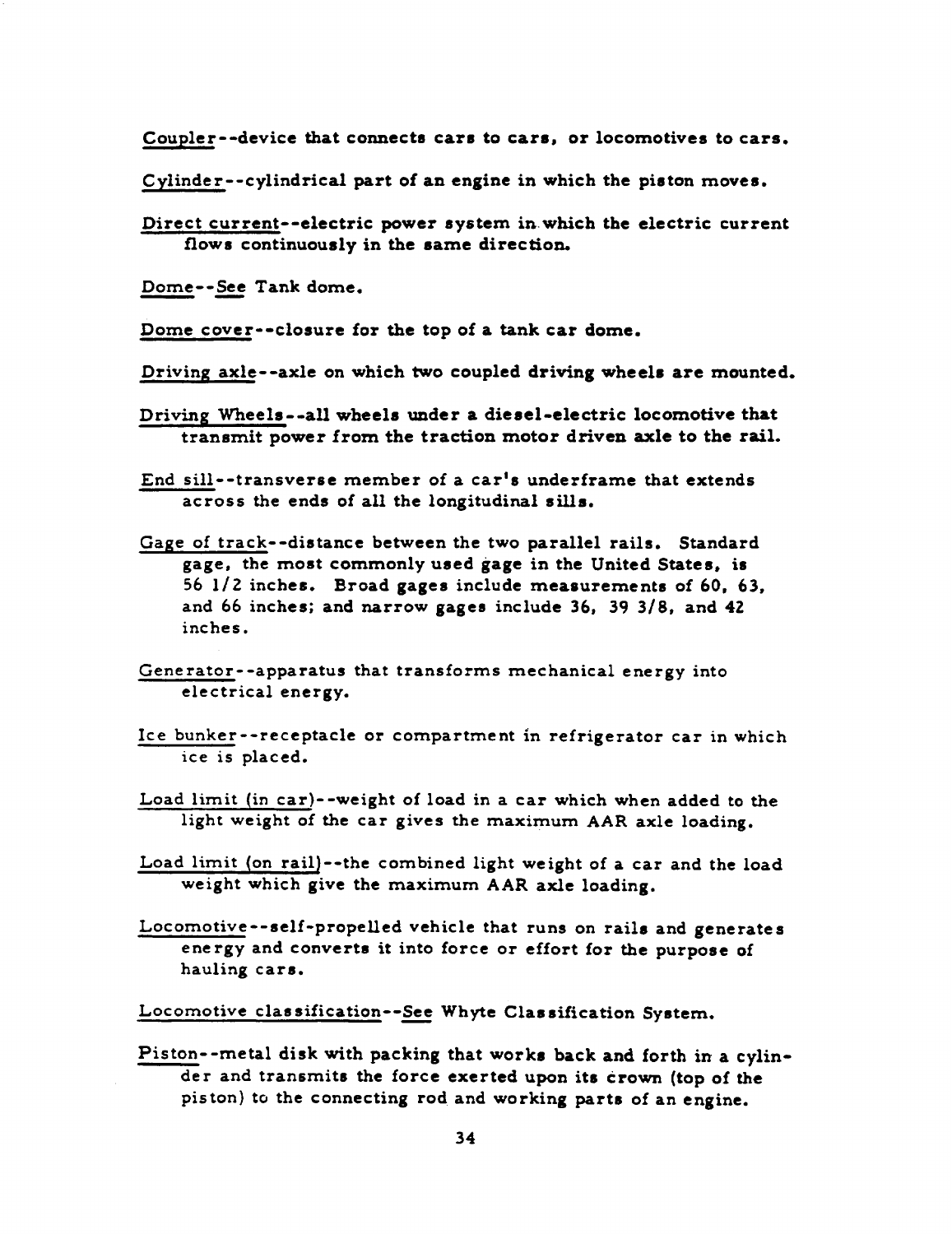- Roof handhold--iron bar bent to a required shape and fastened to the roof to be grasped when ascending the ladder at the end of a boxcar or a refrigerator car.
- Running board--plane surface, made of boards or a special metal structure on which trainmen may walk, located on the roof of a caboose; stock, refrigerator, and covered hopper cars; and boxcars; and at the sides of tank cars.
- Safety valve--valve attached to the dome of a tank car to prevent excess pressure from vapors arising from volatile liquids.
- Sheathing--covering around the sides and ends of a house car.
- Side bearings--bearings attached to the bolsters of a car body or truck on each side of the center plate to steady the car and prevent excessive rocking.
- Side frame--frame that forms the side of a car body or a truck.
- Side sills--outside longitudinal members of the underframe.
- Superstructure--that part of a car above the underframe and floor; commonly divided into sides, ends, and roof.
- Tank dome--vertical cylinder attached to the top of a tank car that permits the tank proper to be filled to full cubic capacity which would be impossible without a dome.
- Traction motor--electric motor that drives an individual axle of a diesel-electric locomotive.
- Tractive effort--horizontal force at the rails that the locomotive driving wheels can exert provided they do not slip.
- Truck--assembly of parts that support a locomotive or a car body at each end and provide for the attachment of wheels and axles.
- Truck bolster--crossmember in the center of a truck on which a car body rests that is connected to a body bolster by a center pin that passes through both bolsters.
- Truck center plate--plate made of cast or malleable iron or pressed or cast steel attached to the top side of, or cast integral with, the truck bolster. With the body center plate, it serves to support a car body on the trucks.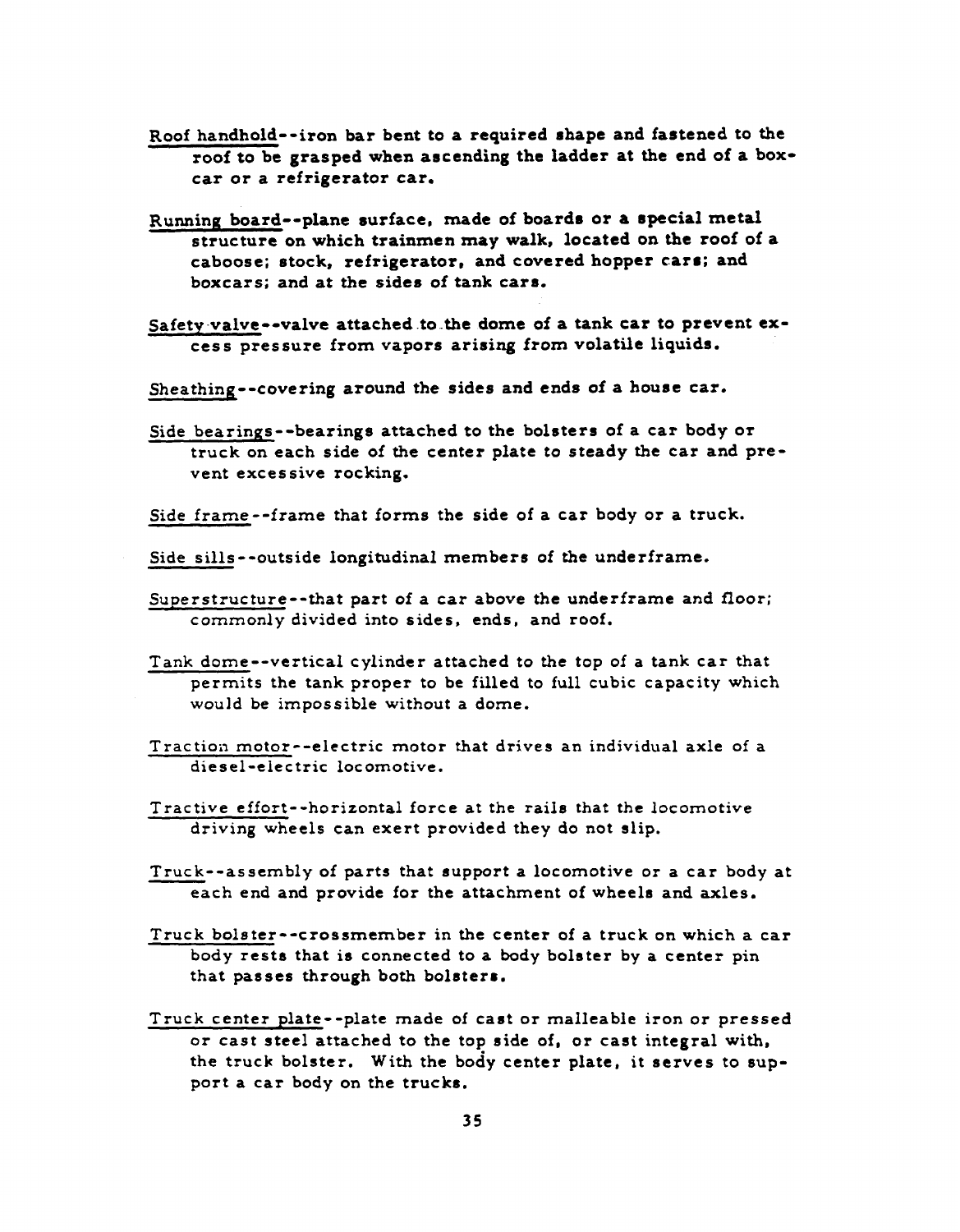Underframe--framework that receives buffing and pulling stresses and carries the weight of the floor and body of a vehicle.

Whyte Classification System--system in which locomotives are classified according to wheel arrangement; developed by F. M. Whyte and used extensively throughout the United States to classify locomotives.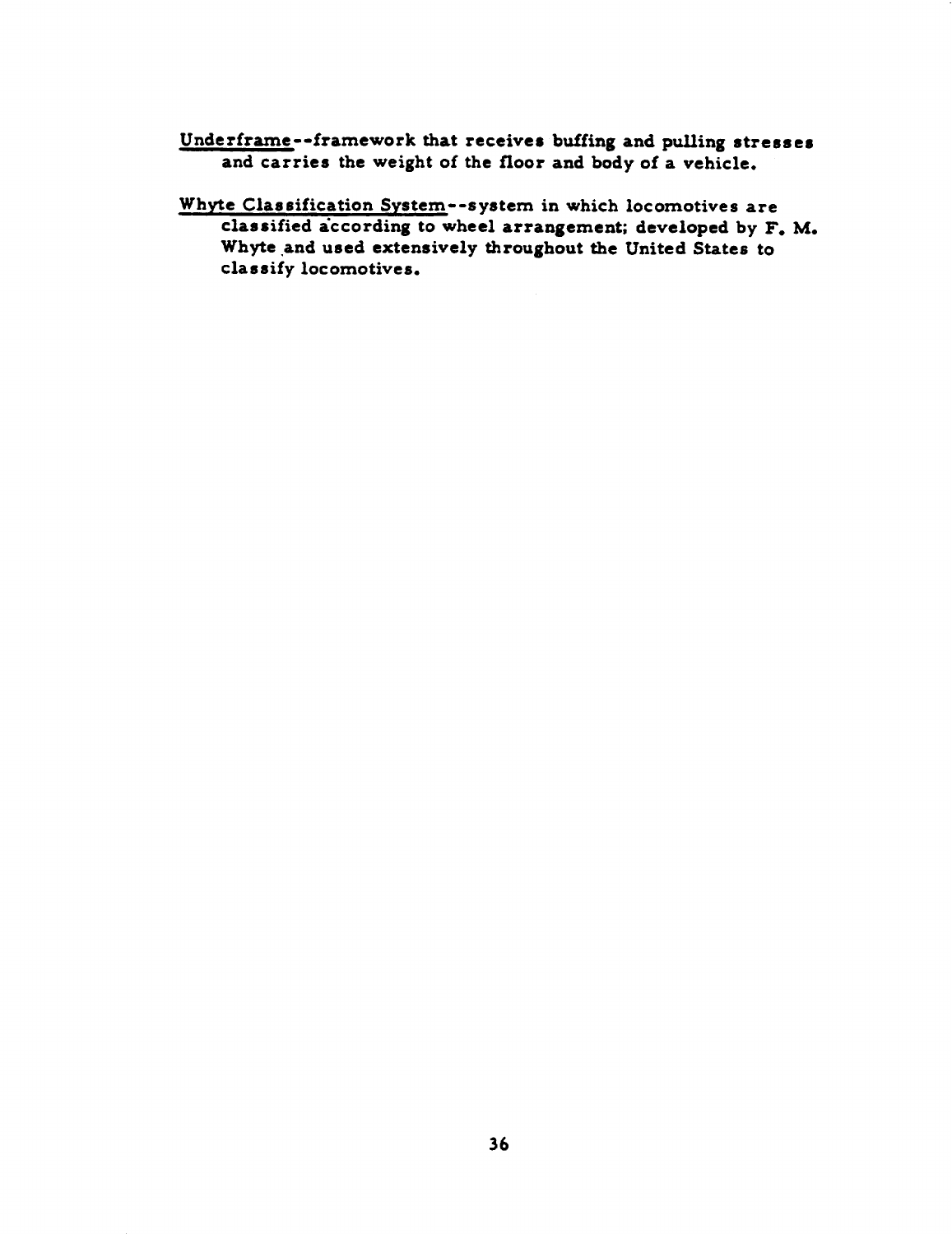# INDEX

|                                        | <b>Paragraph</b>       | Page         |
|----------------------------------------|------------------------|--------------|
| After-operation service                | 3.3c                   | 30           |
| Ambulance train cars                   | 2.20                   | 22           |
| Ambulance train maintenance detachment | 3.4                    | 30           |
| Assembly of knockdown cars             |                        |              |
| boxcar.                                | 2.13                   | 16           |
| flatcar.                               | 2.11                   | 14           |
| gondola                                | 2.12                   | 15           |
| $\text{rank car.}$                     | 2.14                   | 16           |
| Ballast car.                           | 2.2 <sub>b(3)</sub>    | 10           |
| Before-operation service               | 3.3 <sub>a</sub>       | 30           |
| Boxcar                                 | 2.2a, 2.13             | 9.16         |
| Caboose.                               | 2.2a                   | 9            |
| Capacity of knockdown fleet            | 2.5                    | 11           |
| Car repair platoon                     | 3.4                    | 30           |
| Categories of maintenance.             | 3.2                    | 28           |
| Classification of locomotives.         | 1.3                    | 5            |
| Construction of ambulance train cars   | 2.20                   | 22           |
| Container, construction of.            | 2.22a                  | 25           |
| Containerization transportation.       | 2.22                   | 25           |
| Conversion of cars                     |                        |              |
| flatcar into boxcar                    | 2.11, 2.13             | 14, 16       |
| flatcar into gondola                   | 2. 11, 2. 12           | 14, 15       |
| Coupler.                               | 2.7                    | 12           |
| Cranes                                 | 2.21a                  | 23           |
| Depot maintenance                      | 3. 2d                  | 29           |
| Depressed-center flatcar               | 2.18                   | 21           |
| Diesel-electric locomotive.            | 1.2                    | $\mathbf{3}$ |
| Diesel-electric locomotive maintenance |                        |              |
|                                        |                        |              |
| CTeW.                                  | 3.4                    | 30           |
| Diesel-electric locomotive repair      |                        |              |
| company                                | 3.5                    | 31           |
| Diesel-electric locomotive repair      |                        |              |
| platoon.                               | 3.4                    | 30           |
| Direct support maintenance             | 3.2 <sub>b</sub> , 3.4 | 29, 30       |
| During-operation service               | 3.3 <sub>b</sub>       | 30           |
| Eighty-ton flatcar.                    | 2.17                   | 20           |
| Flatcar                                | 2.2c, 2.11             | 10, 14       |
|                                        | 2.17, 2.18             | 20, 21       |
| Foreign service fleet                  | 2.4                    | 11           |
| Gages.                                 | 2.5, 2.6               | 11, 12       |
| General support maintenance.           | 3.2c, 3.5              | 29, 31       |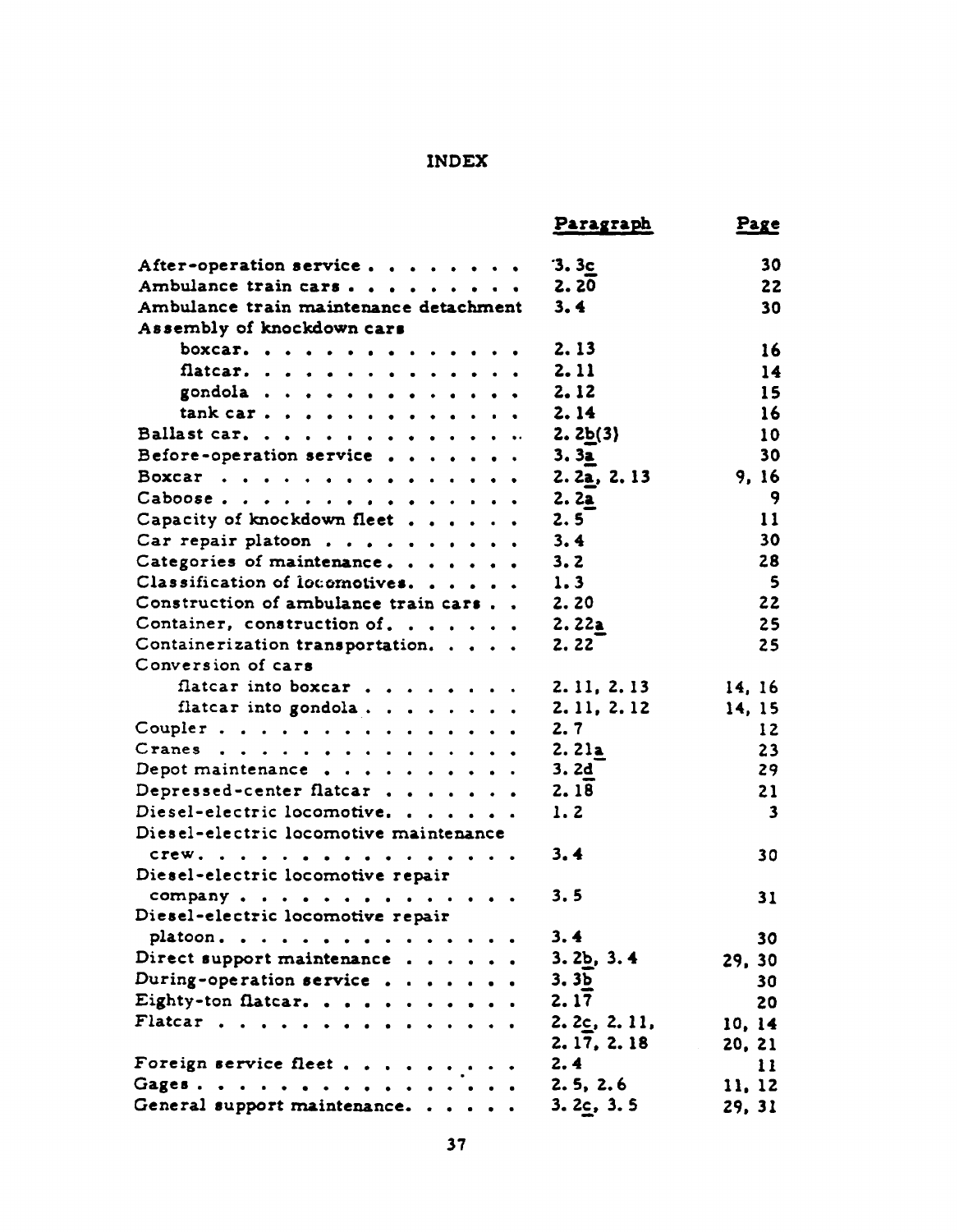|                                     | Paragraph               | Page            |
|-------------------------------------|-------------------------|-----------------|
| Gondola.                            | 2.2 <sub>b</sub> , 2.12 | 9, 15           |
| Hook and link coupler $\cdots$      | 2.7                     | 12              |
| Hopper                              |                         |                 |
| covered.                            | 2.2b(1)                 | 9               |
| open-top                            | 2.2 <sub>b</sub> (2)    | 9               |
| Hospital cars                       | 2.20                    | 22              |
| House car.                          | 2.2a                    | 9               |
| Kitchen-dining-storage car          | 2.20c                   | 23              |
| Knockdown fleet                     | 2.4                     | 11              |
| assembly of $\ldots$                | 2.10                    | 14              |
| construction of                     | 2.5                     | 11              |
| Lift-on-lift-off service.           | 2.22a                   | 25              |
| Locomotive, diesel-electric         | 1.2, 1.3                | 3, 5            |
| Maintenance, categories of          | 3.2                     | 28              |
| Medical personnel car               | 2.20 <sub>b</sub>       | 23              |
| Narrow gage                         | 2.5                     | 11              |
| Naval railway battery $\cdots$      | 2.3                     | 10 <sub>1</sub> |
| Open-top car                        | 2.2 <sub>b</sub>        | -9              |
| Organizational maintenance.         | 3.2a, 3.3               | 29              |
| Passenger equipment.                | 2.20                    | 22              |
| Piggyback rail car.                 | 2.22c                   | 26              |
| Railway car repair company, trans-  |                         |                 |
| portation                           | 3.5                     | 31              |
| Railway car repair crew             | 3.4                     | 30              |
| Railway equipment maintenance       |                         |                 |
| company, transportation             | 3.4                     | 30              |
| Railway service, transportation.    | 3.4                     | 30              |
| Railway workshop mobile detachment. | 3.4                     | 30              |
| Refrigerator car                    | 2.2a, 2.19              | 9.21            |
| Roll-on-roll-off service            | 2.22a                   | 25              |
| Running repairs on ambulance trains | 3.4                     | 30              |
| Snow-handling equipment             | 2.21b                   | 24              |
| Standard gage                       | 2.5                     | 11              |
| Storage depots.                     | 2.4                     | 11              |
| Superstructure                      | 2.9, 2.13               | 13, 16          |
| Surgeon General.                    | 2.20                    | 22              |
| Tank car.                           | 2.2d, 2.14              | 10, 16          |
| Teams, railway service              | 3.4                     | 30              |
| Theater army support command.       | 3.4                     | 30              |
| Trailer chassis for container       | 2.22 <sub>b</sub>       | 25              |
| Transportation command              | 3.4                     | 30              |
| Transportation railway car repair   |                         |                 |
|                                     | 3.5                     |                 |
| company.                            |                         | 31              |